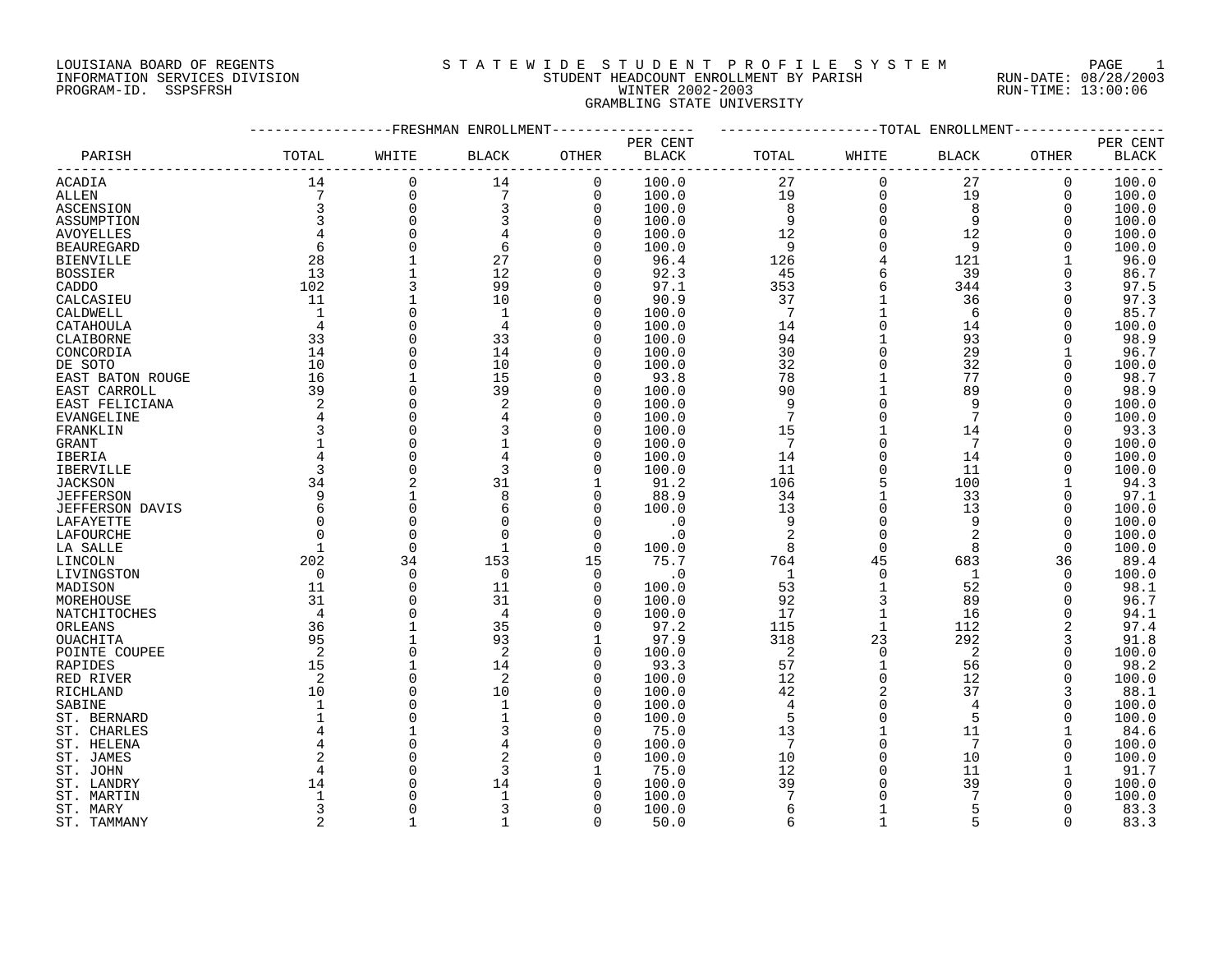# LOUISIANA BOARD OF REGENTS SOURCLEARIE WIDE STUDENT PROFILE SYSTEM PAGE 2 INFORMATION SERVICES DIVISION STUDENT HEADCOUNT ENROLLMENT BY PARISH RUN-DATE: 08/28/2003 PROGRAM-ID. SSPSFRSH WINTER 2002-2003 RUN-TIME: 13:00:06 GRAMBLING STATE UNIVERSITY

|                      |       |       | -FRESHMAN ENROLLMENT- |       |                          |       |       | -TOTAL ENROLLMENT- |              |                   |
|----------------------|-------|-------|-----------------------|-------|--------------------------|-------|-------|--------------------|--------------|-------------------|
| PARISH               | TOTAL | WHITE | <b>BLACK</b>          | OTHER | PER CENT<br><b>BLACK</b> | TOTAL | WHITE | <b>BLACK</b>       | <b>OTHER</b> | PER CENT<br>BLACK |
| TANGIPAHOA           |       |       |                       |       | 100.0                    | 21    |       | 21                 |              | 100.0             |
| TENSAS               |       |       |                       |       | 100.0                    | 12    |       | 12                 |              | 100.0             |
| TERREBONNE           |       |       |                       |       | 100.0                    | 20    |       | 20                 |              | 100.0             |
| UNION                |       |       | 26                    |       | 89.7                     | 65    |       | 60                 |              | 92.3              |
| VERMILLION           |       |       |                       |       |                          |       |       |                    |              | 100.0             |
| <b>VERNON</b>        |       |       |                       |       | 100.0                    |       |       |                    |              | 100.0             |
| WASHINGTON           |       |       |                       |       | 50.0                     | 10    |       |                    |              | 90.0              |
| WEBSTER              |       |       |                       |       | 100.0                    | 87    |       | 86                 |              | 98.9              |
| WEST BATON ROUGE     |       |       |                       |       | 100.0                    |       |       |                    |              | 100.0             |
| WEST CARROLL         |       |       |                       |       | 100.0                    |       |       |                    |              | 100.0             |
| WEST FELICIANA       |       |       |                       |       | 100.0                    |       |       |                    |              | 100.0             |
| WINN                 |       |       | 10                    |       | 90.9                     | 34    |       | 33                 |              | 97.1              |
| LOUISIANA TOTALS     | 903   | 51    | 831                   | 21    | 92.0                     | 3,082 | 113   | 2,914              | 55           | 94.5              |
| OUT-OF-STATE/FOREIGN | 469   |       | 438                   | 28    | 93.4                     | 1,261 | 10    | 1,175              | 76           | 93.2              |
| INSTITUTION TOTALS   | 1,372 | 54    | 1,269                 | 49    | 92.5                     | 4,343 | 123   | 4,089              | 131          | 94.2              |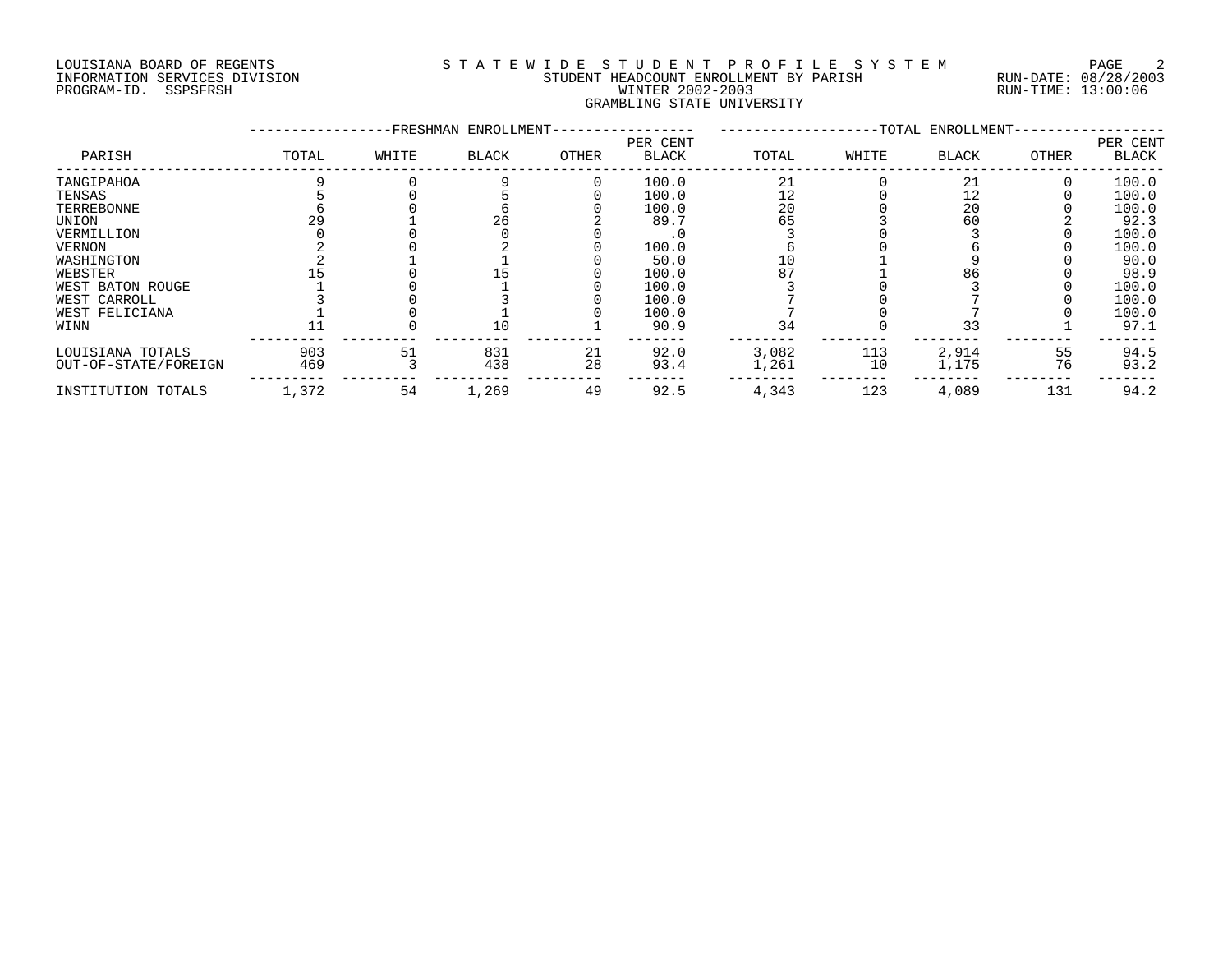### LOUISIANA BOARD OF REGENTS SOURCLEARIE STA T E W I D E S T U D E N T P R O F I L E S Y S T E M PAGE 3 INFORMATION SERVICES DIVISION STUDENT HEADCOUNT ENROLLMENT BY PARISH RUN-DATE: 08/28/2003 PROGRAM-ID. SSPSFRSH WINTER 2002-2003 RUN-TIME: 13:00:06 LOUISIANA TECH UNIVERSITY

|                        |                |                | FRESHMAN ENROLLMENT |                |              |       |       | -TOTAL ENROLLMENT |                |              |
|------------------------|----------------|----------------|---------------------|----------------|--------------|-------|-------|-------------------|----------------|--------------|
|                        |                |                |                     |                | PER CENT     |       |       |                   |                | PER CENT     |
| PARISH                 | TOTAL          | WHITE          | <b>BLACK</b>        | OTHER          | <b>BLACK</b> | TOTAL | WHITE | <b>BLACK</b>      | OTHER          | <b>BLACK</b> |
| ACADIA                 | 4              | $\mathbf{1}$   | $\overline{2}$      | 1              | 50.0         | 27    | 20    | 6                 | 1              | 22.2         |
| ALLEN                  | 5              | $\overline{4}$ | 1                   | $\mathbf 0$    | 20.0         | 19    | 17    | 2                 | 0              | 10.5         |
| ASCENSION              | 13             | 11             | 2                   | $\overline{0}$ | 15.4         | 33    | 26    | 5                 | 2              | 15.2         |
| ASSUMPTION             | 2              | $\Omega$       | 2                   | $\mathbf 0$    | 100.0        | 13    | 8     | 5                 | $\Omega$       | 38.5         |
| <b>AVOYELLES</b>       | 7              | $\overline{2}$ | 3                   | $\overline{2}$ | 42.9         | 22    | 16    |                   | $\overline{2}$ | 18.2         |
| <b>BEAUREGARD</b>      | 22             | 17             | $\overline{a}$      | 3              | 9.1          | 62    | 49    | 5                 | 8              | 8.1          |
| <b>BIENVILLE</b>       | 39             | 27             | 11                  | 1              | 28.2         | 155   | 107   | 33                | 15             | 21.3         |
| <b>BOSSIER</b>         | 229            | 141            | 35                  | 53             | 15.3         | 830   | 604   | 98                | 128            | 11.8         |
| CADDO                  | 331            | 214            | 78                  | 39             | 23.6         | 1,218 | 808   | 310               | 100            | 25.5         |
| CALCASIEU              | 27             | 23             | 3                   | 1              | 11.1         | 122   | 103   | 12                | 7              | 9.8          |
| CALDWELL               | 19             | 15             | 4                   | $\Omega$       | 21.1         | 41    | 31    | 7                 | 3              | 17.1         |
| CATAHOULA              | 14             | 12             | 2                   | $\Omega$       | 14.3         | 44    | 36    | 6                 | 2              | 13.6         |
| CLAIBORNE              | 38             | 28             | 10                  | $\Omega$       | 26.3         | 175   | 133   | 35                | 7              | 20.0         |
| CONCORDIA              | 21             | 18             | 3                   | $\mathbf 0$    | 14.3         | 70    | 56    | 12                | $\overline{2}$ | 17.1         |
|                        | 15             | $\overline{7}$ | 6                   | $\overline{2}$ | 40.0         | 65    |       | 18                | 3              |              |
| DE SOTO                | 75             |                |                     |                |              |       | 44    |                   |                | 27.7         |
| EAST BATON ROUGE       | 6              | 62             | 10                  | 3              | 13.3         | 279   | 225   | 39                | 15             | 14.0         |
| EAST CARROLL           |                | 3              | 3                   | 0              | 50.0         | 15    | 10    | 5                 | 0              | 33.3         |
| EAST FELICIANA         | 3              | $\mathbf{1}$   |                     |                | 33.3         | 10    | 8     | $\mathbf{1}$      | 1              | 10.0         |
| EVANGELINE             | $\mathbf{1}$   | $\mathbf{1}$   |                     | $\Omega$       | $\cdot$ 0    | 17    | 14    | 3                 | $\Omega$       | 17.6         |
| FRANKLIN               | 19             | 16             |                     | $\overline{2}$ | 5.3          | 68    | 57    | 9                 | 2              | 13.2         |
| GRANT                  | 16             | 14             |                     | $\overline{2}$ | $\cdot$ 0    | 37    | 32    | $\mathbf{1}$      | 4              | 2.7          |
| IBERIA                 | 4              | $\overline{2}$ | 2                   | $\mathbf 0$    | 50.0         | 34    | 22    | 12                | $\Omega$       | 35.3         |
| <b>IBERVILLE</b>       | 5              | $\overline{2}$ | 3                   | $\Omega$       | 60.0         | 13    | 8     | 5                 | $\Omega$       | 38.5         |
| <b>JACKSON</b>         | 59             | 47             | 9                   | 3              | 15.3         | 208   | 174   | 26                | 8              | 12.5         |
| <b>JEFFERSON</b>       | 29             | 18             |                     | 2              | 31.0         | 154   | 108   | 25                | 21             | 16.2         |
| <b>JEFFERSON DAVIS</b> | 3              | 3              |                     | $\mathbf 0$    | $\cdot$ 0    | 12    | 12    | $\mathbf 0$       | 0              | $\cdot$ 0    |
| LAFAYETTE              | 12             | 11             |                     | 0              | 8.3          | 49    | 43    | 2                 | 4              | 4.1          |
| LAFOURCHE              | 15             | 14             |                     | 1              | $\cdot$ 0    | 54    | 49    | $\overline{a}$    | 3              | 3.7          |
| LA SALLE               | 7              | 6              | $\mathbf 0$         | $\mathbf 1$    | $\cdot$ 0    | 34    | 30    | $\mathbf 0$       | 4              | $\cdot$ 0    |
| LINCOLN                | 238            | 194            | 27                  | 17             | 11.3         | 1,246 | 997   | 136               | 113            | 10.9         |
| LIVINGSTON             | 8              | 8              | $\Omega$            | $\Omega$       | $\cdot$ 0    | 46    | 45    | 1                 | 0              | 2.2          |
| MADISON                | 11             | 9              | $\overline{2}$      | $\mathbf 0$    | 18.2         | 45    | 26    | 18                | $\mathbf{1}$   | 40.0         |
| MOREHOUSE              | 34             | 25             |                     | 2              | 20.6         | 157   | 108   | 40                | 9              | 25.5         |
| NATCHITOCHES           | 8              | 6              | $\mathbf{1}$        | 1              | 12.5         | 52    | 47    | 2                 | 3              | 3.8          |
| ORLEANS                | 31             | 15             | 14                  | 2              | 45.2         | 135   | 62    | 57                | 16             | 42.2         |
| OUACHITA               | 313            | 248            | 48                  | 17             | 15.3         | 938   | 772   | 114               | 52             | 12.2         |
| PLAQUEMINES            | 42             | 27             | 13                  | 2              | 31.0         | 54    | 38    | 13                | 3              | 24.1         |
| POINTE COUPEE          | 5              | $\overline{4}$ | 1                   | $\mathbf 0$    | 20.0         | 16    | 13    | 3                 | $\Omega$       | 18.8         |
| RAPIDES                | 94             | 68             | 20                  | 6              | 21.3         | 364   | 297   | 45                | 22             | 12.4         |
| RED RIVER              | 9              | $\overline{4}$ | 5                   | $\mathbf 0$    | 55.6         | 29    | 15    | 13                | $\mathbf{1}$   | 44.8         |
| RICHLAND               | 22             | 15             |                     | $\overline{2}$ | 22.7         | 69    | 48    | 18                | 3              | 26.1         |
| SABINE                 | 5              | 3              |                     | 1              | 20.0         | 20    | 13    | 4                 | 3              | 20.0         |
| ST. BERNARD            | $\Omega$       | $\Omega$       |                     | $\Omega$       | $\cdot$ 0    | 14    | 10    | 1                 | 3              | 7.1          |
| ST. CHARLES            | 10             |                |                     | 2              | 10.0         | 47    | 36    | 5                 | 6              | 10.6         |
| ST. HELENA             | 0              | $\Omega$       |                     | $\Omega$       | $\cdot$ 0    | 3     | 3     | 0                 | $\Omega$       | $\cdot$ 0    |
| ST. JAMES              | 6              |                |                     | $\overline{2}$ | 50.0         | 21    | 10    | 9                 |                | 42.9         |
| ST. JOHN               | 3              | $\overline{c}$ |                     | $\Omega$       | 33.3         | 21    | 18    | $\overline{2}$    |                | 9.5          |
| ST. LANDRY             |                |                |                     |                | 28.6         | 30    | 22    | 5                 |                | 16.7         |
| ST. MARTIN             | $\overline{a}$ | $\mathbf{1}$   |                     | $\Omega$       | 50.0         | 4     | 3     | 1                 | <sup>0</sup>   | 25.0         |
| ST. MARY               | 5              | $\overline{5}$ | $\cap$              | $\Omega$       | . 0          | 18    | 16    | $\overline{a}$    | U              | 11.1         |
|                        |                |                |                     |                |              |       |       |                   |                |              |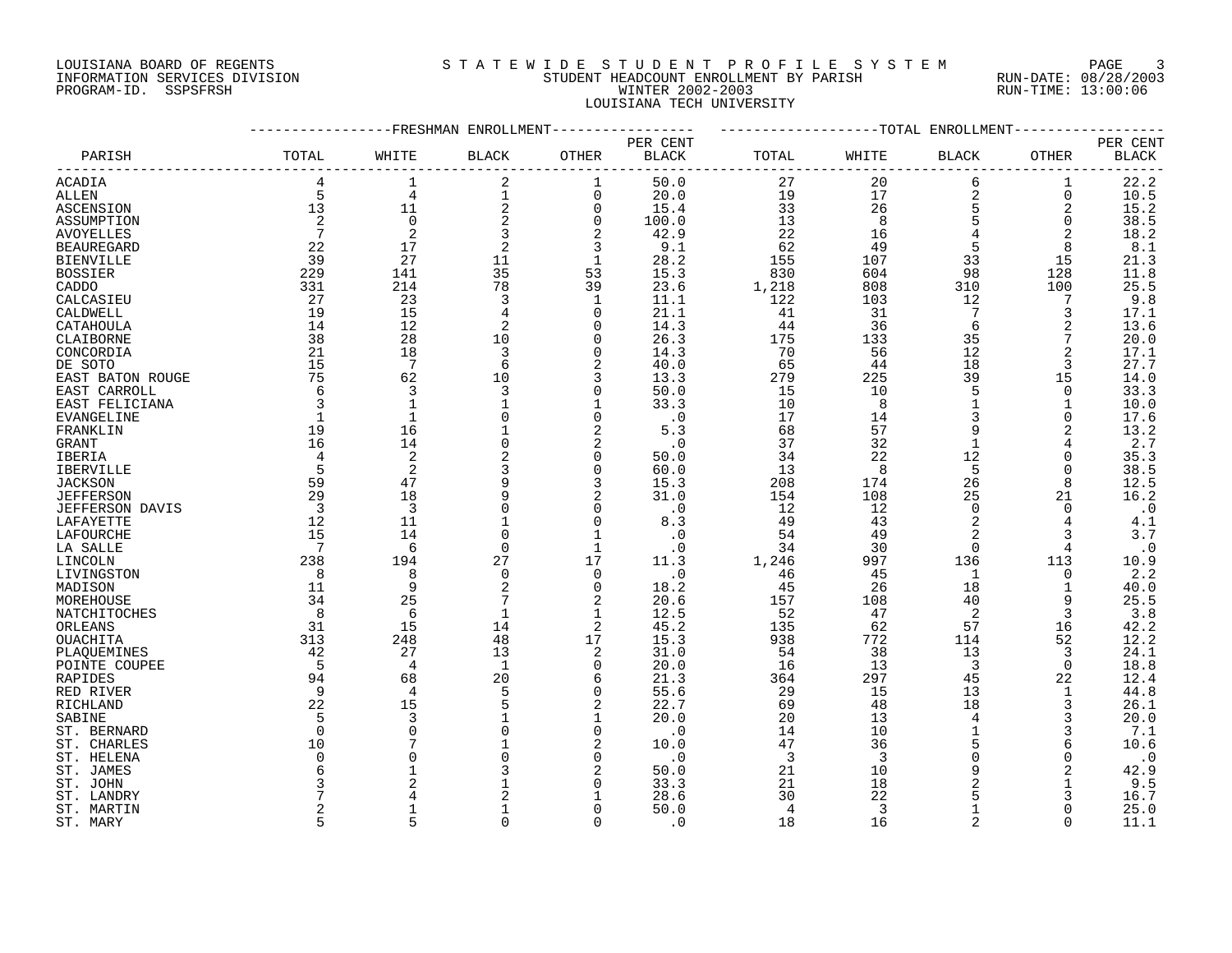# LOUISIANA BOARD OF REGENTS S T A T E W I D E S T U D E N T P R O F I L E S Y S T E M PAGE 4 INFORMATION SERVICES DIVISION STUDENT HEADCOUNT ENROLLMENT BY PARISH RUN-DATE: 08/28/2003 PROGRAM-ID. SSPSFRSH WINTER 2002-2003 RUN-TIME: 13:00:06 LOUISIANA TECH UNIVERSITY

|                      |       |       | -FRESHMAN ENROLLMENT- |       |                          |        |       | -TOTAL ENROLLMENT- |       |                          |
|----------------------|-------|-------|-----------------------|-------|--------------------------|--------|-------|--------------------|-------|--------------------------|
| PARISH               | TOTAL | WHITE | BLACK                 | OTHER | PER CENT<br><b>BLACK</b> | TOTAL  | WHITE | <b>BLACK</b>       | OTHER | PER CENT<br><b>BLACK</b> |
| ST. TAMMANY          | 66    | 61    |                       |       | 3.0                      | 213    | 196   |                    | 13    | 1.9                      |
| TANGIPAHOA           |       |       |                       |       |                          | 36     | 31    |                    |       | 5.6                      |
| TENSAS               |       |       |                       |       |                          | 22     | 21    |                    |       | 4.5                      |
| TERREBONNE           |       |       |                       |       | 16.7                     | 37     | 31    |                    |       | 8.1                      |
| UNION                | 86    |       |                       |       | 11.6                     | 285    | 241   | 26                 | L 8   | 9.1                      |
| VERMILLION           |       |       |                       |       |                          | 13     | 12    |                    |       | 7.7                      |
| <b>VERNON</b>        |       |       |                       |       | 25.0                     | 69     | 50    | 10                 |       | 14.5                     |
| WASHINGTON           |       |       |                       |       | . 0                      | 32     | 32    |                    |       | $\cdot$ 0                |
| WEBSTER              | 65    | 48    |                       |       | 15.4                     | 301    | 239   | 44                 | 18    | 14.6                     |
| WEST BATON ROUGE     |       |       |                       |       | 66.7                     |        |       |                    |       | 33.3                     |
| WEST CARROLL         | 20    |       |                       |       | 25.0                     | 59     | 46    |                    |       | 18.6                     |
| WEST FELICIANA       |       |       |                       |       | $\cdot$ 0                |        |       |                    |       | $\cdot$ 0                |
| WINN                 | 24    |       |                       |       | 16.7                     | 80     | 68    |                    |       | 8.8                      |
| LOUISIANA TOTALS     | 2,214 | 1,623 | 395                   | 196   | 17.8                     | 8,374  | 6,430 | 1,289              | 655   | 15.4                     |
| OUT-OF-STATE/FOREIGN | 405   | 203   | 79                    | 123   | 19.5                     | 1,847  | 896   | 248                | 703   | 13.4                     |
| INSTITUTION TOTALS   | 2,619 | 1,826 | 474                   | 319   | 18.1                     | 10,221 | 7,326 | 1,537              | 1,358 | 15.0                     |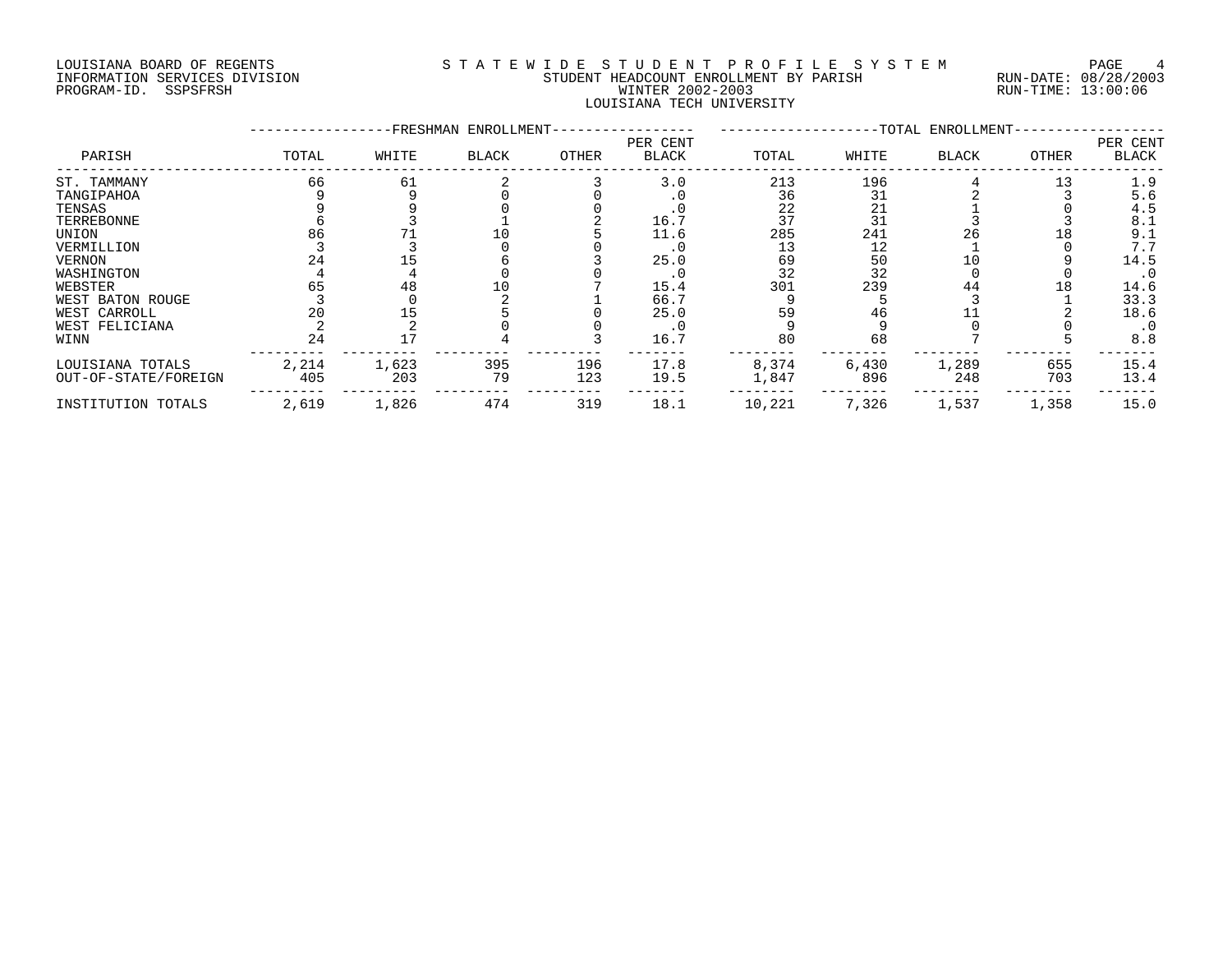#### LOUISIANA BOARD OF REGENTS SOURCLEARIE STA T E W I D E S T U D E N T P R O F I L E S Y S T E M PAGE 5 INFORMATION SERVICES DIVISION STUDENT HEADCOUNT ENROLLMENT BY PARISH RUN-DATE: 08/28/2003 PROGRAM-ID. SSPSFRSH WINTER 2002-2003 RUN-TIME: 13:00:06 MCNEESE STATE UNIVERSITY

|                        |                |                | -----------FRESHMAN ENROLLMENT |              |              | -------------------TOTAL ENROLLMENT- |                |                |              |                        |
|------------------------|----------------|----------------|--------------------------------|--------------|--------------|--------------------------------------|----------------|----------------|--------------|------------------------|
|                        |                |                |                                |              | PER CENT     |                                      |                |                |              | PER CENT               |
| PARISH                 | TOTAL          | WHITE          | <b>BLACK</b>                   | OTHER        | <b>BLACK</b> | TOTAL                                | WHITE          | <b>BLACK</b>   | OTHER        | $\operatorname{BLACK}$ |
| ACADIA                 | 46             | 31             | 15                             | $\mathbf 0$  | 32.6         | 183                                  | 138            | 43             | 2            | 23.5                   |
| <b>ALLEN</b>           | 54             | 38             | 13                             | 3            | 24.1         | 235                                  | 192            | 33             | 10           | 14.0                   |
| ASCENSION              | 5              | $\overline{2}$ | 3                              | $\mathbf 0$  | 60.0         | 8                                    | 5              | 3              | 0            | 37.5                   |
| ASSUMPTION             | $\Omega$       | $\Omega$       | $\Omega$                       | $\mathbf 0$  | $\cdot$ 0    | 4                                    | 3              | $\mathbf{1}$   | 0            | 25.0                   |
| <b>AVOYELLES</b>       | $\Omega$       | $\Omega$       | $\Omega$                       | $\mathbf 0$  | $\cdot$ 0    | 3                                    |                | 2              | $\Omega$     | 66.7                   |
| <b>BEAUREGARD</b>      | 105            | 88             | 12                             | 5            | 11.4         | 445                                  | 391            | 42             | 12           | 9.4                    |
| <b>BOSSIER</b>         | 1              | $\mathbf{1}$   | $\Omega$                       | $\Omega$     | $\cdot$ 0    | 11                                   | 8              | 3              | $\Omega$     | 27.3                   |
| CADDO                  | 12             | 6              | 6                              | $\mathbf 0$  | 50.0         | 31                                   | 18             | 12             | 1            | 38.7                   |
| CALCASIEU              | 1,291          | 978            | 283                            | 30           | 21.9         | 4,289                                | 3,378          | 799            | 112          | 18.6                   |
| CALDWELL               | 0              | $\Omega$       | 0                              | $\mathbf 0$  | $\cdot$ 0    | 1                                    | 1              | $\mathbf 0$    | 0            | $\cdot$ 0              |
| CAMERON                | 55             | 53             | 2                              | $\mathbf 0$  | 3.6          | 215                                  | 206            | 6              | 3            | $2.8$                  |
| CATAHOULA              | 2              | $\Omega$       | 2                              | $\Omega$     | 100.0        | 4                                    | 1              | 3              | $\Omega$     | 75.0                   |
| CLAIBORNE              | $\mathbf 0$    | $\Omega$       |                                | $\Omega$     | $\cdot$ 0    | $\overline{2}$                       | $\overline{2}$ | $\Omega$       | $\Omega$     | $\cdot$ 0              |
| CONCORDIA              | $\Omega$       | $\cap$         | $\Omega$                       | $\Omega$     | $\cdot$ 0    | 2                                    | $\overline{2}$ | $\mathbf 0$    | $\Omega$     |                        |
|                        | $\overline{2}$ | ∩              |                                | $\Omega$     |              |                                      |                | 6              | $\Omega$     | $\cdot$ 0              |
| DE SOTO                | 17             | 7              |                                | $\Omega$     | 100.0        | 9                                    | 3              |                |              | 66.7                   |
| EAST BATON ROUGE       |                |                | 10                             |              | 58.8         | 68                                   | 41             | 26             |              | 38.2                   |
| EAST FELICIANA         | $\mathbf{1}$   |                | -1                             | $\Omega$     | 100.0        | 6                                    | 3              | 3              | $\Omega$     | 50.0                   |
| EVANGELINE             | 16             |                |                                | $\Omega$     | 50.0         | 104                                  | 78             | 25             |              | 24.0                   |
| FRANKLIN               | 1              |                |                                | $\Omega$     | 100.0        | 2                                    | 0              | 2              | 0            | 100.0                  |
| GRANT                  | 2              | 2              | $\Omega$                       | $\Omega$     | $\cdot$ 0    | 4                                    | 4              | $\Omega$       |              | $\cdot$ 0              |
| <b>IBERIA</b>          | 22             | 5              | 17                             | $\Omega$     | 77.3         | 52                                   | 20             | 32             | $\Omega$     | 61.5                   |
| <b>IBERVILLE</b>       | 3              | $\Omega$       | 3                              | $\mathbf 0$  | 100.0        | $\overline{4}$                       | -1             | 3              | $\Omega$     | 75.0                   |
| <b>JACKSON</b>         | $\Omega$       | $\Omega$       | $\Omega$                       | $\Omega$     | $\cdot$ 0    | 3                                    | $\overline{2}$ |                | $\Omega$     | 33.3                   |
| <b>JEFFERSON</b>       | 6              | $\overline{2}$ | 3                              | 1            | 50.0         | 27                                   | 16             | 9              | 2            | 33.3                   |
| <b>JEFFERSON DAVIS</b> | 112            | 97             | 13                             | 2            | 11.6         | 504                                  | 437            | 57             | 10           | 11.3                   |
| LAFAYETTE              | 18             | 6              | 12                             | 0            | 66.7         | 65                                   | 36             | 27             | 2            | 41.5                   |
| LAFOURCHE              | $\Omega$       | $\Omega$       | $\Omega$                       | $\mathbf 0$  | . 0          | 10                                   | $\overline{4}$ | 6              | $\Omega$     | 60.0                   |
| LA SALLE               |                | 2              |                                | $\Omega$     | . 0          | 6                                    | 6              | $\Omega$       | $\Omega$     | $\cdot$ 0              |
| LINCOLN                |                |                |                                | $\Omega$     | 100.0        | $\overline{a}$                       | $\Omega$       | $\overline{2}$ | $\Omega$     | 100.0                  |
| LIVINGSTON             |                |                |                                | $\Omega$     | $\cdot$ 0    | 5                                    |                | $\Omega$       |              | $\cdot$ 0              |
| MADISON                |                |                |                                | $\Omega$     | 66.7         | $\overline{4}$                       | $\overline{2}$ | $\overline{2}$ | O            | 50.0                   |
| MOREHOUSE              |                |                |                                | 0            | 100.0        | $\overline{2}$                       |                | 1              | O            | 50.0                   |
| NATCHITOCHES           |                |                |                                | $\Omega$     | 100.0        | 14                                   | 11             | 3              | $\Omega$     | 21.4                   |
| ORLEANS                | 14             |                | 10                             | $\mathbf{1}$ | 71.4         | 41                                   | 10             | 30             |              | 73.2                   |
| OUACHITA               | 3              |                | 3                              | 0            | 100.0        | 14                                   | 9              | 5              | 0            | 35.7                   |
| PLAQUEMINES            |                |                |                                | $\Omega$     | $\cdot$ 0    | 2                                    |                |                | $\Omega$     | 50.0                   |
| POINTE COUPEE          | $\Omega$       | $\Omega$       |                                | $\Omega$     | . 0          | 5                                    | 4              |                | 0            | 20.0                   |
| <b>RAPIDES</b>         | 20             | 11             |                                | $\mathbf{1}$ | 40.0         | 64                                   | 43             | 19             | 2            | 29.7                   |
| RICHLAND               | $\Omega$       | $\Omega$       |                                | $\Omega$     | $\cdot$ 0    | $\mathbf{1}$                         | 1              | $\Omega$       | $\Omega$     | $\cdot$ 0              |
| SABINE                 | 2              |                |                                | $\Omega$     | 50.0         | 8                                    |                | 3              | 0            | 37.5                   |
| ST. BERNARD            |                |                |                                | $\Omega$     | $\cdot$ 0    | 5                                    |                | $\Omega$       | $\Omega$     | $\cdot$ 0              |
| ST. CHARLES            | 8              |                | 2                              | -1           | 25.0         | 16                                   | 10             | 5              | $\mathbf{1}$ | 31.3                   |
| ST. JAMES              |                |                |                                | $\Omega$     | $\cdot$ 0    | 4                                    | 2              |                | $\Omega$     | 50.0                   |
| ST. JOHN               |                |                |                                | $\Omega$     | $\cdot$ 0    | 8                                    | 4              | 4              | $\Omega$     | 50.0                   |
|                        | 13             |                |                                | $\Omega$     | 30.8         | 120                                  | 75             |                | 2            | 35.8                   |
| ST. LANDRY             | 11             |                |                                | $\Omega$     |              |                                      | 5              | 43             | O            |                        |
| ST. MARTIN             |                |                | 10<br>2                        | $\Omega$     | 90.9         | 29                                   | 7              | 24<br>6        |              | 82.8                   |
| ST. MARY               | 2              |                |                                |              | 100.0        | 14                                   |                |                |              | 42.9                   |
| ST. TAMMANY            | 13             |                | 6                              | $\Omega$     | 46.2         | 32                                   | 19             | 13             |              | 40.6                   |
| TANGIPAHOA             | 4              |                |                                | $\Omega$     | 75.0         | 6                                    | 2              | 4              |              | 66.7                   |
| TENSAS                 | $\Omega$       | $\Omega$       | $\Omega$                       | $\Omega$     | $\cdot$ 0    | $\overline{2}$                       | 2              | $\Omega$       | $\Omega$     | $\cdot$ 0              |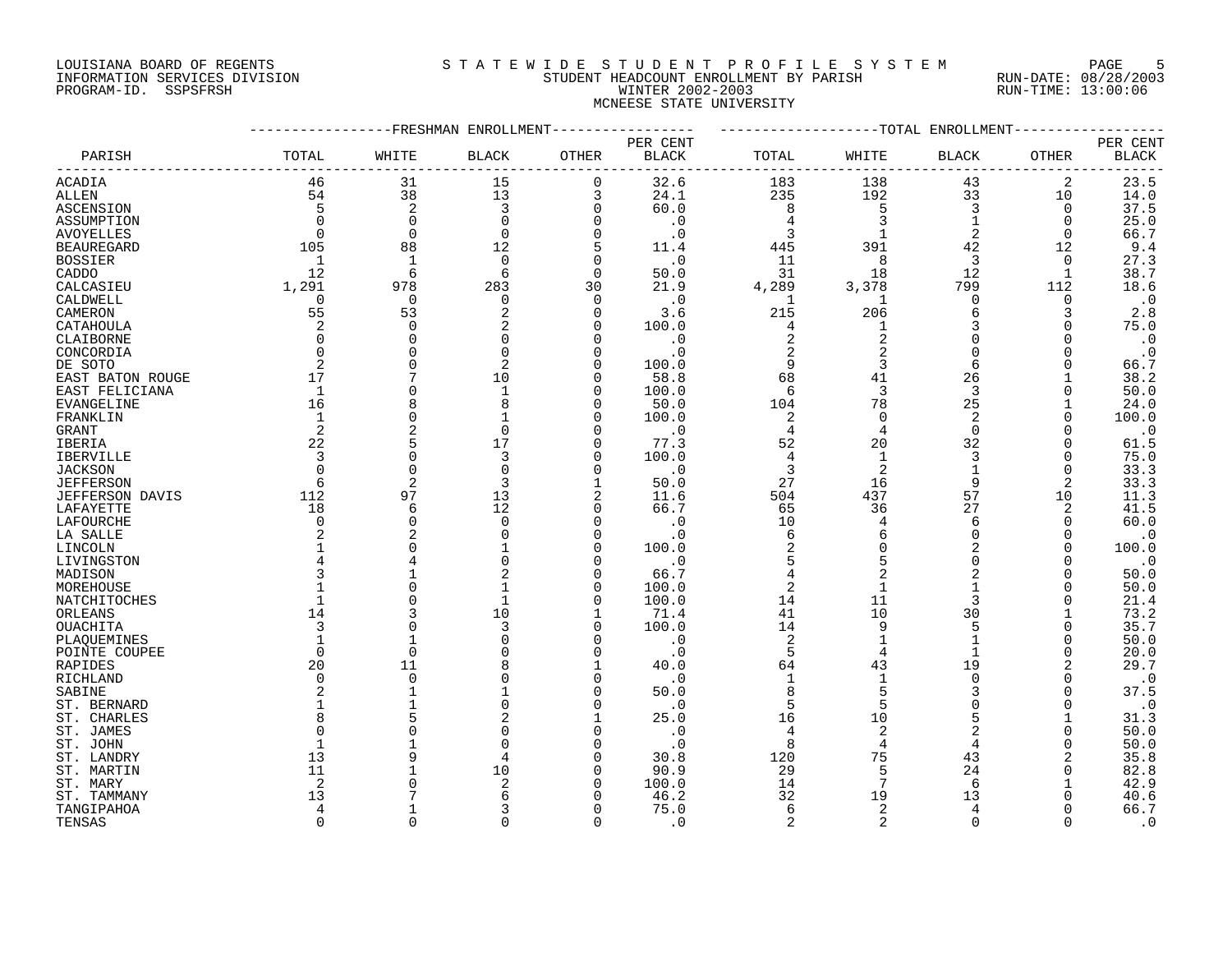# LOUISIANA BOARD OF REGENTS SOURCLEARIE STA T E W I D E S T U D E N T P R O F I L E S Y S T E M PAGE 6 INFORMATION SERVICES DIVISION STUDENT HEADCOUNT ENROLLMENT BY PARISH RUN-DATE: 08/28/2003 PROGRAM-ID. SSPSFRSH WINTER 2002-2003 RUN-TIME: 13:00:06 MCNEESE STATE UNIVERSITY

|                      |       |       | -FRESHMAN ENROLLMENT- |       |                          |       |       | -TOTAL ENROLLMENT- |       |                          |
|----------------------|-------|-------|-----------------------|-------|--------------------------|-------|-------|--------------------|-------|--------------------------|
| PARISH               | TOTAL | WHITE | <b>BLACK</b>          | OTHER | PER CENT<br><b>BLACK</b> | TOTAL | WHITE | <b>BLACK</b>       | OTHER | PER CENT<br><b>BLACK</b> |
| TERREBONNE           |       |       |                       |       | 50.0                     | 15    |       |                    |       | 53.3                     |
| UNION                |       |       |                       |       | 100.0                    |       |       |                    |       | 66.7                     |
| VERMILLION           | 36    | 30    |                       |       | 16.7                     | 120   | 108   |                    |       | 8.3                      |
| <b>VERNON</b>        |       | 10    |                       |       | 23.1                     | 107   | 80    | 14                 |       | 13.1                     |
| WASHINGTON           |       |       |                       |       | 50.0                     |       |       |                    |       | 40.0                     |
| WEBSTER              |       |       |                       |       |                          |       |       |                    |       | . 0                      |
| WEST FELICIANA       |       |       |                       |       | 50.0                     |       |       |                    |       | 33.3                     |
| WINN                 |       |       |                       |       | . 0                      |       |       |                    |       | . 0                      |
| LOUISIANA TOTALS     | 1,932 | 1,415 | 473                   | 44    | 24.5                     | 6,953 | 5,424 | 1,350              | 179   | 19.4                     |
| OUT-OF-STATE/FOREIGN | 128   | 64    | 21                    | 43    | 16.4                     | 642   | 329   | 98                 | 215   | 15.3                     |
| INSTITUTION TOTALS   | 2,060 | 1,479 | 494                   | 87    | 24.0                     | 7,595 | 5,753 | 1,448              | 394   | 19.1                     |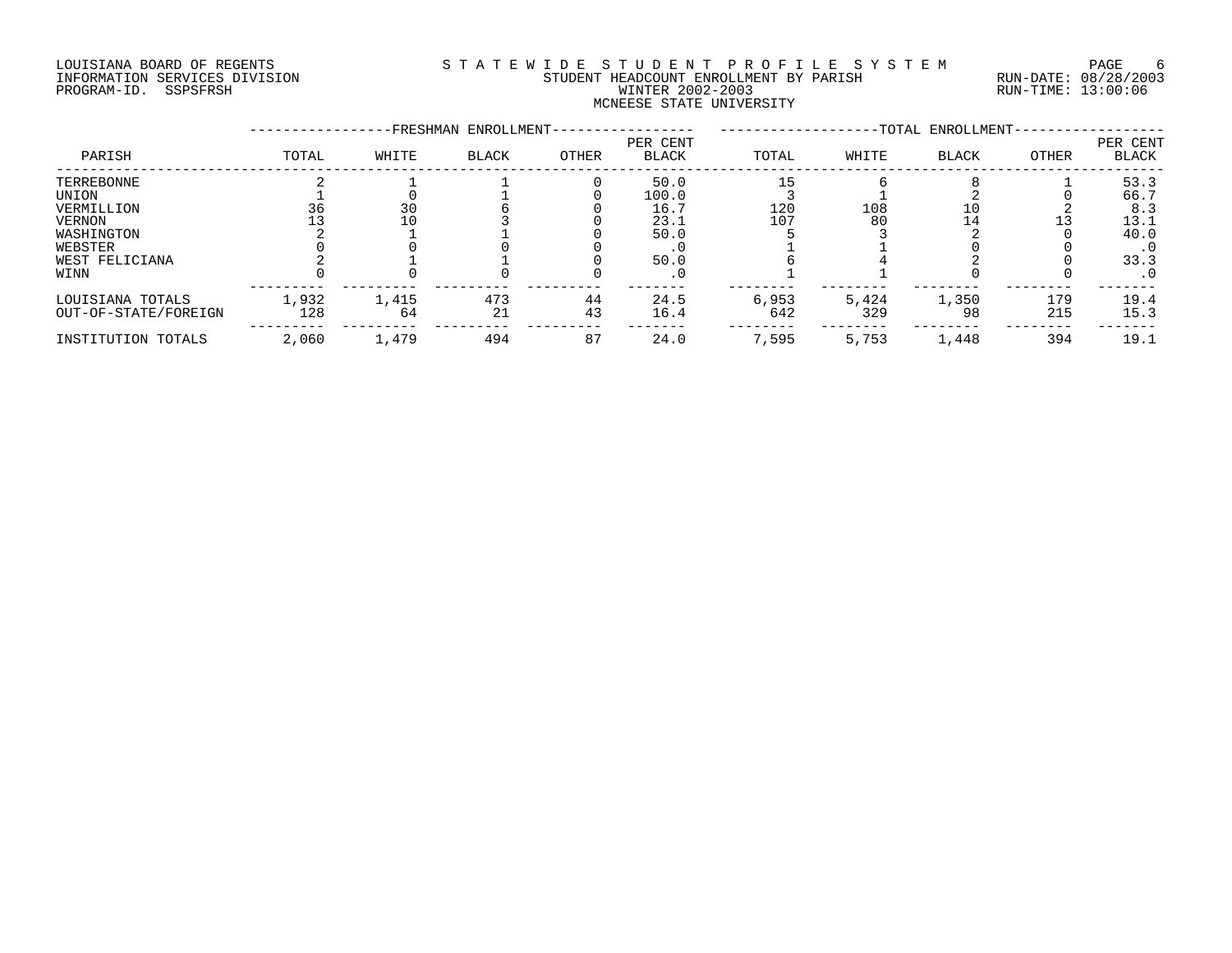# LOUISIANA BOARD OF REGENTS SOURCLEARIE STA T E W I D E S T U D E N T P R O F I L E S Y S T E M PAGE 7 INFORMATION SERVICES DIVISION STUDENT HEADCOUNT ENROLLMENT BY PARISH RUN-DATE: 08/28/2003 PROGRAM-ID. SSPSFRSH WINTER 2002-2003 RUN-TIME: 13:00:06 NICHOLLS STATE UNIVERSITY

|                   |             | FRESHMAN       | ENROLLMENT   |              |              |       | -TOTAL       | ENROLLMENT   |              |                        |
|-------------------|-------------|----------------|--------------|--------------|--------------|-------|--------------|--------------|--------------|------------------------|
|                   |             |                |              |              | PER CENT     |       |              |              |              | PER CENT               |
| PARISH            | TOTAL       | WHITE          | <b>BLACK</b> | <b>OTHER</b> | <b>BLACK</b> | TOTAL | WHITE        | <b>BLACK</b> | OTHER        | <b>BLACK</b>           |
| ACADIA            |             | 1              | $\Omega$     | $\mathbf 0$  | $\cdot$ 0    | 3     | 2            | 1            | 0            | 33.3                   |
| <b>ALLEN</b>      | $\mathbf 1$ | $\mathbf 1$    | $\Omega$     | $\mathbf 0$  | $\cdot$ 0    | 4     | 3            | 0            | 1            | $\boldsymbol{\cdot}$ 0 |
| ASCENSION         | 24          | 16             | 8            | $\Omega$     | 33.3         | 89    | 62           | 24           |              | 27.0                   |
| ASSUMPTION        | 84          | 58             | 23           | 3            | 27.4         | 257   | 202          | 50           | 5            | 19.5                   |
| <b>AVOYELLES</b>  | 2           | $\overline{2}$ | $\cap$       | $\Omega$     | . 0          | 4     |              | $\Omega$     |              | $\cdot$ 0              |
| <b>BEAUREGARD</b> |             |                |              | $\Omega$     | . 0          | 3     |              | $\Omega$     |              | $\boldsymbol{\cdot}$ 0 |
| <b>BOSSIER</b>    |             |                |              | $\Omega$     | 100.0        |       |              |              | O            | 25.0                   |
| CADDO             |             |                |              | $\Omega$     | . 0          | 8     | 6            |              |              | 25.0                   |
| CALCASIEU         |             |                |              | $\Omega$     | 20.0         | 13    | 10           |              |              | 23.1                   |
| CAMERON           |             |                |              |              | . 0          | 1     |              |              |              | $\cdot$ 0              |
| CATAHOULA         |             |                |              | <sup>n</sup> | . 0          |       |              | U            |              | $\cdot$ 0              |
| CONCORDIA         |             | $\overline{2}$ |              | $\Omega$     | 66.7         |       |              |              |              | 57.1                   |
| EAST BATON ROUGE  | 31          | 18             | 11           |              | 35.5         | 74    | 54           | 16           |              | 21.6                   |
| EAST FELICIANA    | 3           | 3              | $\Omega$     | $\Omega$     | . 0          | 6     | 6            | $\Omega$     |              | $\cdot$ 0              |
|                   |             |                | $\Omega$     | $\Omega$     | . 0          | 9     | 9            | $\Omega$     |              | $\cdot$ 0              |
| EVANGELINE        |             | 8              |              | 1            |              |       |              |              |              |                        |
| IBERIA            | 27          |                | 18           |              | 66.7         | 59    | 23           | 34           | 2            | 57.6                   |
| IBERVILLE         | 12          | 6              | 5            | 1            | 41.7         | 49    | 34           | 12           | 3            | 24.5                   |
| <b>JEFFERSON</b>  | 130         | 50             | 70           | 10           | 53.8         | 320   | 179          | 117          | 24           | 36.6                   |
| JEFFERSON DAVIS   | $\Omega$    | $\Omega$       | $\Omega$     | 0            | . 0          | 1     | $\mathbf 1$  | 0            | 0            | $\cdot$ 0              |
| LAFAYETTE         | 6           | $\mathcal{D}$  | 3            | $\mathbf 1$  | 50.0         | 17    |              | 9            | $\mathbf{1}$ | 52.9                   |
| LAFOURCHE         | 598         | 504            | 58           | 36           | 9.7          | 2,039 | 1,752        | 182          | 105          | 8.9                    |
| LINCOLN           | ∩           | $\Omega$       | ∩            | $\Omega$     | . 0          | 1     | <sup>0</sup> | 1            | 0            | 100.0                  |
| LIVINGSTON        |             | 3              |              | $\Omega$     | . 0          | 8     | 8            | $\Omega$     | U            | $\cdot$ 0              |
| MOREHOUSE         |             | $\Omega$       |              | <sup>n</sup> | . 0          |       |              | 1            |              | 50.0                   |
| NATCHITOCHES      |             | $\Omega$       |              | $\Omega$     | 100.0        | 4     |              | 2            |              | 50.0                   |
| ORLEANS           | 95          | 12             | 76           |              | 80.0         | 183   | 29           | 145          |              | 79.2                   |
| OUACHITA          | 1           | -1             | ∩            | <sup>0</sup> | . 0          | 4     | 4            | $\Omega$     |              | $\cdot$ 0              |
| PLAQUEMINES       | 11          |                |              | $\Omega$     | 63.6         | 24    | 12           | 11           |              | 45.8                   |
| POINTE COUPEE     | 3           | $\overline{2}$ |              | <sup>n</sup> | 33.3         | 3     | 2            | -1           |              | 33.3                   |
| <b>RAPIDES</b>    |             | $\mathcal{D}$  |              | <sup>n</sup> | 50.0         | 13    | 9            | 4            | U            | 30.8                   |
| ST. BERNARD       |             | $\overline{2}$ |              | $\Omega$     | 50.0         | 17    | 10           | 4            |              | 23.5                   |
| ST. CHARLES       | 64          | 57             | 6            |              | 9.4          | 233   | 195          | 28           | 10           | 12.0                   |
| ST. JAMES         | 26          | 16             | 10           | $\Omega$     | 38.5         | 145   | 96           | 47           | 2            | 32.4                   |
| ST. JOHN          | 29          | 12             | 14           | 3            | 48.3         | 88    | 53           | 31           | 4            | 35.2                   |
| ST. LANDRY        | 2           | $\overline{2}$ | $\Omega$     | 0            | . 0          | 7     |              | 2            | 0            | 28.6                   |
| ST. MARTIN        | 5           | 5              | $\Omega$     | $\mathbf 0$  | . 0          | 10    | 8            | 2            | $\Omega$     | 20.0                   |
| ST. MARY          | 199         | 137            | 41           | 21           | 20.6         | 571   | 427          | 100          | 44           | 17.5                   |
| ST. TAMMANY       | 15          | 14             | $\Omega$     | 1            | $\cdot$ 0    | 43    | 39           | 3            | 1            | 7.0                    |
| TANGIPAHOA        | .5          | 4              |              | $\Omega$     | 20.0         | 10    | 7            | 2            | 1            | 20.0                   |
| TENSAS            |             | -1             | $\Omega$     | $\Omega$     | . 0          | 3     |              | $\Omega$     | $\Omega$     | $\cdot$ 0              |
| TERREBONNE        | 631         | 482            | 82           | 67           | 13.0         | 2,070 | 1,728        | 199          | 143          | 9.6                    |
| VERMILLION        |             | 2              | ∩            | 0            | . 0          | 9     |              | 1            | 1            | 11.1                   |
| VERNON            |             |                |              | $\Omega$     | . 0          |       |              | O            | 0            | $\boldsymbol{\cdot}$ 0 |
| WASHINGTON        |             |                |              | $\Omega$     | 50.0         |       |              |              | O            | 50.0                   |
| WEBSTER           |             |                |              | <sup>0</sup> | . 0          |       |              |              | O            | 25.0                   |
| WEST BATON ROUGE  |             |                |              | $\Omega$     | . 0          |       |              |              |              | 25.0                   |
| WEST FELICIANA    | 2           |                |              | $\Omega$     | 50.0         | 2     |              | 1            | 0            | 50.0                   |
| WINN              |             |                |              | $\Omega$     | 100.0        | 4     |              |              | $\Omega$     | 50.0                   |
|                   |             |                |              |              |              |       |              |              |              |                        |
| LOUISIANA TOTALS  | 2,047       | 1,445          | 448          | 154          | 21.9         | 6,433 | 5,021        | 1,045        | 367          | 16.2                   |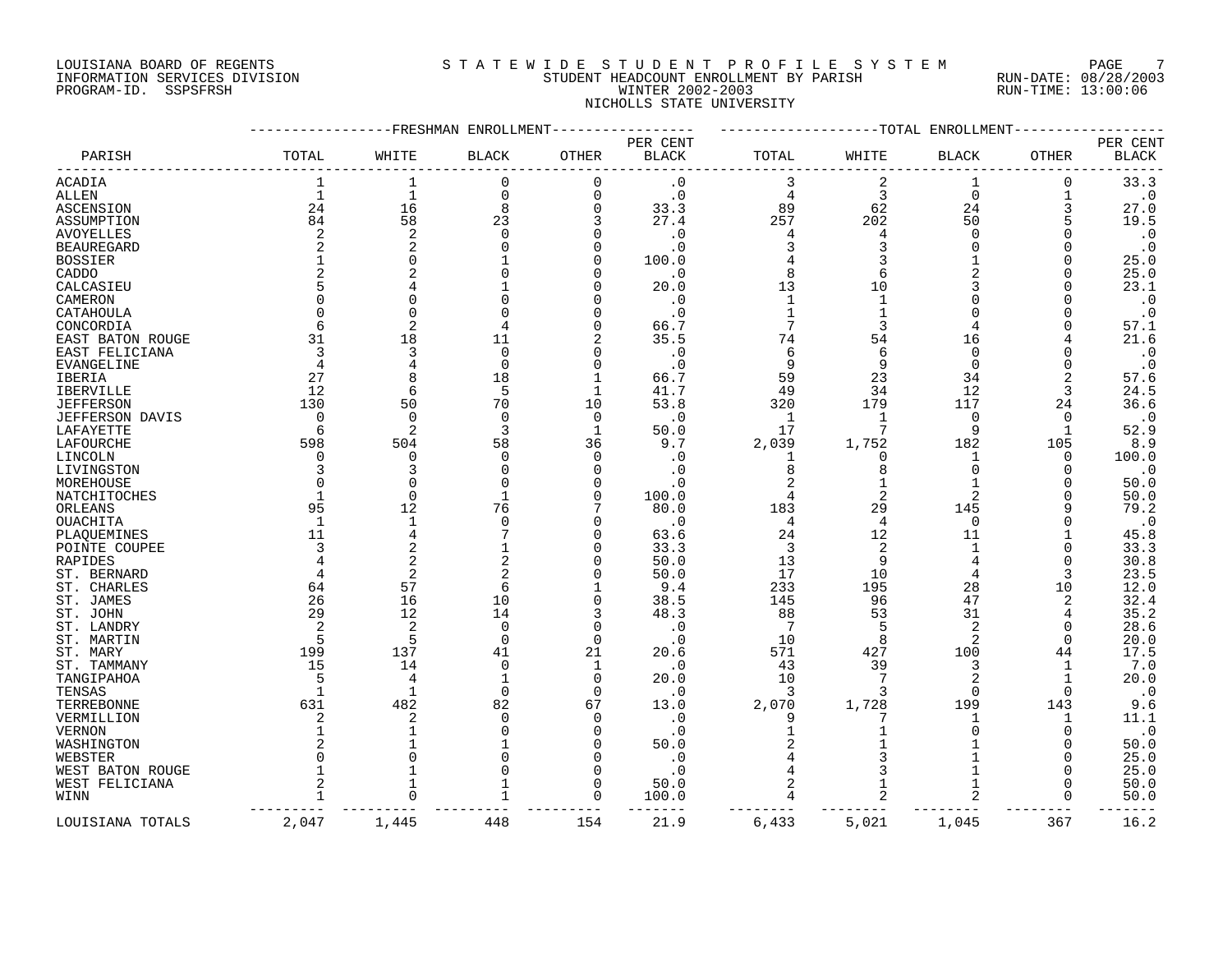# LOUISIANA BOARD OF REGENTS SOURCLEARIE STA T E W I D E S T U D E N T P R O F I L E S Y S T E M PAGE 8 INFORMATION SERVICES DIVISION STUDENT HEADCOUNT ENROLLMENT BY PARISH RUN-DATE: 08/28/2003 PROGRAM-ID. SSPSFRSH WINTER 2002-2003 RUN-TIME: 13:00:06 NICHOLLS STATE UNIVERSITY

|                      |       |       |       | -FRESHMAN ENROLLMENT---------------- |                          |       |       | -TOTAL ENROLLMENT---- |       |                          |
|----------------------|-------|-------|-------|--------------------------------------|--------------------------|-------|-------|-----------------------|-------|--------------------------|
| PARISH               | TOTAL | WHITE | BLACK | OTHER                                | PER CENT<br><b>BLACK</b> | TOTAL | WHITE | <b>BLACK</b>          | OTHER | PER CENT<br><b>BLACK</b> |
| OUT-OF-STATE/FOREIGN | 56    |       | 10    | 24                                   | 79                       | 244   | 98    |                       | 105   | 16.8                     |
| INSTITUTION TOTALS   | 2,103 | 1,467 | 458   | 178                                  | 21.8                     | 6,677 | 5,119 | ,086                  | 472   | 16.3                     |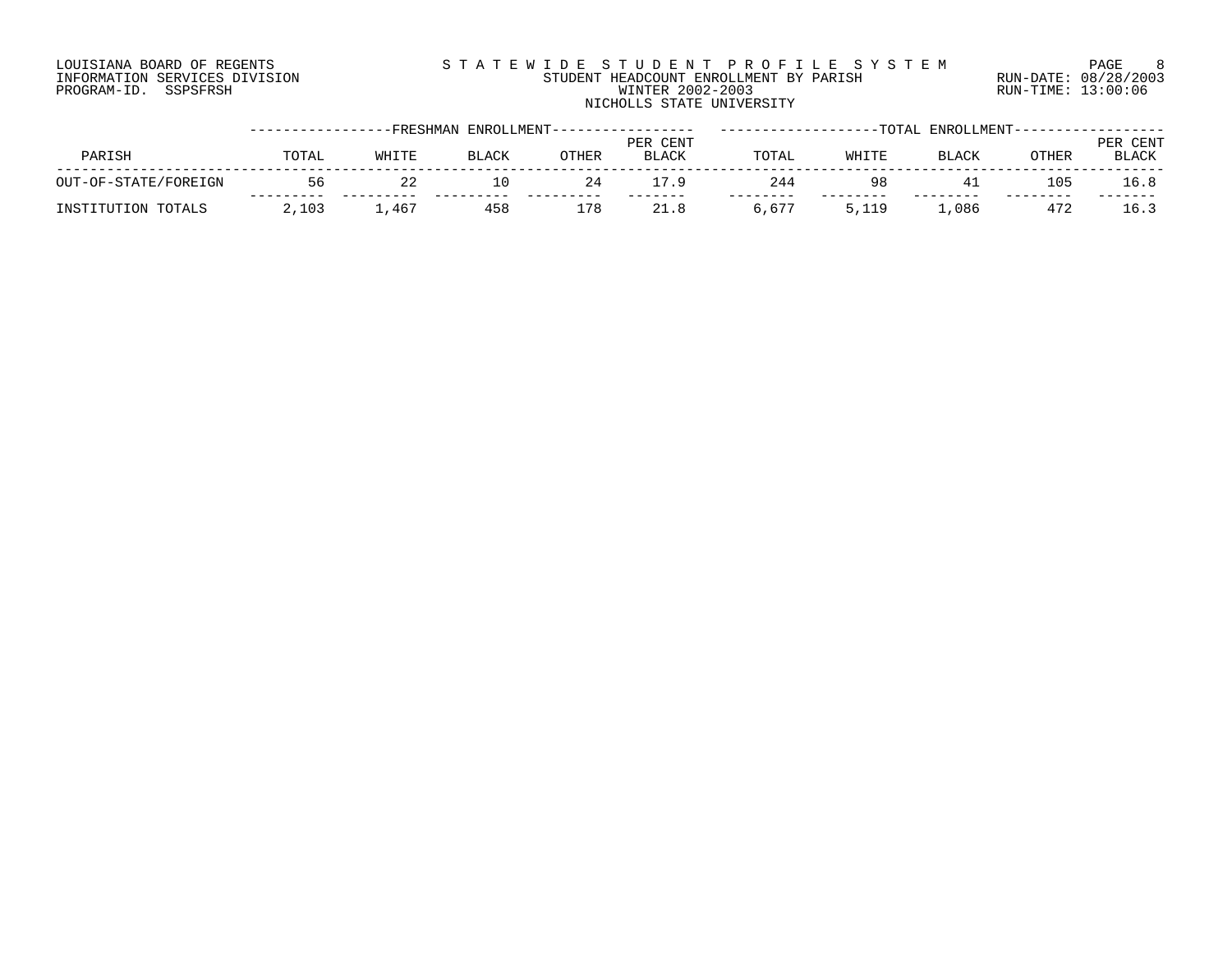### LOUISIANA BOARD OF REGENTS SOURCLEARIE WIDE STUDENT PROFILE SYSTEM PAGE 9 INFORMATION SERVICES DIVISION STUDENT HEADCOUNT ENROLLMENT BY PARISH RUN-DATE: 08/28/2003 PROGRAM-ID. SSPSFRSH WINTER 2002-2003 RUN-TIME: 13:00:06 UNIVERSITY OF LA. IN MONROE

|                        |                |                | FRESHMAN ENROLLMENT |                |                          |                |                | -TOTAL ENROLLMENT |                |                          |
|------------------------|----------------|----------------|---------------------|----------------|--------------------------|----------------|----------------|-------------------|----------------|--------------------------|
| PARISH                 | TOTAL          | WHITE          | <b>BLACK</b>        | OTHER          | PER CENT<br><b>BLACK</b> | TOTAL          | WHITE          | <b>BLACK</b>      | <b>OTHER</b>   | PER CENT<br><b>BLACK</b> |
| ACADIA                 | 3              | 3              | $\mathbf 0$         | 0              | $\cdot$ 0                | 24             | 21             | 2                 | 1              | 8.3                      |
| ALLEN                  | $\sqrt{2}$     |                | $\mathbf 1$         | $\mathbf 0$    | 50.0                     | 11             | 10             | $\mathbf{1}$      | 0              | 9.1                      |
|                        | $\sqrt{2}$     | $\overline{c}$ | 0                   | $\overline{0}$ | $\cdot$ 0                | 12             | 9              | $\mathbf 2$       | 1              | 16.7                     |
| ASCENSION              | $\mathbf{1}$   | $\mathbf 0$    | $\mathbf 1$         | $\Omega$       |                          | 8              | 5              | 3                 | $\Omega$       | 37.5                     |
| ASSUMPTION             |                |                |                     |                | 100.0                    |                |                |                   |                |                          |
| <b>AVOYELLES</b>       | 9              | 6              | 3                   | $\Omega$       | 33.3                     | 29             | 24             |                   | 0              | 17.2                     |
| <b>BEAUREGARD</b>      | 2              | 2              | $\mathbf 0$         | $\Omega$       | $\cdot$ 0                | 13             | 10             | 3                 | $\Omega$       | 23.1                     |
| <b>BIENVILLE</b>       | 5              | $\overline{2}$ | 3                   | $\Omega$       | 60.0                     | 19             | 9              | 10                | ∩              | 52.6                     |
| <b>BOSSIER</b>         | 27             | 5              | 22                  | $\mathbf 0$    | 81.5                     | 121            | 66             | 50                |                | 41.3                     |
| CADDO                  | 43             | 13             | 30                  | 0              | 69.8                     | 184            | 66             | 110               | 8              | 59.8                     |
| CALCASIEU              | 12             | 6              | 5                   | $\mathbf{1}$   | 41.7                     | 75             | 48             | 22                | 5              | 29.3                     |
| CALDWELL               | 36             | 32             | 4                   | $\Omega$       | 11.1                     | 117            | 103            | 13                |                | 11.1                     |
| CAMERON                | $\overline{2}$ | $\overline{a}$ | 0                   | 0              | $\cdot$ 0                | $\overline{4}$ | 3              | $\mathbf 0$       |                | $\cdot$ 0                |
| CATAHOULA              | 11             | 8              | 3                   | $\Omega$       | 27.3                     | 74             | 53             | 21                | 0              | 28.4                     |
| CLAIBORNE              | 8              | $\overline{2}$ | 6                   | $\Omega$       | 75.0                     | 24             | 11             | 13                | $\Omega$       | 54.2                     |
| CONCORDIA              | 35             | 21             | 14                  | $\Omega$       | 40.0                     | 120            | 69             | 50                | -1             | 41.7                     |
| DE SOTO                | 2              | $\mathbf{1}$   | $\mathbf{1}$        | $\mathbf 0$    | 50.0                     | 18             | 5              | 13                | $\Omega$       | 72.2                     |
|                        | 36             | 18             |                     |                |                          |                |                |                   |                |                          |
| EAST BATON ROUGE       |                |                | 13                  | 5              | 36.1                     | 126            | 64             | 33                | 29             | 26.2                     |
| EAST CARROLL           | 22             | 9              | 11                  | 2              | 50.0                     | 86             | 34             | 50                | 2              | 58.1                     |
| EAST FELICIANA         | $\Omega$       | $\Omega$       | $\mathbf 0$         | $\Omega$       | $\cdot$ 0                | 5              | 3              | $\overline{2}$    | $\Omega$       | 40.0                     |
| EVANGELINE             | 6              | 5              | $\mathbf{1}$        | $\overline{0}$ | 16.7                     | 21             | 18             | 3                 | $\Omega$       | 14.3                     |
| FRANKLIN               | 107            | 69             | 32                  | 6              | 29.9                     | 352            | 253            | 92                |                | 26.1                     |
| GRANT                  | 5              | 5              | $\Omega$            | $\Omega$       | $\cdot$ 0                | 27             | 24             | 3                 | $\Omega$       | 11.1                     |
| IBERIA                 | $\overline{c}$ |                | $\mathbf{1}$        | $\Omega$       | 50.0                     | 20             | 11             | 5                 | 4              | 25.0                     |
| IBERVILLE              | $\overline{c}$ | $\overline{2}$ | $\mathbf 0$         | $\mathbf 0$    | $\cdot$ 0                | 6              | 5              | $\mathbf 1$       | 0              | 16.7                     |
| JACKSON                | 22             | 11             | 11                  | 0              | 50.0                     | 67             | 49             | 17                | $\mathbf{1}$   | 25.4                     |
| <b>JEFFERSON</b>       | 14             | 4              | 5                   | 5              | 35.7                     | 103            | 42             | 24                | 37             | 23.3                     |
| <b>JEFFERSON DAVIS</b> | 2              |                | $\mathbf{1}$        | $\Omega$       | 50.0                     | 19             | 8              | 11                | $\Omega$       | 57.9                     |
| LAFAYETTE              | 9              | 5              |                     | 0              | 44.4                     | 34             | 26             | 8                 | 0              | 23.5                     |
| LAFOURCHE              | 2              | 2              | $\Omega$            |                | $\cdot$ 0                | 30             | 29             | $\Omega$          | -1             | $\cdot$ 0                |
|                        | 32             | 31             | $\mathbf{1}$        |                |                          |                | 75             | 5                 | $\overline{2}$ |                          |
| LA SALLE               |                | 13             |                     | $\mathbf 0$    | 3.1                      | 82             |                |                   |                | 6.1                      |
| LINCOLN                | 19             |                | 5                   | $\mathbf{1}$   | 26.3                     | 91             | 68             | 22                |                | 24.2                     |
| LIVINGSTON             | $\overline{4}$ | 4              | $\mathbf 0$         | $\mathbf 0$    | $\cdot$ 0                | 16             | 15             | 1                 | $\Omega$       | 6.3                      |
| MADISON                | 49             | 21             | 28                  | $\mathbf 0$    | 57.1                     | 135            | 61             | 74                | $\Omega$       | 54.8                     |
| MOREHOUSE              | 114            | 77             | 35                  | 2              | 30.7                     | 440            | 284            | 151               | 5              | 34.3                     |
| NATCHITOCHES           | 12             | 6              | 6                   | $\mathbf 0$    | 50.0                     | 41             | 25             | 16                | 0              | 39.0                     |
| ORLEANS                | 16             | 5              | 10                  | 1              | 62.5                     | 56             | 17             | 27                | 12             | 48.2                     |
| OUACHITA               | 900            | 586            | 295                 | 19             | 32.8                     | 3,208          | 2,232          | 903               | 73             | 28.1                     |
| PLAQUEMINES            | $\mathbf{1}$   |                | $\mathbf 0$         | $\Omega$       | $\cdot$ 0                | 7              | 7              | $\mathbf 0$       | $\Omega$       | $\cdot$ 0                |
| POINTE COUPEE          | 1              | $\mathbf{1}$   | $\mathbf 0$         | 0              | $\cdot$ 0                | 6              | 6              | $\Omega$          | $\mathbf 0$    | $\cdot$ 0                |
| RAPIDES                | 42             | 28             | 12                  | 2              | 28.6                     | 192            | 132            | 50                | 10             | 26.0                     |
| RED RIVER              | 1              | $\mathbf{1}$   | $\overline{0}$      | $\Omega$       | $\cdot$ 0                | 8              | 7              | 1                 | 0              | 12.5                     |
| RICHLAND               | 97             | 76             | 21                  | $\Omega$       | 21.6                     | 338            | 252            | 80                | 6              | 23.7                     |
| SABINE                 | 3              | 2              | $\mathbf 0$         |                | $\cdot$ 0                | 12             | 8              | $\overline{2}$    | 2              | 16.7                     |
| ST. BERNARD            | 4              |                | $\Omega$            | $\Omega$       | . 0                      | 17             | 13             | $\Omega$          | 4              | $\cdot$ 0                |
| ST. CHARLES            |                |                | $\Omega$            | $\Omega$       |                          | 18             | 11             | 5                 | 2              | 27.8                     |
|                        |                |                | $\Omega$            | $\Omega$       |                          | 2              | $\overline{2}$ | $\Omega$          | $\Omega$       | $\cdot$ 0                |
| ST. HELENA             |                |                |                     | O              |                          |                |                |                   | $\Omega$       |                          |
| ST. JAMES              |                |                |                     |                |                          | 3              | $\overline{2}$ |                   |                | 33.3                     |
| ST. JOHN               | 6              |                |                     |                |                          | 21             | 19             | $\overline{2}$    | 0              | 9.5                      |
| ST. LANDRY             |                |                |                     | O              |                          | 42             | 33             |                   |                | 16.7                     |
| ST. MARTIN             | $\overline{c}$ |                | 1                   | $\Omega$       | 50.0                     | 7              | 3              | 3                 | $\mathbf{1}$   | 42.9                     |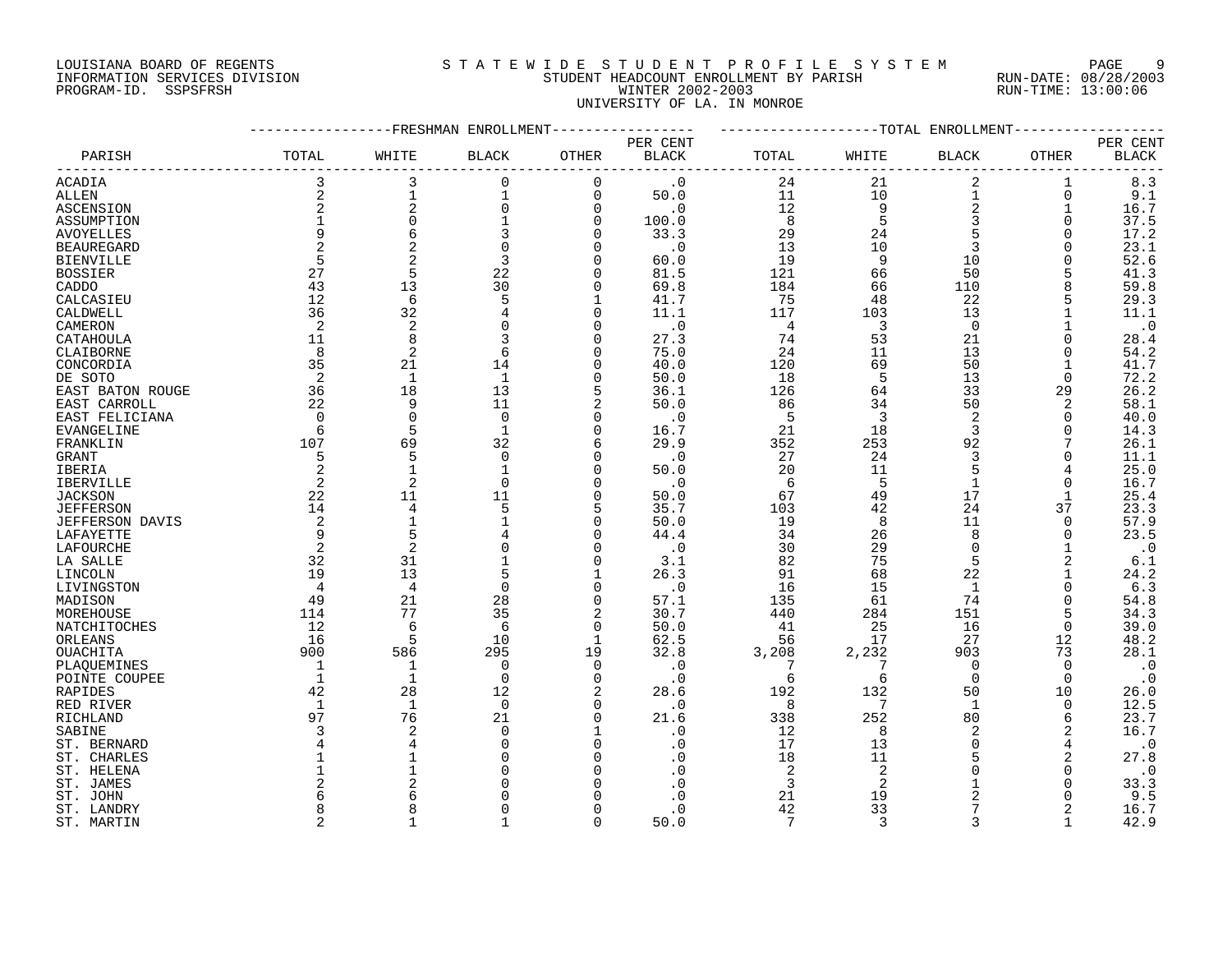# LOUISIANA BOARD OF REGENTS S T A T E W I D E S T U D E N T P R O F I L E S Y S T E M PAGE 10 INFORMATION SERVICES DIVISION STUDENT HEADCOUNT ENROLLMENT BY PARISH RUN-DATE: 08/28/2003 PROGRAM-ID. SSPSFRSH WINTER 2002-2003 RUN-TIME: 13:00:06 UNIVERSITY OF LA. IN MONROE

|                      |       |       | -FRESHMAN ENROLLMENT- |       |                          |       |       | -TOTAL ENROLLMENT- |       |                          |
|----------------------|-------|-------|-----------------------|-------|--------------------------|-------|-------|--------------------|-------|--------------------------|
| PARISH               | TOTAL | WHITE | <b>BLACK</b>          | OTHER | PER CENT<br><b>BLACK</b> | TOTAL | WHITE | <b>BLACK</b>       | OTHER | PER CENT<br><b>BLACK</b> |
| ST. MARY             |       |       |                       |       | 66.7                     | 18    |       |                    |       | 16.7                     |
| ST. TAMMANY          |       |       |                       |       | 14.3                     | 34    | 28    |                    |       | 8.8                      |
| TANGIPAHOA           |       |       |                       |       | 45.5                     | 39    | 22    |                    |       | 43.6                     |
| TENSAS               |       |       |                       |       | 38.5                     | 47    | 27    | 20                 |       | 42.6                     |
| TERREBONNE           |       |       |                       |       |                          | 21    | 19    |                    |       | $\cdot$ 0                |
| UNION                |       | 32    |                       |       | 5.9                      | 135   | 118   |                    |       | 12.6                     |
| VERMILLION           |       |       |                       |       |                          | 30    | 27    |                    |       | 6.7                      |
| <b>VERNON</b>        |       |       |                       |       | 53.8                     | 41    | 27    | 14                 |       | 34.1                     |
| WASHINGTON           |       |       |                       |       | 40.0                     | 24    | 21    |                    |       | 12.5                     |
| WEBSTER              |       |       |                       |       | 38.5                     | 48    | 29    | L 9                |       | 39.6                     |
| WEST BATON ROUGE     |       |       |                       |       | 100.0                    |       |       |                    |       | 50.0                     |
| WEST CARROLL         | 66    | 58    |                       |       | 12.1                     | 236   | 210   | 26                 |       | 11.0                     |
| WEST FELICIANA       |       |       |                       |       |                          |       |       |                    |       | 16.7                     |
| WINN                 |       |       |                       |       | 33.3                     | 36    | 26    | 10                 |       | 27.8                     |
| LOUISIANA TOTALS     | 1,928 | 1,254 | 628                   | 46    | 32.6                     | 7,208 | 4,916 | 2,053              | 239   | 28.5                     |
| OUT-OF-STATE/FOREIGN | 152   | 98    | 29                    | 25    | 19.1                     | 723   | 371   | 112                | 240   | 15.5                     |
| INSTITUTION TOTALS   | 2,080 | 1,352 | 657                   | 71    | 31.6                     | 7,931 | 5,287 | 2,165              | 479   | 27.3                     |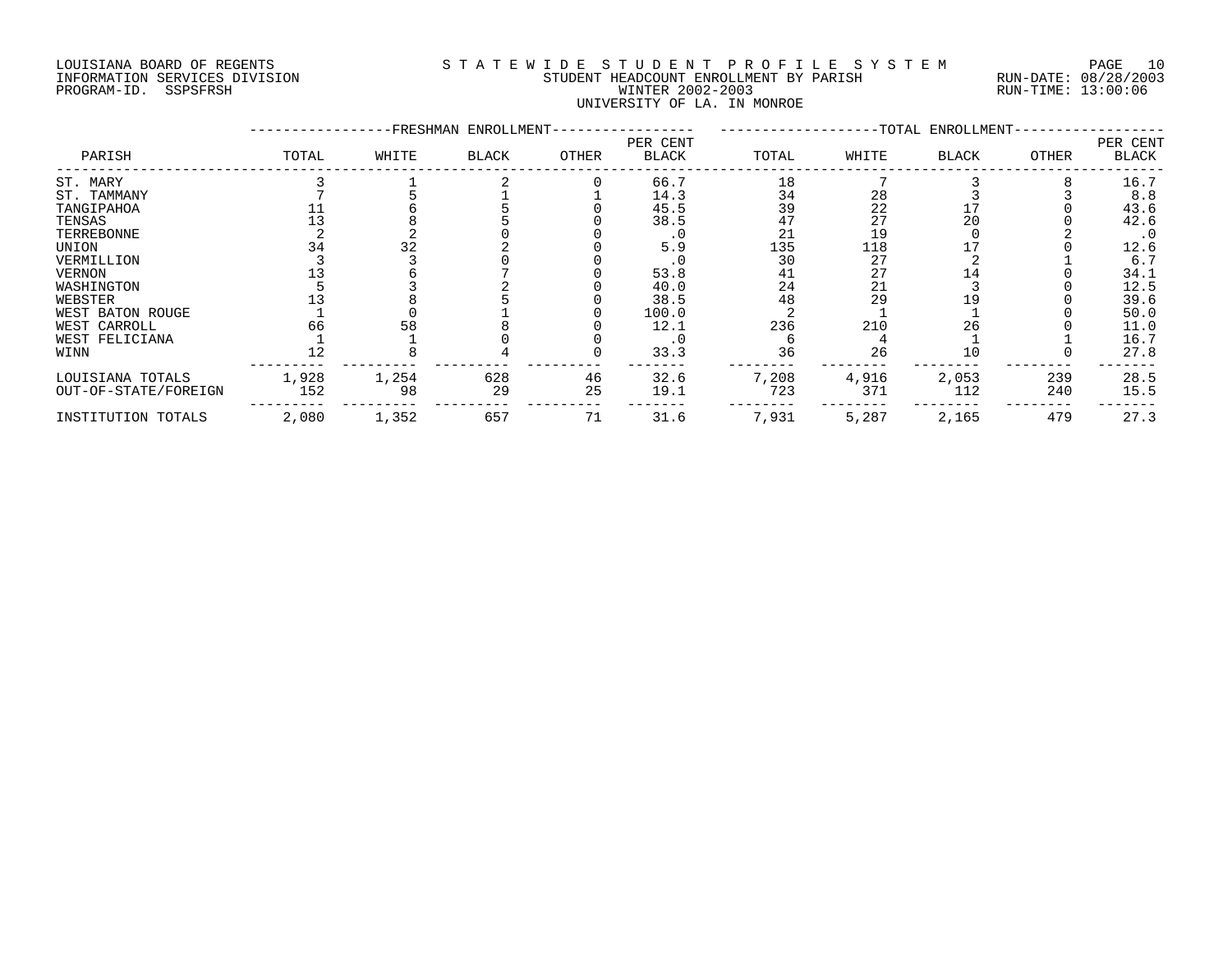## LOUISIANA BOARD OF REGENTS S T A T E W I D E S T U D E N T P R O F I L E S Y S T E M PAGE 11 INFORMATION SERVICES DIVISION STUDENT HEADCOUNT ENROLLMENT BY PARISH RUN-DATE: 08/28/2003 PROGRAM-ID. SSPSFRSH WINTER 2002-2003 RUN-TIME: 13:00:06 NORTHWESTERN STATE UNIVERSITY

|                   |                |                | -FRESHMAN ENROLLMENT |                |              |                |                 | -TOTAL ENROLLMENT |                |              |
|-------------------|----------------|----------------|----------------------|----------------|--------------|----------------|-----------------|-------------------|----------------|--------------|
|                   |                |                |                      |                | PER CENT     |                |                 |                   |                | PER CENT     |
| PARISH            | TOTAL          | WHITE          | BLACK                | <b>OTHER</b>   | <b>BLACK</b> | TOTAL          | WHITE           | <b>BLACK</b>      | OTHER          | <b>BLACK</b> |
|                   |                |                |                      |                |              |                |                 |                   |                |              |
| ACADIA            | 5              | 3              | $\overline{2}$       | $\overline{0}$ | 40.0         | 26             | 17              |                   | $\overline{a}$ | 26.9         |
| ALLEN             | 15             | 11             | 3                    | 1              | 20.0         | 54             | 43              | 9                 | 2              | 16.7         |
| ASCENSION         | 10             | $\overline{7}$ | 3                    | $\mathbf 0$    | 30.0         | 34             | 28              | 5                 | $\mathbf 1$    | 14.7         |
| ASSUMPTION        | 2              | $\mathbf{1}$   |                      | $\Omega$       | 50.0         | 3              | 2               | 1                 | $\Omega$       | 33.3         |
| <b>AVOYELLES</b>  | 19             | 10             | 9                    | $\Omega$       | 47.4         | 98             | 68              | 26                | 4              | 26.5         |
| <b>BEAUREGARD</b> | 68             | 56             | 8                    | 4              | 11.8         | 194            | 151             | 26                | 17             | 13.4         |
|                   |                |                | $7\phantom{.0}$      |                |              |                |                 | 17                |                |              |
| <b>BIENVILLE</b>  | 21             | 13             |                      | 1              | 33.3         | 60             | 42              |                   | 1              | 28.3         |
| <b>BOSSIER</b>    | 135            | 86             | 35                   | 14             | 25.9         | 500            | 381             | 76                | 43             | 15.2         |
| CADDO             | 330            | 123            | 187                  | 20             | 56.7         | 1,110          | 583             | 449               | 78             | 40.5         |
| CALCASIEU         | 53             | 28             | 24                   | 1              | 45.3         | 165            | 101             | 54                | 10             | 32.7         |
| CALDWELL          | 4              | 4              | $\mathbf 0$          | $\Omega$       | $\cdot$ 0    | 11             | 11              | 0                 | $\Omega$       | $\cdot$ 0    |
| CAMERON           | $\Omega$       | $\Omega$       | $\Omega$             | $\Omega$       | $\cdot$ 0    | $\overline{3}$ | 3               | $\Omega$          | $\Omega$       | $\cdot$ 0    |
| CATAHOULA         | 32             | 23             | 9                    | $\Omega$       | 28.1         | 118            | 91              | 27                | $\Omega$       | 22.9         |
| CLAIBORNE         | 13             | 9              | 4                    | $\Omega$       | 30.8         | 38             | 26              | 11                | 1              | 28.9         |
| CONCORDIA         | 52             | 23             | 27                   | 2              | 51.9         | 132            | 65              | 64                | 3              | 48.5         |
| DE SOTO           | 90             | 34             | 46                   | 10             | 51.1         | 260            | 133             | 111               | 16             | 42.7         |
| EAST BATON ROUGE  | 68             | 28             | 36                   | 4              | 52.9         | 233            | 129             | 93                | 11             | 39.9         |
|                   |                |                |                      |                |              |                |                 |                   |                |              |
| EAST CARROLL      |                |                | 0                    | 0              | $\cdot$ 0    | 3              | 2               | 0                 |                | $\cdot$ 0    |
| EAST FELICIANA    | $\mathbf{1}$   | $\Omega$       |                      | $\Omega$       | 100.0        | 10             | $7\phantom{.0}$ | 3                 | $\Omega$       | 30.0         |
| EVANGELINE        | 12             | 8              |                      | $\Omega$       | 33.3         | 36             | 29              | 6                 | 1              | 16.7         |
| FRANKLIN          | 11             | 6              | 5                    | $\Omega$       | 45.5         | 22             | 13              | 7                 | $\overline{a}$ | 31.8         |
| GRANT             | 51             | 41             | 5                    |                | 9.8          | 191            | 155             | 19                | 17             | 9.9          |
| IBERIA            | 25             | 13             | 11                   |                | 44.0         | 61             | 33              | 24                | 4              | 39.3         |
| <b>IBERVILLE</b>  | 3              | $\mathbf{1}$   | 2                    | $\Omega$       | 66.7         | 14             | 11              | $\overline{2}$    | $\mathbf 1$    | 14.3         |
| <b>JACKSON</b>    | 14             | 3              | 10                   | $\mathbf{1}$   | 71.4         | 40             | 19              | 17                | 4              | 42.5         |
| <b>JEFFERSON</b>  | 47             | 29             | 12                   | 6              | 25.5         | 148            | 98              | 37                | 13             | 25.0         |
| JEFFERSON DAVIS   | $\overline{4}$ | $\overline{2}$ | 1                    | 1              | 25.0         | 22             | 18              | $\overline{2}$    | 2              | 9.1          |
| LAFAYETTE         | 29             | 13             | 11                   | 5              | 37.9         | 111            | 66              | 31                | 14             | 27.9         |
| LAFOURCHE         | 9              | 6              | 3                    | $\mathbf 0$    | 33.3         | 28             | 23              | 4                 | $\mathbf 1$    | 14.3         |
|                   |                |                |                      |                |              |                |                 |                   |                |              |
| LA SALLE          | 56             | 51             | 3                    | 2              | 5.4          | 161            | 136             | 14                | 11             | 8.7          |
| LINCOLN           | 12             | 7              | 5                    | $\Omega$       | 41.7         | 42             | 27              | 12                | 3              | 28.6         |
| LIVINGSTON        | 13             | 11             | 2                    | $\Omega$       | 15.4         | 32             | 26              | 3                 | 3              | 9.4          |
| MADISON           | $\mathbf{1}$   | $\mathbf{1}$   | $\Omega$             | $\Omega$       | $\cdot$ 0    | 3              | $\overline{3}$  | $\Omega$          | $\Omega$       | $\cdot$ 0    |
| MOREHOUSE         | $\overline{4}$ | $\mathbf{1}$   | 2                    | $\mathbf{1}$   | 50.0         | 18             | 3               | 14                | 1              | 77.8         |
| NATCHITOCHES      | 394            | 204            | 161                  | 29             | 40.9         | 1,254          | 702             | 457               | 95             | 36.4         |
| ORLEANS           | 53             | -5             | 47                   | 1              | 88.7         | 137            | 22              | 108               |                | 78.8         |
| OUACHITA          | 36             | 15             | 18                   | 3              | 50.0         | 87             | 48              | 34                | 5              | 39.1         |
| PLAQUEMINES       | 10             | 2              | 6                    | 2              | 60.0         | 16             | 5               | 8                 | 3              | 50.0         |
| POINTE COUPEE     | 7              | 6              | $\mathbf 0$          | 1              | $\cdot$ 0    | 16             | 13              | 2                 | 1              | 12.5         |
| RAPIDES           | 237            | 113            | 114                  | 10             | 48.1         | 1,027          | 610             | 349               | 68             | 34.0         |
| RED RIVER         | 63             | 27             | 36                   | $\Omega$       | 57.1         | 202            | 89              | 103               | 10             | 51.0         |
| RICHLAND          | 8              | 4              | 3                    | 1              | 37.5         | 18             | 10              | 5                 | 3              | 27.8         |
|                   |                |                |                      |                |              |                |                 |                   |                |              |
| SABINE            | 126            | 83             | 23                   | 20             | 18.3         | 448            | 301             | 71                | 76             | 15.8         |
| ST. BERNARD       | 2              |                |                      | $\Omega$       | 50.0         | 11             | 9               | 1                 |                | 9.1          |
| ST. CHARLES       | 8              | 3              | 5                    | $\Omega$       | 62.5         | 22             | 14              | 8                 | $\Omega$       | 36.4         |
| ST. HELENA        |                |                | $\Omega$             | $\Omega$       | $\cdot$ 0    | 3              | 3               | $\Omega$          | $\Omega$       | $\cdot$ 0    |
| ST. JAMES         |                |                | 5                    |                | 83.3         | 13             | 0               | 12                |                | 92.3         |
| ST. JOHN          | F              |                |                      | 1              | 66.7         | 16             | 5               | 9                 | 2              | 56.3         |
| ST. LANDRY        | 29             | 12             | 15                   | 2              | 51.7         | 86             | 50              | 30                | 6              | 34.9         |
| ST. MARTIN        | 14             | 2              | 12                   | $\Omega$       | 85.7         | 25             | 6               | 19                | $\Omega$       | 76.0         |
|                   |                |                |                      |                |              |                |                 |                   |                |              |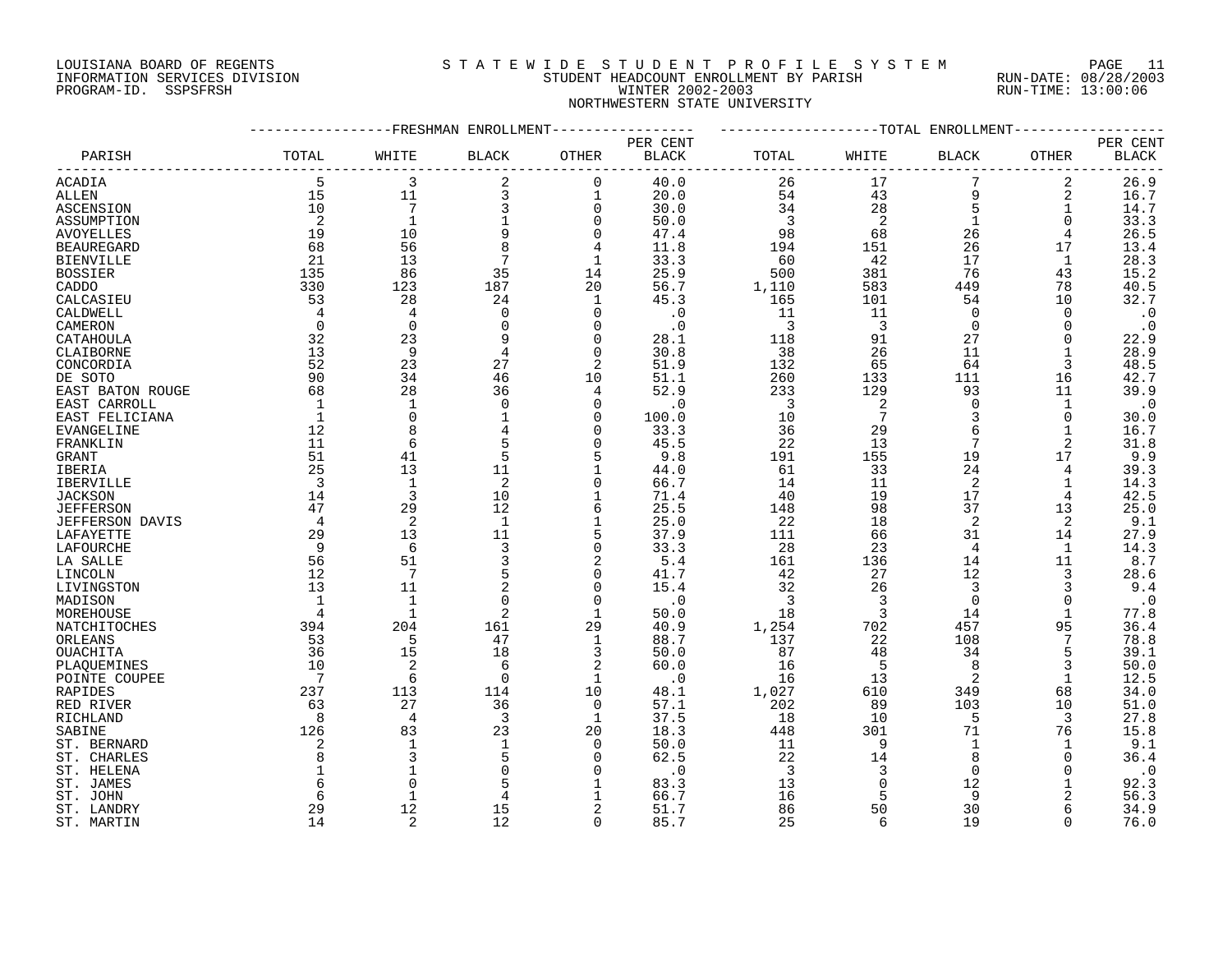# LOUISIANA BOARD OF REGENTS S T A T E W I D E S T U D E N T P R O F I L E S Y S T E M PAGE 12 INFORMATION SERVICES DIVISION STUDENT HEADCOUNT ENROLLMENT BY PARISH RUN-DATE: 08/28/2003 PROGRAM-ID. SSPSFRSH WINTER 2002-2003 RUN-TIME: 13:00:06 NORTHWESTERN STATE UNIVERSITY

|                      |       |       | -FRESHMAN ENROLLMENT- |       |                          |       |       | -TOTAL ENROLLMENT- |       |                   |
|----------------------|-------|-------|-----------------------|-------|--------------------------|-------|-------|--------------------|-------|-------------------|
| PARISH               | TOTAL | WHITE | <b>BLACK</b>          | OTHER | PER CENT<br><b>BLACK</b> | TOTAL | WHITE | <b>BLACK</b>       | OTHER | PER CENT<br>BLACK |
| ST. MARY             | 13    |       |                       |       | 30.8                     | 45    | 34    |                    |       | 20.0              |
| ST. TAMMANY          | 39    | 31    |                       |       | 12.8                     | 108   | 87    |                    |       | 12.0              |
| TANGIPAHOA           |       |       |                       |       | 25.0                     | 16    |       |                    |       | 25.0              |
| TENSAS               |       |       |                       |       | 66.7                     | 13    |       |                    |       | 53.8              |
| TERREBONNE           | 22    | 12    |                       |       | 31.8                     | 47    | 29    |                    |       | 27.7              |
| UNION                |       |       |                       |       | 50.0                     | 13    |       |                    |       | 46.2              |
| VERMILLION           |       | 10    |                       |       | 28.6                     | 41    | 31    | 10                 |       | 24.4              |
| VERNON               | 393   | 253   | 80                    | 60    | 20.4                     | 1,080 | 725   | 189                | 166   | 17.5              |
| WASHINGTON           |       |       |                       |       | 16.7                     | 14    | 10    |                    |       | 21.4              |
| WEBSTER              |       | 18    | 18                    |       | 48.6                     | 122   | 86    | 33                 |       | 27.0              |
| WEST BATON ROUGE     |       |       |                       |       | 18.2                     |       |       |                    |       | 23.5              |
| WEST CARROLL         |       |       |                       |       | . 0                      |       |       |                    |       | 33.3              |
| WEST FELICIANA       |       |       |                       |       | 60.0                     | 14    |       |                    |       | 35.7              |
| WINN                 | 94    | 67    | 21                    |       | 22.3                     | 299   | 221   | 62                 | 16    | 20.7              |
| LOUISIANA TOTALS     | 2,860 | 1,556 | 1,080                 | 224   | 37.8                     | 9,197 | 5,702 | 2,747              | 748   | 29.9              |
| OUT-OF-STATE/FOREIGN | 112   | 64    | 32                    | 16    | 28.6                     | 530   | 342   | 100                | 88    | 18.9              |
| INSTITUTION TOTALS   | 2,972 | 1,620 | 1,112                 | 240   | 37.4                     | 9,727 | 6,044 | 2,847              | 836   | 29.3              |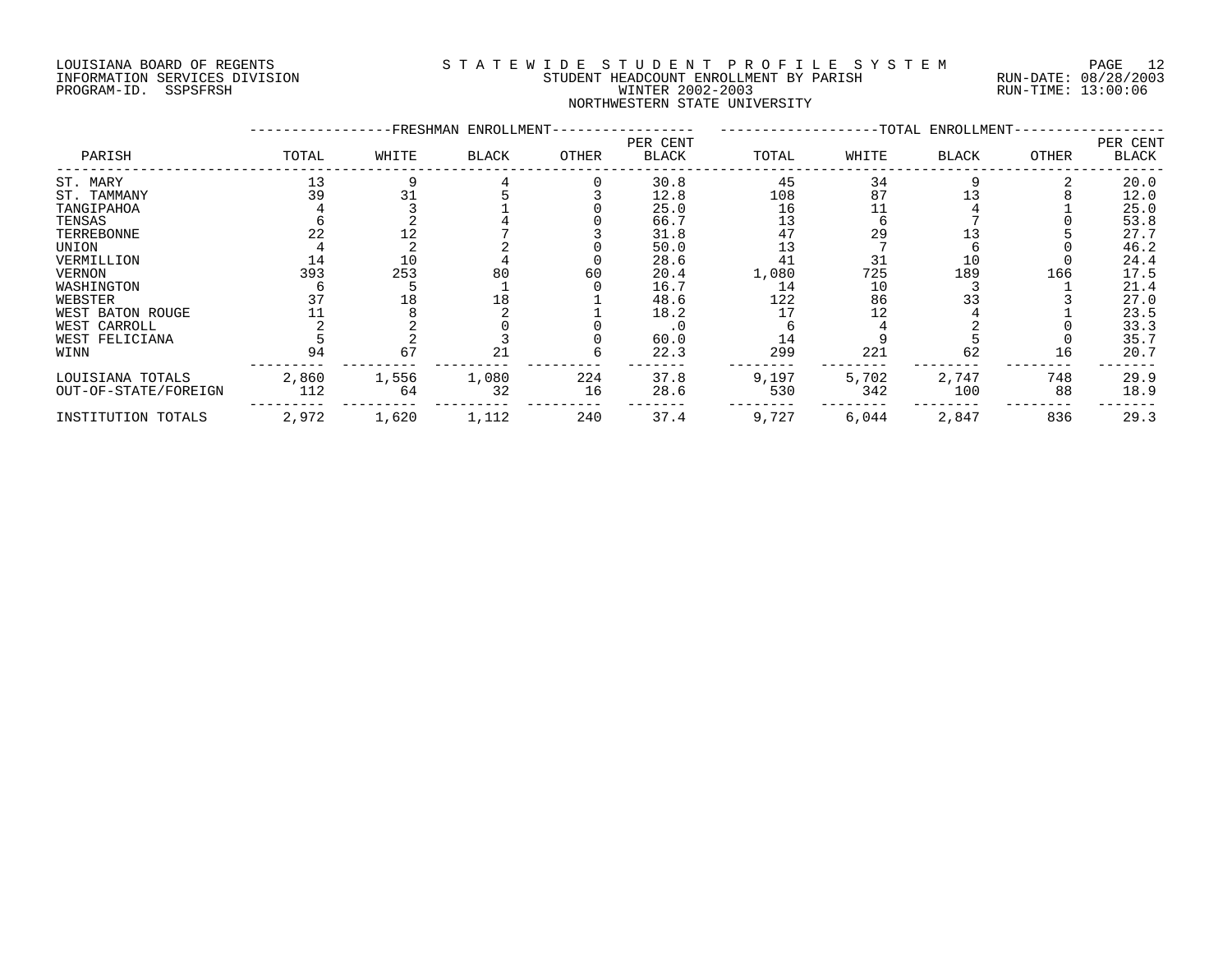#### LOUISIANA BOARD OF REGENTS S T A T E W I D E S T U D E N T P R O F I L E S Y S T E M PAGE 13 INFORMATION SERVICES DIVISION STUDENT HEADCOUNT ENROLLMENT BY PARISH RUN-DATE: 08/28/2003 PROGRAM-ID. SSPSFRSH WINTER 2002-2003 RUN-TIME: 13:00:06 SOUTHEASTERN LA. UNIVERSITY

|                        |                | FRESHMAN       | ENROLLMENT     |              |                          |                |                | -TOTAL ENROLLMENT |              |                          |
|------------------------|----------------|----------------|----------------|--------------|--------------------------|----------------|----------------|-------------------|--------------|--------------------------|
| PARISH                 | TOTAL          | WHITE          | <b>BLACK</b>   | <b>OTHER</b> | PER CENT<br><b>BLACK</b> | TOTAL          | WHITE          | <b>BLACK</b>      | OTHER        | PER CENT<br><b>BLACK</b> |
| ACADIA                 | 2              | 2              | 0              | 0            | $\cdot$ 0                | 11             | 10             | 1                 | 0            | $9.1$                    |
| ALLEN                  | $\mathbf{1}$   | $\mathbf 0$    | $\mathbf 1$    | $\mathbf 0$  | 100.0                    | $\overline{4}$ | 3              | $1\,$             | 0            | 25.0                     |
| ASCENSION              | 171            | 145            | 18             | 8            | 10.5                     | 571            | 505            | 51                | 15           | 8.9                      |
|                        | $\mathbf{1}$   | $\mathbf{1}$   | $\Omega$       | $\Omega$     |                          | $\mathbf{1}$   | $\mathbf{1}$   | $\Omega$          | $\Omega$     |                          |
| ASSUMPTION             |                |                |                |              | . 0                      |                |                |                   |              | $\cdot$ 0                |
| AVOYELLES              |                |                | $\Omega$       | ∩            | . 0                      | 4              | 3              | $\mathbf{1}$      | $\Omega$     | 25.0                     |
| <b>BEAUREGARD</b>      |                | 2              | ∩              | $\Omega$     | . 0                      | 5              |                | $\Omega$          | $\Omega$     | $\cdot$ 0                |
| <b>BIENVILLE</b>       |                |                |                |              |                          |                |                | $\Omega$          |              | $\cdot$ 0                |
| <b>BOSSIER</b>         |                |                |                | U            |                          |                |                | 1                 | $\Omega$     | 14.3                     |
| CADDO                  |                |                |                | $\Omega$     | . 0                      | 9              |                | $\mathbf{1}$      | 1            | 11.1                     |
| CALCASIEU              |                |                |                | ∩            | 100.0                    | 13             |                | 8                 | $\Omega$     | 61.5                     |
| CATAHOULA              |                |                | $\Omega$       | $\Omega$     | $\cdot$ 0                | $\mathbf{1}$   |                | $\Omega$          | O            | $\cdot$ 0                |
| CONCORDIA              |                |                |                | $\Omega$     | 50.0                     | 6              |                | 3                 | $\Omega$     | 50.0                     |
| DE SOTO                | $\Omega$       | ∩              | $\Omega$       | ∩            | $\cdot$ 0                |                |                | $\Omega$          | $\Omega$     | $\cdot$ 0                |
| EAST BATON ROUGE       | 496            | 363            | 112            | 21           | 22.6                     | 2,023          | 1,584          | 354               | 85           | 17.5                     |
| EAST FELICIANA         | 41             | 27             | 14             | $\Omega$     | 34.1                     | 120            | 88             | 31                | 1            | 25.8                     |
|                        | $\overline{0}$ | $\Omega$       | $\mathbf 0$    | $\Omega$     |                          | 3              | 2              | 1                 | $\mathbf 0$  |                          |
| EVANGELINE             |                |                |                |              | $\cdot$ 0                |                | $\Omega$       | $\mathbf{1}$      |              | 33.3                     |
| GRANT                  | $\Omega$       | $\Omega$       | $\Omega$       | $\Omega$     | $\cdot$ 0                |                |                |                   | $\Omega$     | 100.0                    |
| IBERIA                 | $\Omega$       | $\Omega$       | ∩              | $\Omega$     | $\cdot$ 0                |                |                | $\Omega$          | $\Omega$     | $\cdot$ 0                |
| <b>IBERVILLE</b>       | 20             | 11             | 8              | 1            | 40.0                     | 88             | 65             | 21                | 2            | 23.9                     |
| <b>JEFFERSON</b>       | 199            | 127            | 59             | 13           | 29.6                     | 751            | 562            | 141               | 48           | 18.8                     |
| <b>JEFFERSON DAVIS</b> | 0              | 0              | $\Omega$       | $\Omega$     | . 0                      | 2              | 0              | 1                 | 1            | 50.0                     |
| LAFAYETTE              | 6              | 6              | ∩              | ∩            | . 0                      | 32             | 27             | 3                 | 2            | 9.4                      |
| LAFOURCHE              | q              |                | ∩              | $\Omega$     |                          | 27             | 25             | $\mathbf{1}$      |              | 3.7                      |
| LA SALLE               | $\Omega$       |                | $\Omega$       | $\Omega$     | $\cdot$ 0                | $\mathbf{1}$   | 1              | $\overline{0}$    | $\Omega$     | $\cdot$ 0                |
| LINCOLN                | $\Omega$       | $\Omega$       | $\Omega$       | $\Omega$     | . 0                      | 2              | 2              | $\Omega$          | $\Omega$     | $\cdot$ 0                |
| LIVINGSTON             | 523            | 481            | 31             | 11           | 5.9                      | 1,743          | 1,635          | 74                | 34           | 4.2                      |
| MADISON                | $\Omega$       | $\Omega$       | $\Omega$       | $\Omega$     | . 0                      | 1              | 1              | $\Omega$          | $\Omega$     | $\cdot$ 0                |
| MOREHOUSE              | 0              | $\Omega$       | 0              | $\Omega$     | . 0                      | $\overline{c}$ |                | 1                 | $\Omega$     | 50.0                     |
|                        | -1             |                | $\Omega$       | ∩            | . 0                      | 7              |                | $\Omega$          | $\Omega$     | $\cdot$ 0                |
| NATCHITOCHES           |                |                |                |              |                          |                |                |                   |              |                          |
| ORLEANS                | 74             | 12             | 56             | 6            | 75.7                     | 200            | 85             | 102               | 13           | 51.0                     |
| <b>OUACHITA</b>        | 4              | $\overline{4}$ | ∩              | ∩            | $\cdot$ 0                | 18             | 15             | 3                 | $\Omega$     | 16.7                     |
| PLAQUEMINES            | 20             | 12             | 8              | $\Omega$     | 40.0                     | 71             | 53             | 14                | 4            | 19.7                     |
| POINTE COUPEE          | 11             | 7              |                |              | 36.4                     | 44             | 36             | 8                 | 0            | 18.2                     |
| RAPIDES                | 2              |                | ∩              |              | $\cdot$ 0                | 10             | 10             | $\Omega$          | $\Omega$     | $\cdot$ 0                |
| RICHLAND               | $\Omega$       |                | $\cap$         |              | $\cdot$ 0                | $\mathbf{1}$   | $\mathbf{1}$   | $\Omega$          | $\Omega$     | $\cdot$ 0                |
| SABINE                 |                |                | $\Omega$       | $\Omega$     |                          | $\mathbf{1}$   | $\mathbf{1}$   | $\Omega$          | $\Omega$     | $\cdot$ 0                |
| ST. BERNARD            | 59             | 52             | 3              |              | 5.1                      | 171            | 151            | 8                 | 12           | 4.7                      |
| ST. CHARLES            | 77             | 62             | 12             | 3            | 15.6                     | 200            | 165            | 29                | 6            | 14.5                     |
| ST. HELENA             | 42             | 18             | 24             | $\Omega$     | 57.1                     | 112            | 57             | 54                | 1            | 48.2                     |
| ST. JAMES              | 25             | 16             | 9              | $\Omega$     | 36.0                     | 79             | 61             | 18                | 0            | 22.8                     |
| ST. JOHN               | 128            | 77             | 38             | 13           | 29.7                     | 426            | 321            | 85                | 20           | 20.0                     |
| ST. LANDRY             | 4              | 2              | $\overline{2}$ | $\Omega$     | 50.0                     | 14             | 11             | 3                 | $\Omega$     | 21.4                     |
| ST. MARTIN             |                | $\Omega$       | 1              | $\mathbf 0$  | 100.0                    | 2              | $\Omega$       | $\overline{2}$    | $\mathbf 0$  | 100.0                    |
| ST. MARY               | 5              | $\Omega$       | 4              | 1            | 80.0                     | 10             | $\mathfrak{D}$ | 6                 | 2            | 60.0                     |
|                        | 832            |                | 54             |              |                          |                |                | 186               |              |                          |
| ST. TAMMANY            |                | 738            |                | 40           | 6.5                      | 3,116          | 2,798          |                   | 132          | 6.0                      |
| TANGIPAHOA             | 1,023          | 701            | 277            | 45           | 27.1                     | 3,602          | 2,643          | 846               | 113          | 23.5                     |
| TENSAS                 | 1              | $\Omega$       | 1              | $\Omega$     | 100.0                    | 1              | $\Omega$       | 1                 | 0            | 100.0                    |
| TERREBONNE             | 13             |                | 5              |              | 38.5                     | 38             | 31             | 5                 | 2            | 13.2                     |
| VERMILLION             | 4              |                | O              | O            | . 0                      | 8              |                | U                 | O            | $\cdot$ 0                |
| VERNON                 | 3              | 2              | $\Omega$       | $\mathbf{1}$ | $\cdot$ 0                | 4              | $\overline{2}$ | $\mathbf{1}$      | $\mathbf{1}$ | 25.0                     |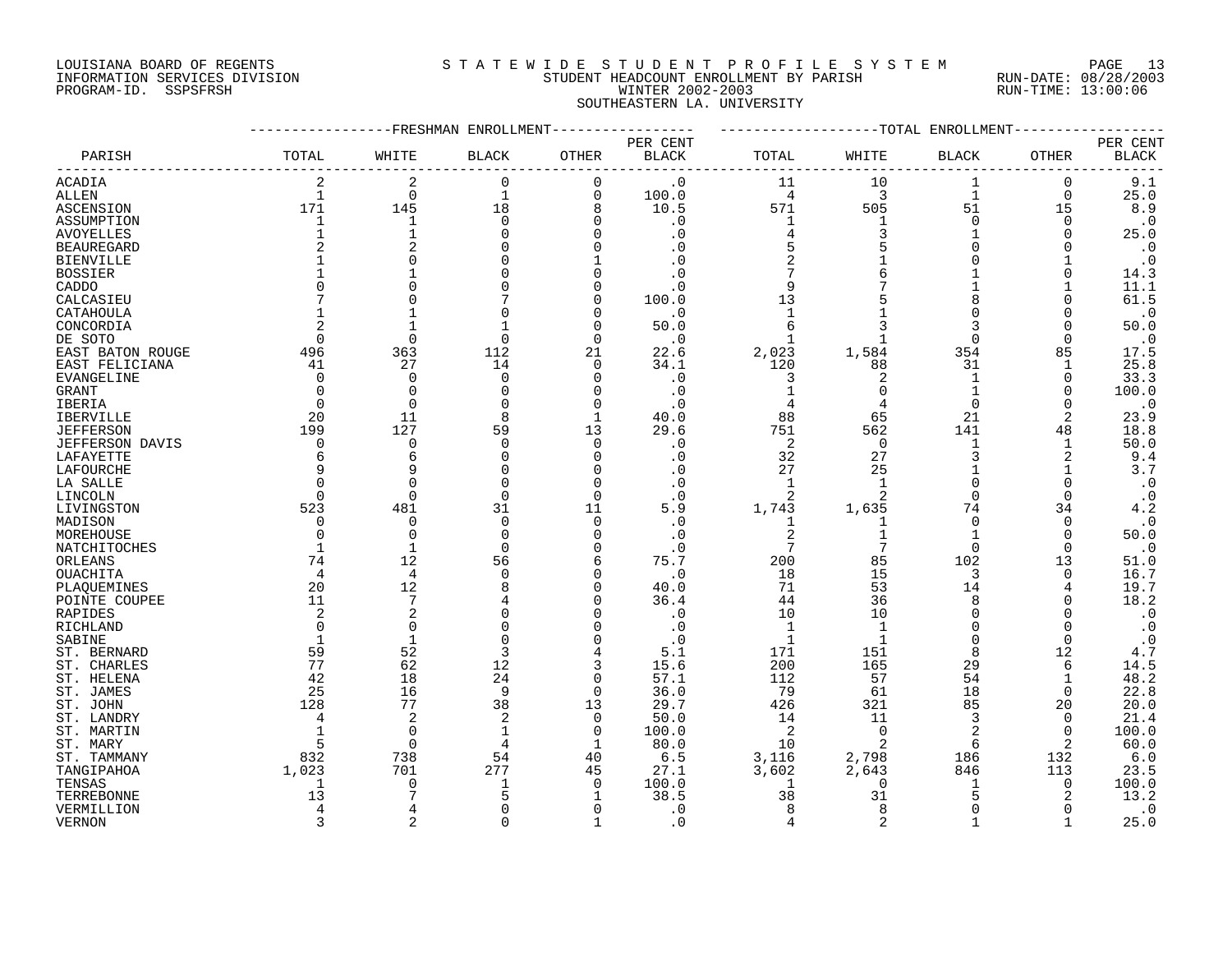# LOUISIANA BOARD OF REGENTS S T A T E W I D E S T U D E N T P R O F I L E S Y S T E M PAGE 14 INFORMATION SERVICES DIVISION STUDENT HEADCOUNT ENROLLMENT BY PARISH RUN-DATE: 08/28/2003 PROGRAM-ID. SSPSFRSH WINTER 2002-2003 RUN-TIME: 13:00:06 SOUTHEASTERN LA. UNIVERSITY

|                                                           |              |             | -FRESHMAN ENROLLMENT- |              |                          |               |               | -TOTAL ENROLLMENT- |            |                          |
|-----------------------------------------------------------|--------------|-------------|-----------------------|--------------|--------------------------|---------------|---------------|--------------------|------------|--------------------------|
| PARISH                                                    | TOTAL        | WHITE       | <b>BLACK</b>          | <b>OTHER</b> | PER CENT<br><b>BLACK</b> | TOTAL         | WHITE         | <b>BLACK</b>       | OTHER      | PER CENT<br><b>BLACK</b> |
| WASHINGTON<br>WEBSTER<br>WEST BATON ROUGE<br>WEST CARROLL | 199<br>22    | 150<br>22   | 47                    |              | 23.6                     | 629           | 461<br>70     | 159                |            | 25.3<br>50.0<br>6.7      |
| WEST FELICIANA<br>WINN                                    |              |             |                       |              | 33.3                     |               |               |                    |            | 22.7<br>. 0              |
| LOUISIANA TOTALS<br>OUT-OF-STATE/FOREIGN                  | 4,042<br>125 | 3,073<br>66 | 798<br>24             | 171<br>35    | 19.7<br>19.2             | 14,300<br>499 | 11,557<br>250 | 2,237<br>68        | 506<br>181 | 15.6<br>13.6             |
| INSTITUTION TOTALS                                        | 4,167        | 3,139       | 822                   | 206          | 19.7                     | 14,799        | 11,807        | 2,305              | 687        | 15.6                     |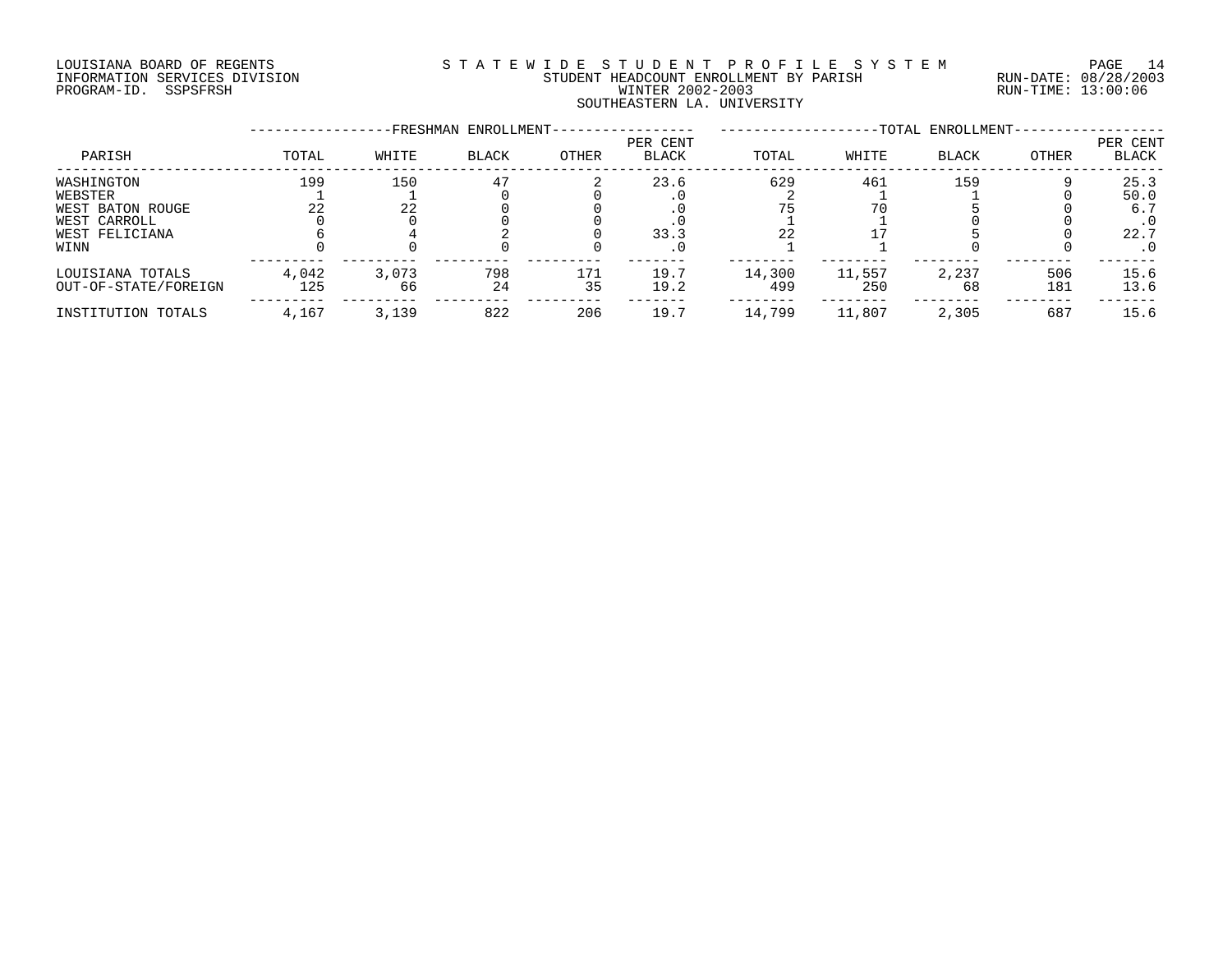## LOUISIANA BOARD OF REGENTS S T A T E W I D E S T U D E N T P R O F I L E S Y S T E M PAGE 15 INFORMATION SERVICES DIVISION STUDENT HEADCOUNT ENROLLMENT BY PARISH RUN-DATE: 08/28/2003 PROGRAM-ID. SSPSFRSH WINTER 2002-2003 RUN-TIME: 13:00:06 UNIVERSITY OF LA. IN LAFAYETTE

|                   |                |                | -FRESHMAN ENROLLMENT |              |              |       |                | --TOTAL ENROLLMENT |          |              |
|-------------------|----------------|----------------|----------------------|--------------|--------------|-------|----------------|--------------------|----------|--------------|
|                   |                |                |                      |              | PER CENT     |       |                |                    |          | PER CENT     |
| PARISH            | TOTAL          | WHITE          | <b>BLACK</b>         | OTHER        | <b>BLACK</b> | TOTAL | WHITE          | BLACK              | OTHER    | <b>BLACK</b> |
|                   |                |                |                      |              |              |       |                |                    |          |              |
| <b>ACADIA</b>     | 119            | 100            | 15                   | 4            | 12.6         | 599   | 527            | 56                 | 16       | 9.3          |
| ALLEN             | 1              | $\mathbf{1}$   | $\mathbf 0$          | 0            | $\cdot$ 0    | 19    | 13             | 4                  | 2        | 21.1         |
| ASCENSION         | 13             | 10             | 3                    | $\mathbf 0$  | 23.1         | 72    | 51             | 20                 | 1        | 27.8         |
| ASSUMPTION        | 13             | 10             | 3                    | $\Omega$     | 23.1         | 23    | 14             | 9                  | $\Omega$ | 39.1         |
| <b>AVOYELLES</b>  | 33             | 21             | 10                   |              | 30.3         | 170   | 135            | 30                 | 5        | 17.6         |
|                   | 3              | 3              | $\Omega$             | $\Omega$     |              | 17    | 11             | 5                  | 1        | 29.4         |
| <b>BEAUREGARD</b> |                |                |                      |              | $\cdot$ 0    |       |                | $\overline{2}$     |          |              |
| <b>BIENVILLE</b>  | $\Omega$       | $\Omega$       | $\Omega$             | $\Omega$     | $\cdot$ 0    | 4     | 2              |                    | $\Omega$ | 50.0         |
| <b>BOSSIER</b>    | 10             | 9              | $\Omega$             |              | $\cdot$ 0    | 34    | 28             | 3                  |          | 8.8          |
| CADDO             | 26             | 15             | 11                   | 0            | 42.3         | 85    | 41             | 42                 |          | 49.4         |
| CALCASIEU         | 43             | 24             | 17                   |              | 39.5         | 157   | 93             | 58                 | 6        | 36.9         |
| CALDWELL          | 1              | 1              | $\Omega$             | $\Omega$     | $\cdot$ 0    | 4     | 3              | $\mathbf{1}$       | $\Omega$ | 25.0         |
| CAMERON           | $\Omega$       | $\Omega$       | $\Omega$             | $\Omega$     | $\cdot$ 0    | 5     | 5              | $\Omega$           | $\Omega$ | $\cdot$ 0    |
| CATAHOULA         |                |                |                      | $\Omega$     | . 0          |       |                | $\cap$             | $\Omega$ | $\cdot$ 0    |
| CLAIBORNE         | $\Omega$       | 0              |                      | $\Omega$     | . 0          | 2     |                |                    | 0        | 50.0         |
| CONCORDIA         |                |                | $\Omega$             | $\Omega$     | $\cdot$ 0    | 6     | 4              |                    | $\Omega$ | 33.3         |
| DE SOTO           | 2              | $\Omega$       | $\overline{2}$       | $\Omega$     | 100.0        | 8     | 4              | 4                  | $\Omega$ | 50.0         |
| EAST BATON ROUGE  | 67             | 33             | 31                   | 3            | 46.3         | 309   | 180            | 111                | 18       | 35.9         |
| EAST FELICIANA    | 6              | 4              | 2                    | $\Omega$     | 33.3         | 19    | 11             | 8                  | 0        | 42.1         |
|                   |                |                |                      | $\Omega$     |              |       |                |                    |          |              |
| EVANGELINE        | 23             | 19             | 4                    |              | 17.4         | 203   | 169            | 28                 | 6        | 13.8         |
| FRANKLIN          | $\mathbf{1}$   | 1              | $\Omega$             | $\Omega$     | $\cdot$ 0    | 5     | 5              | $\Omega$           | $\Omega$ | $\cdot$ 0    |
| GRANT             | 5              | $\overline{2}$ | 2                    | -1           | 40.0         | 8     | 5              | $\overline{2}$     | -1       | 25.0         |
| IBERIA            | 288            | 208            | 67                   | 13           | 23.3         | 1,276 | 946            | 267                | 63       | 20.9         |
| <b>IBERVILLE</b>  | 16             | 9              |                      | $\Omega$     | 43.8         | 42    | 31             | 11                 | $\Omega$ | 26.2         |
| <b>JACKSON</b>    | $\Omega$       | $\Omega$       | $\Omega$             | $\Omega$     | $\cdot$ 0    | 5     | 2              | 3                  | $\Omega$ | 60.0         |
| <b>JEFFERSON</b>  | 127            | 106            | 16                   | 5            | 12.6         | 354   | 282            | 47                 | 25       | 13.3         |
| JEFFERSON DAVIS   | 21             | 13             | 7                    | $\mathbf{1}$ | 33.3         | 86    | 67             | 16                 | 3        | 18.6         |
| LAFAYETTE         | 1,308          | 1,050          | 197                  | 61           | 15.1         | 5,517 | 4,481          | 743                | 293      | 13.5         |
| LAFOURCHE         | 25             | 19             | 5                    | 1            | 20.0         | 120   | 106            | 10                 | 4        | 8.3          |
| LA SALLE          | $\overline{2}$ | 2              | $\Omega$             | $\Omega$     | $\cdot$ 0    | 3     | 3              | $\mathbf 0$        | $\Omega$ | $\cdot$ 0    |
| LINCOLN           | $\overline{1}$ | $\Omega$       |                      | $\Omega$     | 100.0        | 8     | $\overline{4}$ |                    | $\Omega$ | 50.0         |
| LIVINGSTON        | 13             | 11             |                      | $\Omega$     | 15.4         | 34    | 29             |                    |          | 8.8          |
| MADISON           | $\Omega$       | $\Omega$       | $\Omega$             | $\Omega$     | $\cdot$ 0    | 3     | 2              |                    | O        | 33.3         |
|                   |                |                | $\Omega$             | $\Omega$     | $\cdot$ 0    | 2     | 2              | $\Omega$           | $\Omega$ | $\cdot$ 0    |
| MOREHOUSE         |                |                |                      | $\Omega$     |              |       |                | 5                  | $\Omega$ |              |
| NATCHITOCHES      |                | 3              |                      |              | 25.0         | 22    | 17             |                    |          | 22.7         |
| ORLEANS           | 55             | 21             | 34                   | $\Omega$     | 61.8         | 227   | 74             | 142                | 11       | 62.6         |
| OUACHITA          | 10             | 8              | 2                    | $\Omega$     | 20.0         | 42    | 29             | 11                 | 2        | 26.2         |
| PLAQUEMINES       | 12             | 8              | 3                    | $\mathbf 1$  | 25.0         | 48    | 35             | 6                  | 7        | 12.5         |
| POINTE COUPEE     | 23             | 13             | 10                   | 0            | 43.5         | 89    | 70             | 17                 | 2        | 19.1         |
| RAPIDES           | 41             | 23             | 16                   |              | 39.0         | 187   | 125            | 48                 | 14       | 25.7         |
| RED RIVER         | 1              | $\mathbf 0$    | 1                    | 0            | 100.0        | 2     | 1              | 1                  | 0        | 50.0         |
| RICHLAND          | 2              | 2              |                      | $\Omega$     | $\cdot$ 0    | 3     | $\overline{2}$ |                    | $\Omega$ | 33.3         |
| SABINE            | 6              | 6              | $\Omega$             | $\Omega$     | $\cdot$ 0    | 14    | 13             | 1                  | U        | 7.1          |
| ST. BERNARD       | 8              | 7              |                      | $\Omega$     | 12.5         | 44    | 39             | 4                  |          | 9.1          |
| ST. CHARLES       | 29             | 23             |                      | $\Omega$     | 20.7         | 87    | 67             | 18                 |          | 20.7         |
| ST. HELENA        | $\mathbf{1}$   | $\Omega$       |                      | $\Omega$     | 100.0        | 2     | $\mathbf{1}$   | $\mathbf{1}$       | $\Omega$ | 50.0         |
| ST. JAMES         | 8              |                | 5                    | $\Omega$     | 62.5         | 25    | 12             | 12                 | -1       | 48.0         |
| ST. JOHN          | 10             | 8              |                      |              | 10.0         | 43    | 30             | 9                  |          | 20.9         |
|                   | 209            |                | 62                   | 4            | 29.7         |       | 728            | 258                |          | 25.5         |
| ST. LANDRY        |                | 143            |                      | q            |              | 1,012 |                |                    | 26       |              |
| ST. MARTIN        | 232            | 161            | 62                   |              | 26.7         | 910   | 664            | 211                | 35       | 23.2         |
| ST. MARY          | 106            | 60             | 36                   | 10           | 34.0         | 477   | 283            | 143                | 51       | 30.0         |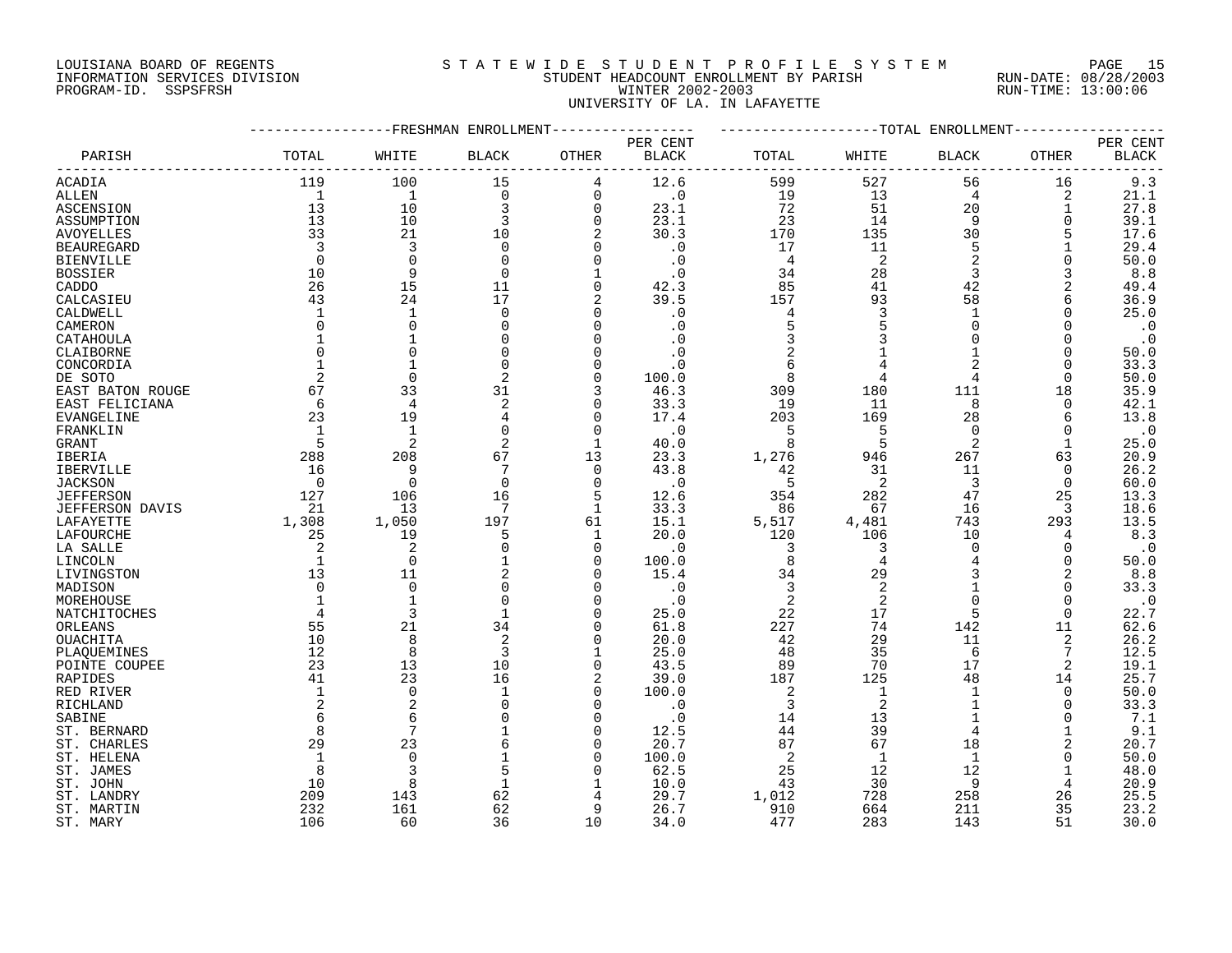#### LOUISIANA BOARD OF REGENTS S T A T E W I D E S T U D E N T P R O F I L E S Y S T E M PAGE 16 INFORMATION SERVICES DIVISION STUDENT HEADCOUNT ENROLLMENT BY PARISH RUN-DATE: 08/28/2003 PROGRAM-ID. SSPSFRSH WINTER 2002-2003 RUN-TIME: 13:00:06 UNIVERSITY OF LA. IN LAFAYETTE

|                      |       | -FRESHMAN | ENROLLMENT-  |       |                   | -TOTAL ENROLLMENT- |        |              |       |                   |
|----------------------|-------|-----------|--------------|-------|-------------------|--------------------|--------|--------------|-------|-------------------|
| PARISH               | TOTAL | WHITE     | <b>BLACK</b> | OTHER | PER CENT<br>BLACK | TOTAL              | WHITE  | <b>BLACK</b> | OTHER | PER CENT<br>BLACK |
| ST. TAMMANY          | 59    | 46        |              |       | 11.9              | 220                | 189    | 22           |       | 10.0              |
| TANGIPAHOA           |       |           |              |       | 62.5              | 46                 | 22     | 20           |       | 43.5              |
| TERREBONNE           | 35    | 19        |              |       | 34.3              | 173                | 124    | 40           |       | 23.1              |
| UNION                |       |           |              |       |                   |                    |        |              |       | 33.3              |
| VERMILLION           | 244   | 208       | 24           |       | 9.8               | 932                | 805    | 74           | 53    | 7.9               |
| <b>VERNON</b>        |       |           |              |       | 16.7              | 24                 | 14     |              |       | 25.0              |
| WASHINGTON           |       |           |              |       | 20.0              |                    |        |              |       | 57.1              |
| WEBSTER              |       |           |              |       | . 0               |                    |        |              |       | 12.5              |
| WEST BATON ROUGE     |       |           |              |       | 25.0              | 22                 |        |              |       | 40.9              |
| WEST CARROLL         |       |           |              |       |                   |                    |        |              |       | $\cdot$ 0         |
| WEST FELICIANA       |       |           |              |       | 66.7              | 24                 |        |              |       | 45.8              |
| WINN                 |       |           |              |       | $\cdot$ 0         |                    |        |              |       | 25.0              |
| LOUISIANA TOTALS     | 3,297 | 2,455     | 698          | 144   | 21.2              | 13,907             | 10,645 | 2,572        | 690   | 18.5              |
| OUT-OF-STATE/FOREIGN | 139   | 65        | 23           | 51    | 16.5              | 1,243              | 380    | 111          | 752   | 8.9               |
| INSTITUTION TOTALS   | 3,436 | 2,520     | 721          | 195   | 21.0              | 15,150             | 11,025 | 2,683        | 1,442 | 17.7              |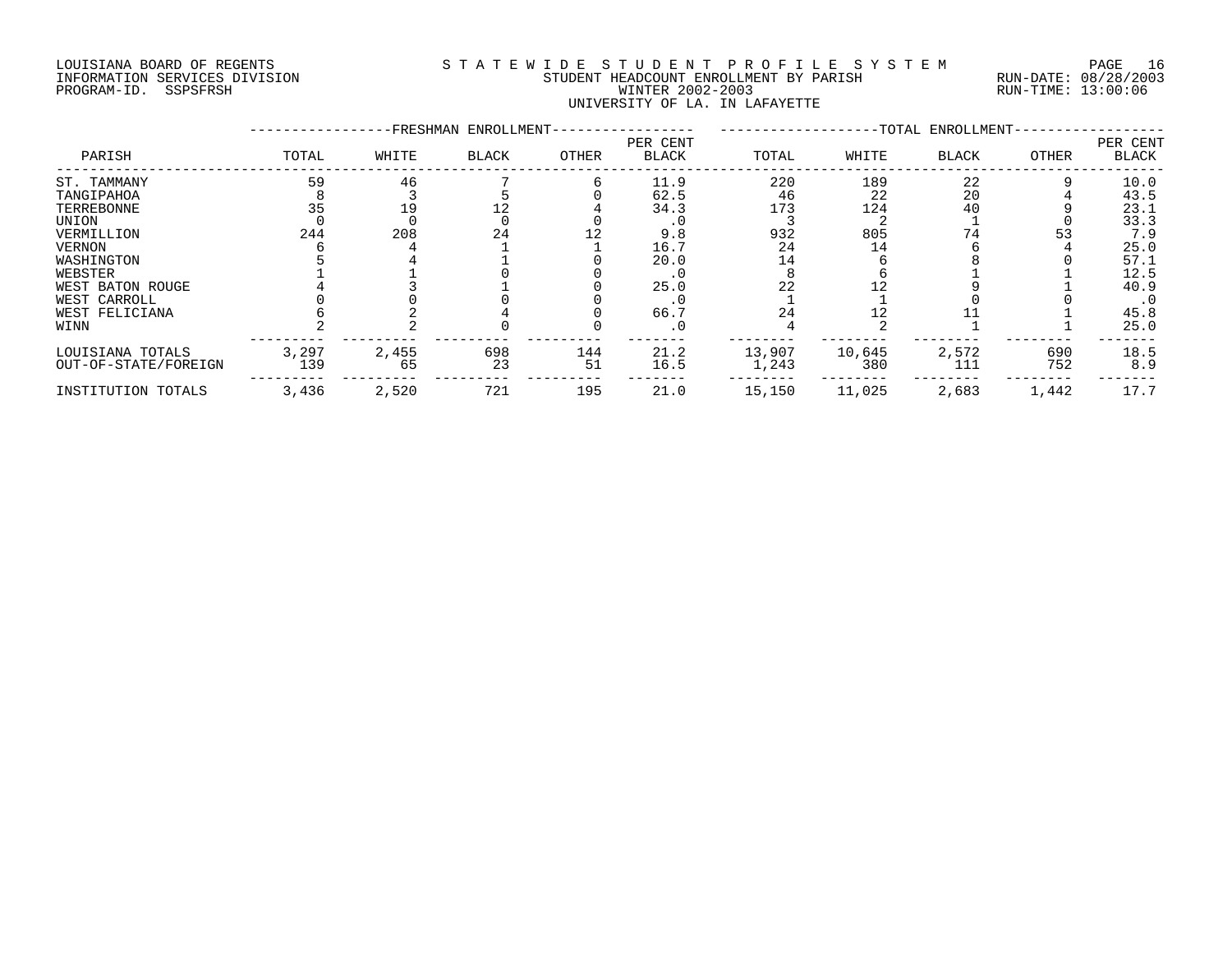#### LOUISIANA BOARD OF REGENTS S T A T E W I D E S T U D E N T P R O F I L E S Y S T E M PAGE 17 INFORMATION SERVICES DIVISION STUDENT HEADCOUNT ENROLLMENT BY PARISH RUN-DATE: 08/28/2003 PROGRAM-ID. SSPSFRSH WINTER 2002-2003 RUN-TIME: 13:00:06 L.S.U. AT ALEXANDRIA

|                   |                |                | -FRESHMAN ENROLLMENT |              |                                    |                 |                | ---TOTAL ENROLLMENT |              |                          |
|-------------------|----------------|----------------|----------------------|--------------|------------------------------------|-----------------|----------------|---------------------|--------------|--------------------------|
| PARISH            | TOTAL          | WHITE          | <b>BLACK</b>         | OTHER        | PER CENT<br>$\operatorname{BLACK}$ | TOTAL           | WHITE          | <b>BLACK</b>        | OTHER        | PER CENT<br><b>BLACK</b> |
| ACADIA            | $\mathbf 0$    | $\mathbf 0$    | 0                    | $\mathbf 0$  | $\cdot$ 0                          | 3               | $\sqrt{2}$     | $\mathbf 0$         | 1            | $\boldsymbol{\cdot}$ 0   |
| ALLEN             | 48             | 37             | 7                    | 4            | 14.6                               | 56              | 44             | 8                   | 4            | 14.3                     |
| ASCENSION         | 1              | $\mathbf{1}$   | 0                    | $\mathbf 0$  | $\cdot$ 0                          | 2               | 2              | $\overline{0}$      | 0            | $\cdot$ 0                |
| ASSUMPTION        | $\mathbf{1}$   | $\mathbf{1}$   | $\Omega$             | $\Omega$     | $\cdot$ 0                          | $\mathbf{1}$    | $\mathbf 1$    | $\Omega$            | $\Omega$     | $\cdot$ 0                |
| <b>AVOYELLES</b>  | 320            | 251            | 52                   | 17           | 16.3                               | 442             | 358            | 63                  | 21           | 14.3                     |
|                   | 7              | 7              | $\Omega$             | 0            | $\cdot$ 0                          | 8               | 8              | $\cap$              | $\Omega$     | $\boldsymbol{\cdot}$ 0   |
| <b>BEAUREGARD</b> | 4              |                | $\Omega$             | 0            |                                    | $7\phantom{.0}$ | 7              | $\cap$              | $\Omega$     | $\cdot$ 0                |
| <b>BOSSIER</b>    | 10             |                |                      | $\Omega$     | $\cdot$ 0                          | 13              | 11             |                     | O            |                          |
| CADDO             |                |                |                      |              | 10.0                               | $\overline{3}$  |                |                     | $\Omega$     | 15.4                     |
| CALCASIEU         | 1              |                |                      | 0            | $\cdot$ 0                          |                 | 3<br>7         |                     |              | $\cdot$ 0                |
| CALDWELL          | 5              | 5              |                      | $\Omega$     | $\cdot$ 0                          | 7               |                |                     |              | $\cdot$ 0                |
| CATAHOULA         | 18             | 15             |                      | $\mathbf{1}$ | 11.1                               | 30              | 24             |                     |              | 16.7                     |
| CONCORDIA         | 26             | 21             | 5                    | $\mathbf 0$  | 19.2                               | 31              | 25             |                     | $\Omega$     | 19.4                     |
| EAST BATON ROUGE  | 8              | 8              |                      | $\Omega$     | $\cdot$ 0                          | 17              | 17             |                     |              | $\cdot$ 0                |
| EAST FELICIANA    | $\mathbf 1$    | 1              | 0                    | $\Omega$     | $\cdot$ 0                          | -1              | $\mathbf{1}$   |                     | O            | $\cdot$ 0                |
| <b>EVANGELINE</b> | 81             | 74             |                      | 4            | 3.7                                | 123             | 111            |                     | 5            | 5.7                      |
| FRANKLIN          | 2              | 1              |                      | $\Omega$     | 50.0                               | 4               | 3              |                     | $\Omega$     | 25.0                     |
| <b>GRANT</b>      | 113            | 103            |                      | 4            | 5.3                                | 149             | 134            | 11                  |              | 7.4                      |
| IBERIA            | 2              | 2              |                      | $\Omega$     | $\cdot$ 0                          | 4               | 4              | $\Omega$            | O            | $\cdot$ 0                |
| IBERVILLE         | 2              | 1              |                      | $\Omega$     | 50.0                               | 2               | $\mathbf{1}$   |                     | $\Omega$     | 50.0                     |
| <b>JACKSON</b>    |                |                |                      | O            | $\cdot$ 0                          | 3               | 3              |                     | $\Omega$     | $\cdot$ 0                |
| <b>JEFFERSON</b>  |                |                |                      | $\Omega$     | $\cdot$ 0                          | 8               | 8              |                     | O            | $\cdot$ 0                |
| LAFAYETTE         |                |                |                      | 1            | 28.6                               | 11              | 8              | 2                   |              | 18.2                     |
| LAFOURCHE         | $\mathbf{1}$   | $\overline{1}$ | $\Omega$             | $\Omega$     | $\cdot$ 0                          | $\mathbf{1}$    | $\mathbf{1}$   |                     | O            | $\cdot$ 0                |
| LA SALLE          | 78             | 74             |                      | 3            | 1.3                                | 96              | 92             |                     | 3            | 1.0                      |
| LINCOLN           | 1              | $\overline{1}$ | 0                    | $\Omega$     | $\cdot$ 0                          | 3               | 3              |                     | ∩            | $\cdot$ 0                |
| LIVINGSTON        | $\overline{2}$ |                | U                    | $\Omega$     | $\cdot$ 0                          | 2               | $\overline{2}$ |                     |              | $\cdot$ 0                |
| MADISON           | 1              | -1             | U                    | $\Omega$     | . 0                                | $\mathbf{1}$    | $\mathbf{1}$   |                     | O            | $\cdot$ 0                |
| MOREHOUSE         | $\Omega$       | $\Omega$       |                      | O            |                                    | $\overline{1}$  | $\Omega$       |                     | $\Omega$     | 100.0                    |
| NATCHITOCHES      | 14             | 12             |                      | 0            | 14.3                               | 24              | 17             |                     | 3            | 16.7                     |
| ORLEANS           | 3              | $\Omega$       | 3                    | $\mathbf 0$  | 100.0                              | $\overline{4}$  | $\Omega$       |                     |              | 75.0                     |
| OUACHITA          | 8              | 6              | 2                    | 0            | 25.0                               | 17              | 13             |                     |              | 23.5                     |
| PLAQUEMINES       |                |                | $\Omega$             | 0            | . 0                                | 3               | 3              |                     | <sup>0</sup> | $\cdot$ 0                |
| POINTE COUPEE     | 7              | 6              | $\Omega$             | $\mathbf{1}$ | $\cdot$ 0                          | 8               | 7              | $\Omega$            | 1            | $\cdot$ 0                |
| RAPIDES           | 1,330          | 906            | 363                  | 61           | 27.3                               | 1,765           | 1,234          | 451                 | 80           | 25.6                     |
| RED RIVER         | $\Omega$       | 0              | 0                    | 0            | $\cdot$ 0                          | 1               | 1              | $\Omega$            | 0            | $\cdot$ 0                |
| RICHLAND          |                | 1              | $\Omega$             | $\Omega$     | $\cdot$ 0                          | $\mathbf{1}$    | $\mathbf 1$    | $\cap$              | $\Omega$     | $\cdot$ 0                |
| SABINE            | 9              |                |                      | $\mathbf{1}$ | . 0                                | 14              | 11             |                     | 3            | $\cdot$ 0                |
| ST. CHARLES       |                |                |                      | $\mathbf 0$  | $\cdot$ 0                          | $\mathbf{1}$    | 1              |                     | <sup>n</sup> | $\cdot$ 0                |
| ST. HELENA        |                |                |                      | 0            | 100.0                              |                 | $\mathbf 0$    |                     | $\Omega$     | 100.0                    |
| ST. JOHN          |                |                |                      | $\mathbf 1$  | 50.0                               | 2               | $\Omega$       |                     |              | 50.0                     |
| ST. LANDRY        |                |                | 3                    | $\Omega$     | 33.3                               | 17              | 10             |                     | O            | 41.2                     |
|                   |                |                |                      | $\Omega$     |                                    | $\mathbf{1}$    | $\mathbf 0$    |                     | $\Omega$     | 100.0                    |
| ST. MARTIN        |                |                |                      |              | 100.0                              |                 |                |                     |              |                          |
| ST. MARY          | $\overline{2}$ |                |                      | 0            | 50.0                               | 3               | 2              |                     | $\Omega$     | 33.3                     |
| ST. TAMMANY       | 2              |                |                      |              | . 0                                |                 |                |                     | 2            | $\cdot$ 0                |
| TANGIPAHOA        |                |                |                      | $\Omega$     | . 0                                | 3               | 3              |                     |              | $\boldsymbol{\cdot}$ 0   |
| TENSAS            |                |                |                      | ∩            |                                    |                 | $\overline{2}$ |                     | ∩            | $\cdot$ 0                |
| TERREBONNE        |                |                |                      |              | . 0                                |                 | 7              |                     | O            | $\boldsymbol{\cdot}$ 0   |
| <b>UNION</b>      | ∩              | U              |                      |              |                                    | $\mathbf{1}$    | $\Omega$       |                     | $\Omega$     | 100.0                    |
| <b>VERNON</b>     | 35             | 28             |                      |              | 8.6                                | 53              | 45             |                     | 5            | 5.7                      |
| WASHINGTON        | $\mathbf{1}$   | $\mathbf{1}$   | $\Omega$             | $\Omega$     | $\cdot$ 0                          | $\mathbf{1}$    | $\mathbf{1}$   | $\Omega$            | $\Omega$     | $\boldsymbol{\cdot}$ 0   |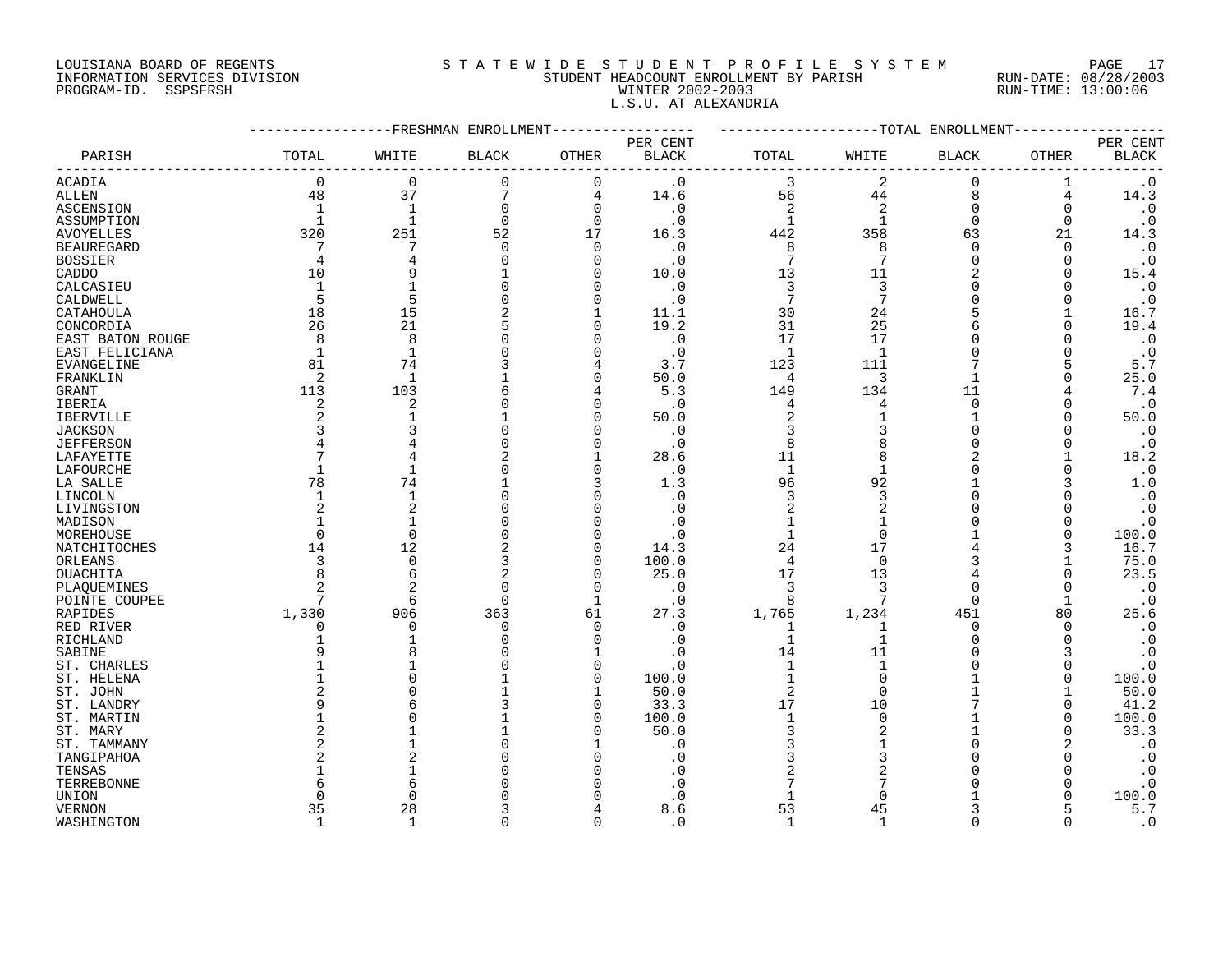# LOUISIANA BOARD OF REGENTS S T A T E W I D E S T U D E N T P R O F I L E S Y S T E M PAGE 18 INFORMATION SERVICES DIVISION STUDENT HEADCOUNT ENROLLMENT BY PARISH RUN-DATE: 08/28/2003 PROGRAM-ID. SSPSFRSH WINTER 2002-2003 RUN-TIME: 13:00:06 L.S.U. AT ALEXANDRIA

|                      |       |       | FRESHMAN ENROLLMENT- |       |                          |       |       | -TOTAL ENROLLMENT- |       |                   |
|----------------------|-------|-------|----------------------|-------|--------------------------|-------|-------|--------------------|-------|-------------------|
| PARISH               | TOTAL | WHITE | <b>BLACK</b>         | OTHER | PER CENT<br><b>BLACK</b> | TOTAL | WHITE | <b>BLACK</b>       | OTHER | PER CENT<br>BLACK |
| WEBSTER              |       |       |                      |       |                          |       |       |                    |       |                   |
| WEST BATON ROUGE     |       |       |                      |       | 100.0                    |       |       |                    |       | 100.0             |
| WEST CARROLL         |       |       |                      |       |                          |       |       |                    |       |                   |
| WEST FELICIANA       |       |       |                      |       |                          |       |       |                    |       |                   |
| WINN                 | 10    | 10    |                      |       | . 0                      | Tр    | ל ב   |                    |       | $\cdot$ 0         |
| LOUISIANA TOTALS     | 2,196 | 1,631 | 462                  | 103   | 21.0                     | 2,981 | 2,258 | 586                | 137   | 19.7              |
| OUT-OF-STATE/FOREIGN | 23    |       |                      |       | 30.4                     |       |       |                    |       | 25.8              |
| INSTITUTION TOTALS   | 2,219 | 1,644 | 469                  | 106   | 21.1                     | 3,012 | 2,277 | 594                | 141   | 19.7              |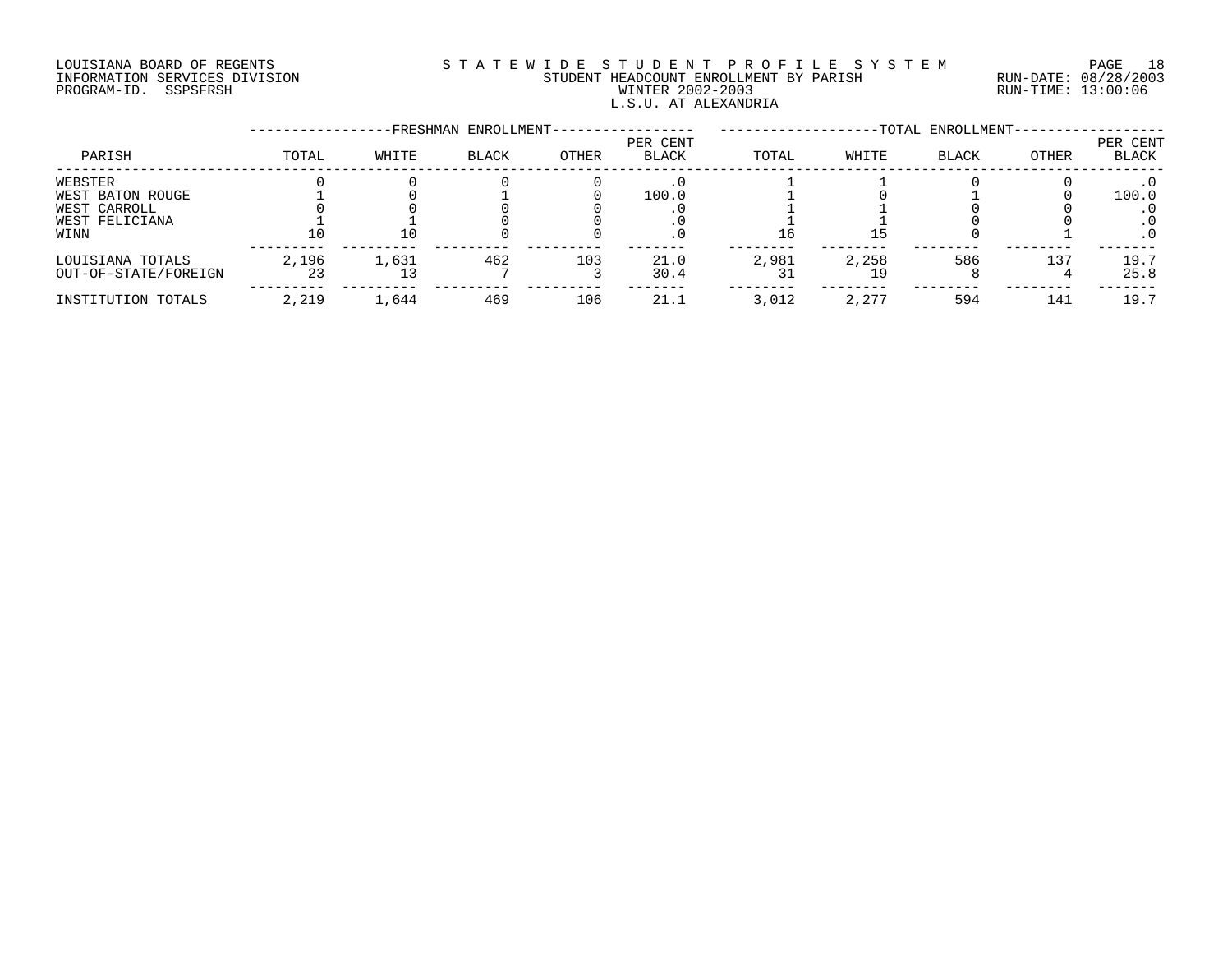#### LOUISIANA BOARD OF REGENTS S T A T E W I D E S T U D E N T P R O F I L E S Y S T E M PAGE 19 INFORMATION SERVICES DIVISION STUDENT HEADCOUNT ENROLLMENT BY PARISH RUN-DATE: 08/28/2003 PROGRAM-ID. SSPSFRSH WINTER 2002-2003 RUN-TIME: 13:00:06 L.S.U. IN BATON ROUGE

|                        |                |                | -FRESHMAN ENROLLMENT |                |              |       |                 | ------------TOTAL ENROLLMENT |                |              |
|------------------------|----------------|----------------|----------------------|----------------|--------------|-------|-----------------|------------------------------|----------------|--------------|
|                        |                |                |                      |                | PER CENT     |       |                 |                              |                | PER CENT     |
| PARISH                 | TOTAL          | WHITE          | BLACK                | OTHER          | <b>BLACK</b> | TOTAL | WHITE           | BLACK                        | OTHER          | <b>BLACK</b> |
| ACADIA                 | 38             | 36             | 1                    | 1              | 2.6          | 167   | 150             | 12                           | 5              | 7.2          |
| ALLEN                  | $\overline{4}$ | 3              | $\mathbf 0$          | $\mathbf 1$    | $\cdot$ 0    | 41    | 36              | $\overline{4}$               | $\mathbf{1}$   | 9.8          |
| ASCENSION              | 175            | 149            | 20                   | 6              | 11.4         | 886   | 771             | 68                           | 47             | 7.7          |
| ASSUMPTION             | 7              | 7              | $\Omega$             | $\mathbf 0$    | $\cdot$ 0    | 84    | 73              | 9                            | 2              | 10.7         |
| <b>AVOYELLES</b>       | 33             | 32             |                      | $\mathbf 0$    | 3.0          | 187   | 171             | 7                            | 9              | 3.7          |
| <b>BEAUREGARD</b>      | 16             | 11             |                      | 1              | 25.0         | 106   | 79              | 12                           | 15             | 11.3         |
| <b>BIENVILLE</b>       | $\Omega$       | $\Omega$       |                      | $\mathbf 0$    | $\cdot$ 0    | 10    | $7\phantom{.0}$ | 3                            | $\Omega$       | 30.0         |
| <b>BOSSIER</b>         | 29             | 24             |                      | 1              | 13.8         | 170   | 149             | 13                           | 8              | 7.6          |
| CADDO                  | 85             | 71             | 10                   | 4              | 11.8         | 479   | 397             | 63                           | 19             | 13.2         |
| CALCASIEU              | 141            | 109            | 19                   | 13             | 13.5         | 703   | 581             | 83                           | 39             | 11.8         |
| CALDWELL               | $\Omega$       | $\mathbf 0$    | $\Omega$             | $\Omega$       | $\cdot$ 0    | 13    | 12              | $\mathbf{1}$                 | $\Omega$       | 7.7          |
| CAMERON                | 5              | 5              | $\mathbf 0$          | $\mathbf 0$    | $\cdot$ 0    | 23    | 20              | 2                            | $\mathbf 1$    | 8.7          |
| CATAHOULA              | 8              | 6              |                      | $\Omega$       | 25.0         | 28    | 24              | 3                            |                | 10.7         |
| CLAIBORNE              | $\mathbf 0$    | $\mathbf 0$    | 0                    | 0              | $\cdot$ 0    | 13    | 10              | 3                            | 0              | 23.1         |
| CONCORDIA              | 15             | 13             | 2                    | $\Omega$       | 13.3         | 84    | 71              | 10                           | 3              | 11.9         |
| DE SOTO                | 2              | $\overline{2}$ | $\Omega$             | $\Omega$       | $\cdot$ 0    | 14    | 13              | 1                            | $\Omega$       | 7.1          |
| EAST BATON ROUGE       | 1,191          | 994            | 96                   | 101            | 8.1          | 8,277 | 6,486           | 963                          | 828            | 11.6         |
| EAST CARROLL           | $\overline{4}$ | 4              | $\Omega$             | $\mathbf 0$    | $\cdot$ 0    | 14    | 12              | 1                            | 1              | 7.1          |
| EAST FELICIANA         | 25             | 21             | 3                    | 1              | 12.0         | 144   | 114             | 24                           | 6              | 16.7         |
| EVANGELINE             | 15             | 13             |                      | $\Omega$       | 13.3         | 136   | 122             | $12$                         | $\overline{2}$ | 8.8          |
| FRANKLIN               | 5              | 5              | $\Omega$             | $\mathbf 0$    | $\cdot$ 0    | 29    | 23              | 6                            | 0              | 20.7         |
|                        | $\overline{4}$ | $\overline{4}$ | $\mathbf 0$          | $\mathbf 0$    | $\cdot$ 0    | 28    | 21              | 3                            | 4              | 10.7         |
| GRANT                  | 60             | 43             | 14                   | 3              | 23.3         | 320   | 249             | 54                           | 17             | 16.9         |
| IBERIA                 | 35             | 28             | 5                    | 2              | 14.3         | 209   | 169             | 28                           | 12             | 13.4         |
| <b>IBERVILLE</b>       |                |                | $\Omega$             | $\Omega$       |              | 7     | 5               |                              |                |              |
| <b>JACKSON</b>         | 2              | $\overline{2}$ |                      |                | $\cdot$ 0    |       |                 | 2                            | $\Omega$       | 28.6         |
| <b>JEFFERSON</b>       | 290            | 222            | 27<br>$\overline{1}$ | 41<br>$\Omega$ | 9.3<br>5.9   | 1,448 | 1,091<br>55     | 113<br>5                     | 244            | 7.8<br>7.8   |
| <b>JEFFERSON DAVIS</b> | 17             | 16             |                      |                |              | 64    |                 |                              | 4              |              |
| LAFAYETTE              | 169            | 148            | 15                   | 6              | 8.9          | 894   | 773             | 76                           | 45             | 8.5          |
| LAFOURCHE              | 74             | 65             | $\overline{a}$       | 7              | 2.7          | 414   | 369             | 11                           | 34             | 2.7          |
| LA SALLE               | 1              | -1             |                      | $\Omega$       | $\cdot$ 0    | 16    | 15              | $\Omega$                     | $\mathbf 1$    | $\cdot$ 0    |
| LINCOLN                | 12             | 12             | $\Omega$             | $\mathbf 0$    | $\cdot$ 0    | 71    | 62              | 6                            | 3              | 8.5          |
| LIVINGSTON             | 169            | 165            | 2                    | 2              | 1.2          | 766   | 722             | 10                           | 34             | 1.3          |
| MADISON                | 2              | $\overline{a}$ | $\Omega$             | $\mathbf 0$    | $\cdot$ 0    | 25    | 19              | 5                            | $\mathbf 1$    | 20.0         |
| MOREHOUSE              | $\overline{4}$ | $\Omega$       | 3                    | $\mathbf{1}$   | 75.0         | 19    | 10              | $7\phantom{.0}$              | 2              | 36.8         |
| NATCHITOCHES           | 63             | 45             | 6                    | 12             | 9.5          | 334   | 243             | 34                           | 57             | 10.2         |
| ORLEANS                | 466            | 337            | 79                   | 50             | 17.0         | 2,470 | 1,809           | 409                          | 252            | 16.6         |
| OUACHITA               | 65             | 57             | 6                    | 2              | 9.2          | 334   | 283             | 44                           | 7              | 13.2         |
| PLAQUEMINES            | 11             | 9              |                      | 1              | 9.1          | 60    | 46              | 7                            | 7              | 11.7         |
| POINTE COUPEE          | 31             | 27             | 3                    | 1              | 9.7          | 258   | 228             | 21                           | 9              | 8.1          |
| RAPIDES                | 70             | 60             |                      | 3              | 10.0         | 471   | 399             | 44                           | 28             | 9.3          |
| RED RIVER              | 1              | -1             |                      | $\Omega$       | $\cdot$ 0    | 9     | -8              | $\Omega$                     | 1              | $\cdot$ 0    |
| RICHLAND               | 7              | 7              |                      | $\Omega$       | $\cdot$ 0    | 41    | 36              | 4                            | $\mathbf{1}$   | 9.8          |
| SABINE                 | 5              | $\overline{4}$ |                      | $\Omega$       | 20.0         | 23    | 19              | 2                            | 2              | $8.7\,$      |
| ST. BERNARD            | 20             | 18             |                      | 1              | 5.0          | 150   | 131             | 4                            | 15             | 2.7          |
| ST. CHARLES            | 75             | 67             |                      | 3              | 6.7          | 329   | 275             | 34                           | 20             | 10.3         |
| ST. HELENA             | $\Omega$       | $\Omega$       |                      | $\Omega$       | . 0          | 6     | -6              | $\Omega$                     | $\Omega$       | $\cdot$ 0    |
| ST. JAMES              | 19             | 17             | 2                    | $\Omega$       | 10.5         | 93    | 80              | 13                           | 0              | 14.0         |
| ST. JOHN               | 44             | 33             | 5                    | 6              | 11.4         | 220   | 170             | 27                           | 23             | 12.3         |
| ST. LANDRY             | 55             | 43             | 10                   | $\overline{2}$ | 18.2         | 345   | 262             | 70                           | 13             | 20.3         |
| ST. MARTIN             | 16             | q              | $\sqrt{2}$           | 1              | 37.5         | 117   | 92              | 15                           | 10             | 12.8         |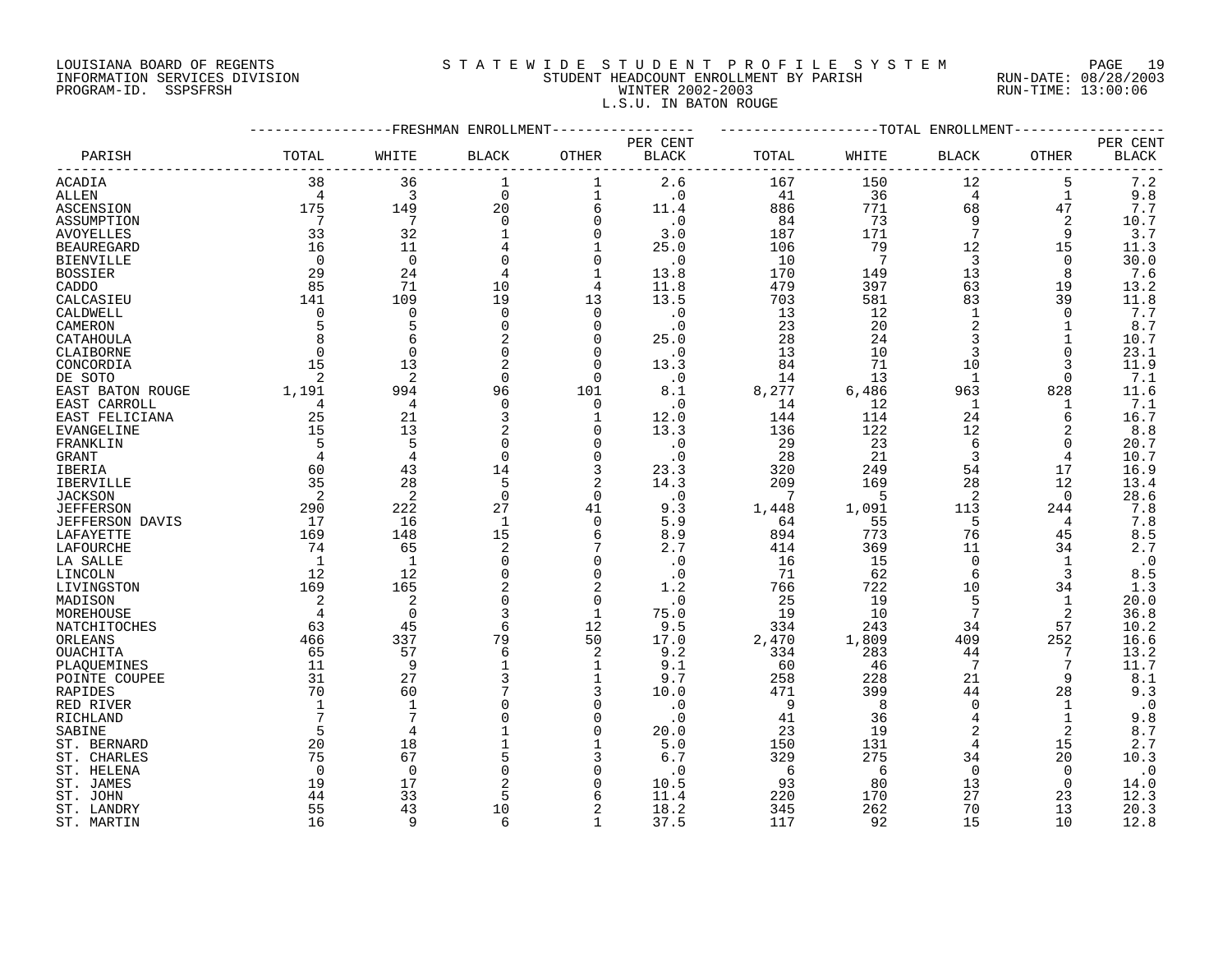## LOUISIANA BOARD OF REGENTS S T A T E W I D E S T U D E N T P R O F I L E S Y S T E M PAGE 20 INFORMATION SERVICES DIVISION STUDENT HEADCOUNT ENROLLMENT BY PARISH RUN-DATE: 08/28/2003 PROGRAM-ID. SSPSFRSH WINTER 2002-2003 RUN-TIME: 13:00:06 L.S.U. IN BATON ROUGE

|                      | FRESHMAN ENROLLMENT-<br>-TOTAL ENROLLMENT- |       |              |              |                          |        |        |              |       |                          |
|----------------------|--------------------------------------------|-------|--------------|--------------|--------------------------|--------|--------|--------------|-------|--------------------------|
| PARISH               | TOTAL                                      | WHITE | <b>BLACK</b> | <b>OTHER</b> | PER CENT<br><b>BLACK</b> | TOTAL  | WHITE  | <b>BLACK</b> | OTHER | PER CENT<br><b>BLACK</b> |
| ST. MARY             | 72                                         | 51    |              | 13           | 11.1                     | 286    | 213    | 31           | 42    | 10.8                     |
| ST. TAMMANY          | 433                                        | 393   | 10           | 30           | 2.3                      | 1,771  | 1,609  | 43           | 119   | 2.4                      |
| TANGIPAHOA           | 82                                         | 63    | 16           |              | 19.5                     | 359    | 305    | 39           | 15    | 10.9                     |
| TENSAS               |                                            |       |              |              |                          | 21     | 20     |              |       | 4.8                      |
| TERREBONNE           |                                            | 70    |              |              | 6.3                      | 352    | 301    |              | 34    | 4.8                      |
| UNION                |                                            |       |              |              | 50.0                     |        |        |              |       | 25.0                     |
| VERMILLION           | 36                                         | 28    |              |              | 5.6                      | 172    | 142    |              | 24    | 3.5                      |
| <b>VERNON</b>        |                                            | 18    |              |              | . 0                      | 94     | 73     |              | 15    | 6.4                      |
| WASHINGTON           |                                            | 16    |              |              | 5.3                      | 109    | 85     | 20           |       | 18.3                     |
| WEBSTER              |                                            |       |              |              | 16.7                     | 43     | 39     |              |       | 7.0                      |
| WEST BATON ROUGE     |                                            |       |              |              | 15.2                     | 237    | 203    | 28           |       | 11.8                     |
| WEST CARROLL         |                                            |       |              |              |                          |        |        |              |       | $\cdot$ 0                |
| WEST FELICIANA       |                                            |       |              |              |                          | 109    | 100    |              |       | 4.6                      |
| WINN                 |                                            |       |              |              |                          | 10     |        |              |       | 10.0                     |
| LOUISIANA TOTALS     | 4,393                                      | 3,644 | 414          | 335          | 9.4                      | 24,727 | 20,080 | 2,550        | 2,097 | 10.3                     |
| OUT-OF-STATE/FOREIGN | 590                                        | 412   | 67           | 111          | 11.4                     | 4,582  | 2,270  | 285          | 2,027 | 6.2                      |
| INSTITUTION TOTALS   | 4,983                                      | 4,056 | 481          | 446          | 9.7                      | 29,309 | 22,350 | 2,835        | 4,124 | 9.7                      |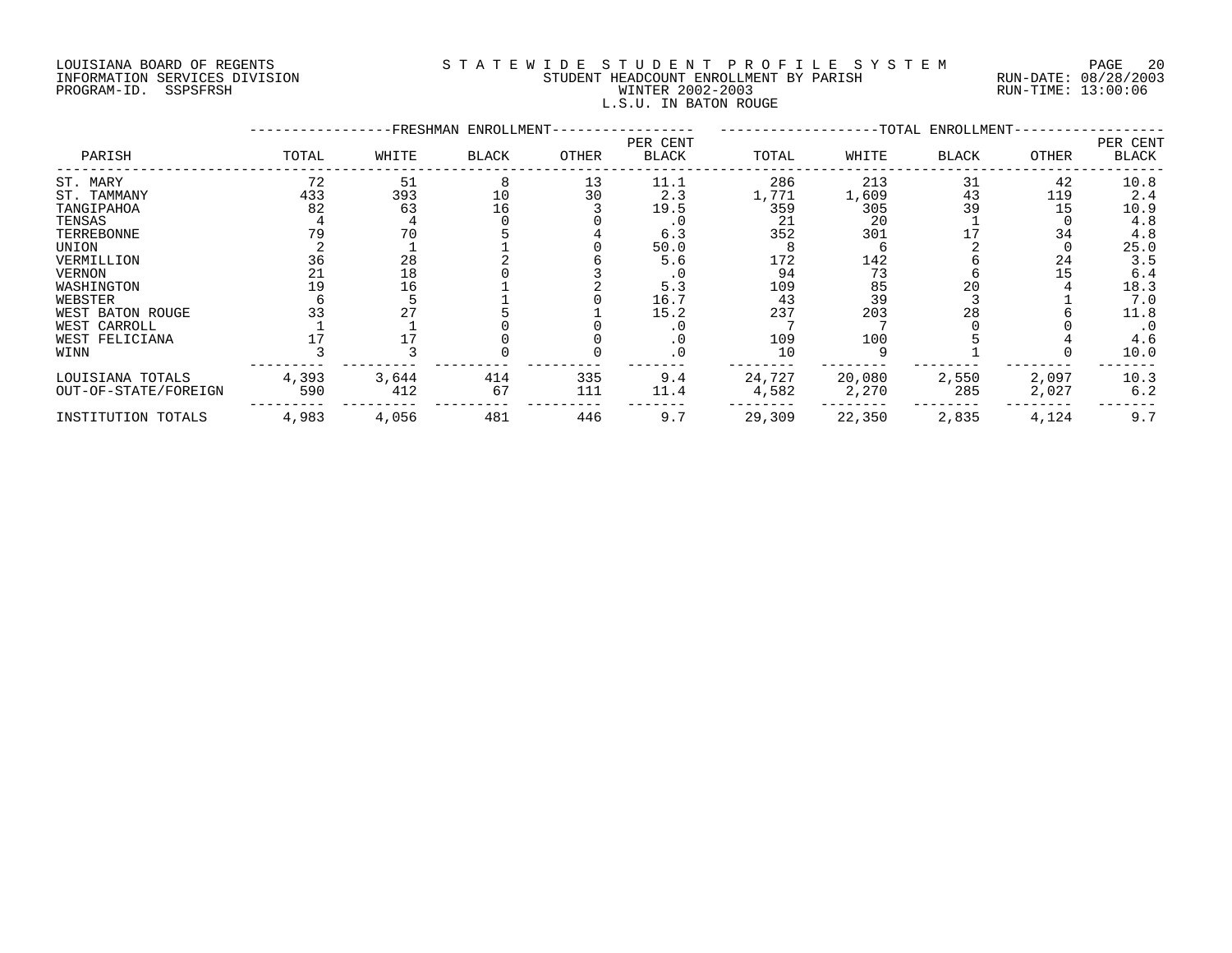# LOUISIANA BOARD OF REGENTS S T A T E W I D E S T U D E N T P R O F I L E S Y S T E M PAGE 21 INFORMATION SERVICES DIVISION STUDENT HEADCOUNT ENROLLMENT BY PARISH RUN-DATE: 08/28/2003 PROGRAM-ID. SSPSFRSH WINTER 2002-2003 RUN-TIME: 13:00:06 L.S.U. AT EUNICE

|                      |              |                | FRESHMAN ENROLLMENT |             |                          |                |                | -TOTAL ENROLLMENT |              |                          |
|----------------------|--------------|----------------|---------------------|-------------|--------------------------|----------------|----------------|-------------------|--------------|--------------------------|
| PARISH               | TOTAL        | WHITE          | <b>BLACK</b>        | OTHER       | PER CENT<br><b>BLACK</b> | TOTAL          | WHITE          | <b>BLACK</b>      | <b>OTHER</b> | PER CENT<br><b>BLACK</b> |
| ACADIA               | 346          | 292            | 54                  | 0           | 15.6                     | 662            | 541            | 117               | 4            | 17.7                     |
| ALLEN                | 41           | 31             | 10                  | 0           | 24.4                     | 72             | 48             | 23                | 1            | 31.9                     |
| ASCENSION            | 2            | 2              | 0                   | $\mathbf 0$ | $\cdot$ 0                | 4              | 3              | 1                 | 0            | 25.0                     |
| AVOYELLES            |              | 5              |                     | 0           | 16.7                     | 19             | 17             |                   |              | 5.3                      |
| <b>BEAUREGARD</b>    |              |                |                     | O           | $\cdot$ 0                | 10             | 10             |                   |              | $\cdot$ 0                |
| <b>BOSSIER</b>       |              | $\mathbf{1}$   |                     |             | . 0                      | 1              | $\mathbf{1}$   |                   |              | $\cdot$ 0                |
| CADDO                |              | $\mathbf{1}$   |                     | O           | . 0                      | 3              | 3              |                   |              | $\cdot$ 0                |
| CALCASIEU            | 20           | 12             |                     | O           | 40.0                     | 38             | 27             |                   |              | 23.7                     |
| CALDWELL             | $\mathbf{1}$ | $\mathbf{1}$   |                     | O           | . 0                      | $\mathbf{1}$   | $\mathbf{1}$   |                   |              | $\cdot$ 0                |
| CAMERON              |              | $\mathbf 0$    |                     | O           | 100.0                    | 2              |                |                   |              | 50.0                     |
| EAST BATON ROUGE     | 14           | 10             |                     | O           | 28.6                     | 37             | 32             | 5                 |              | 13.5                     |
| EAST CARROLL         | 1            | 1              | $\Omega$            | O           | . 0                      | 2              | $\overline{2}$ | $\Omega$          |              | $\cdot$ 0                |
| EVANGELINE           | 210          | 163            | 45                  |             | 21.4                     | 414            | 323            | 88                |              | 21.3                     |
| GRANT                | $\Omega$     | $\Omega$       | $\Omega$            | 0           | . 0                      | 1              | 1              | $\Omega$          |              | $\cdot$ 0                |
| IBERIA               | 22           | 9              | 13                  | O           | 59.1                     | 58             | 31             | 26                |              | 44.8                     |
| <b>IBERVILLE</b>     | 2            | $\overline{2}$ | $\mathbf 0$         | 0           | $\cdot$ 0                | 3              | 2              | $\Omega$          |              | $\cdot$ 0                |
| <b>JEFFERSON</b>     | 3            | 3              | $\Omega$            | O           | . 0                      | 7              | 7              | $\Omega$          |              | $\cdot$ 0                |
| JEFFERSON DAVIS      | 73           | 53             | 18                  | 2           | 24.7                     | 130            | 97             | 30                |              | 23.1                     |
| LAFAYETTE            | 149          | 102            | 46                  |             | 30.9                     | 265            | 197            | 66                |              | 24.9                     |
| LAFOURCHE            |              | 3              | $\Omega$            | O           | $\cdot$ 0                | 9              | 8              |                   |              | 11.1                     |
| LINCOLN              |              | $\Omega$       | ∩                   | U           | $\overline{0}$           |                |                | ∩                 |              | $\boldsymbol{\cdot}$ 0   |
| LIVINGSTON           |              |                |                     |             | . ດ                      |                |                |                   |              | $\cdot$ 0                |
| MADISON              |              | $\mathbf{1}$   |                     |             | . 0                      |                |                |                   |              | $\cdot$ 0                |
| NATCHITOCHES         |              | U              |                     | O           | $\Omega$                 |                |                |                   |              | $\cdot$ 0                |
| ORLEANS              |              |                |                     |             | . 0                      | 4              |                |                   |              | 25.0                     |
| OUACHITA             |              |                |                     |             | . 0                      | 17             | 16             |                   |              | 5.9                      |
| PLAQUEMINES          |              |                |                     |             | . ດ                      | 2              | 2              |                   |              | $\cdot$ 0                |
| POINTE COUPEE        |              |                |                     |             | . 0                      | 15             | 15             |                   |              | $\cdot$ 0                |
| RAPIDES              |              |                |                     | O           | . 0                      | 15             | 15             |                   |              | $\cdot$ 0                |
| RED RIVER            |              | $\Omega$       |                     | O           | 100.0                    |                |                |                   |              | 100.0                    |
| RICHLAND             |              | 1              |                     | 0           | . 0                      | 2              |                |                   |              | $\cdot$ 0                |
| SABINE               |              |                |                     | O           | 50.0                     | 4              |                |                   |              | 25.0                     |
| ST. JAMES            |              | $\mathbf 0$    |                     | 0           | 100.0                    | 1              | O              |                   |              | 100.0                    |
| ST. JOHN             |              | $\mathbf{1}$   | $\Omega$            | O           | $\cdot$ 0                | 3              | 3              | $\Omega$          | $\Omega$     | $\cdot$ 0                |
| ST. LANDRY           | 469          | 294            | 166                 | 9           | 35.4                     | 898            | 576            | 311               | 11           | 34.6                     |
| ST. MARTIN           | 43           | 19             | 24                  | 0           | 55.8                     | 67             | 31             | 36                | $\Omega$     | 53.7                     |
| ST. MARY             | 11           | 3              | 8                   | O           | 72.7                     | 24             | 12             | 12                |              | 50.0                     |
| ST. TAMMANY          | 14           | 13             |                     | 0           | 7.1                      | 18             | 17             | 1                 |              | 5.6                      |
| TANGIPAHOA           |              | 2              |                     | O           | . 0                      | $\overline{4}$ |                | ∩                 |              | $\cdot$ 0                |
| TERREBONNE           |              | $\mathbf{1}$   |                     |             | . 0                      |                |                |                   |              | 20.0                     |
| UNION                |              | $\mathbf 1$    |                     | O           | . 0                      | 4              | 3              |                   |              | 25.0                     |
| VERMILLION           | 60           | 55             |                     |             | 6.7                      | 101            | 92             |                   |              | 6.9                      |
| VERNON               |              | 4              |                     | 0           | . 0                      | 8              |                |                   | O            | 12.5                     |
| WEBSTER              |              | 3              |                     | 0           | 40.0                     | 8              | 6              | 2                 | O            | 25.0                     |
| WEST BATON ROUGE     |              |                |                     | 0           | $\cdot$ 0                | 2              | 2              | $\Omega$          | O            | $\cdot$ 0                |
| WEST FELICIANA       |              | $\Omega$       |                     | 0           | . 0                      | 1              |                | ∩                 | 0            | $\cdot$ 0                |
| LOUISIANA TOTALS     | 1,542        | 1,119          | 408                 | 15          | 26.5                     | 2,951          | 2,175          | 745               | 31           | 25.2                     |
| OUT-OF-STATE/FOREIGN |              | 8              | 0                   | 0           | . 0                      | 15             | 15             | 0                 | 0            | $\cdot$ 0                |
|                      |              |                |                     |             |                          |                |                |                   |              |                          |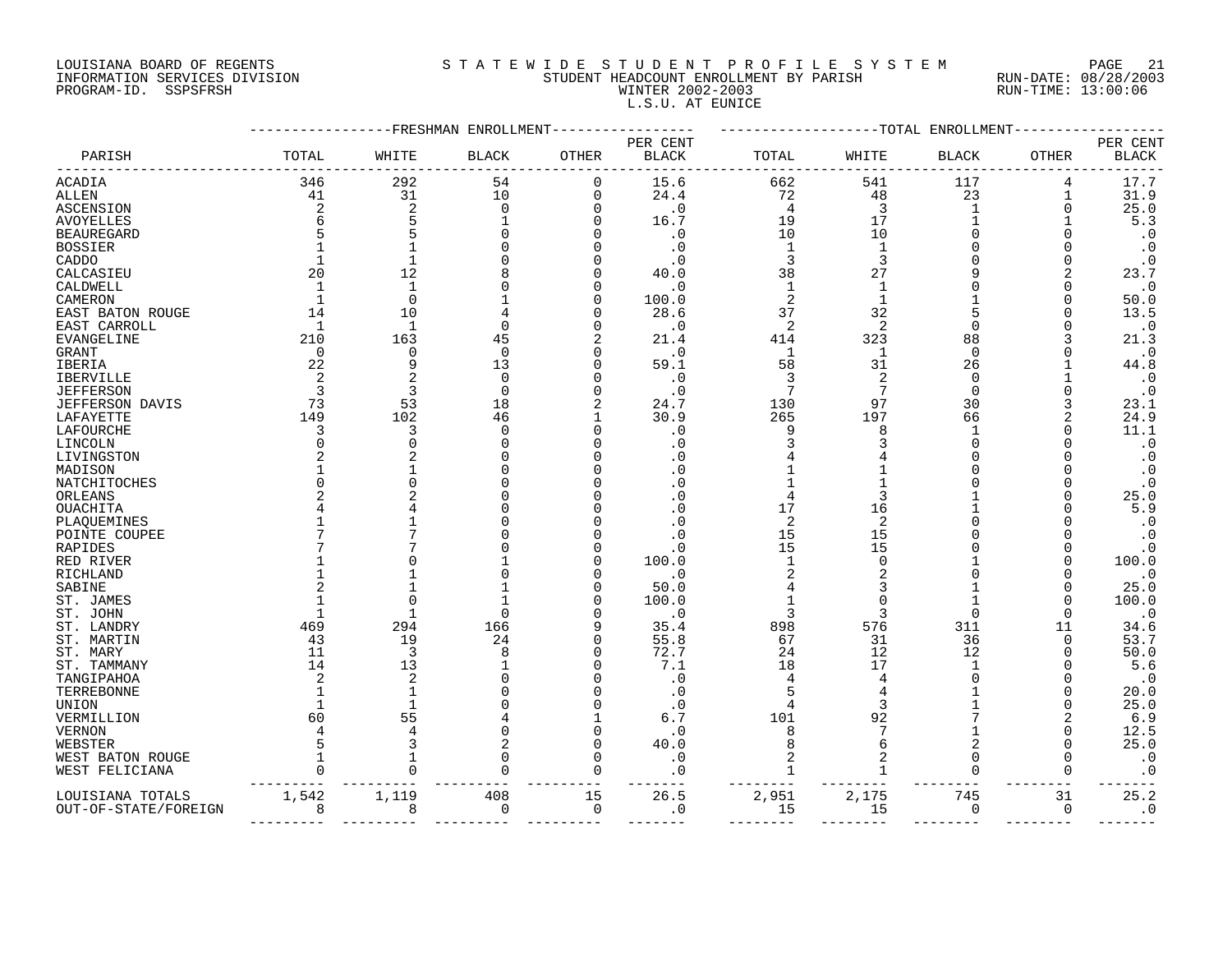# LOUISIANA BOARD OF REGENTS S T A T E W I D E S T U D E N T P R O F I L E S Y S T E M PAGE 22 INFORMATION SERVICES DIVISION STUDENT HEADCOUNT ENROLLMENT BY PARISH RUN-DATE: 08/28/2003 PROGRAM-ID. SSPSFRSH WINTER 2002-2003 RUN-TIME: 13:00:06 L.S.U. AT EUNICE

|                    | ----------------FRESHMAN ENROLLMENT----------------- |       |              |                          |              | ------------------TOTAL ENROLLMENT----------------- |       |              |              |       |
|--------------------|------------------------------------------------------|-------|--------------|--------------------------|--------------|-----------------------------------------------------|-------|--------------|--------------|-------|
|                    |                                                      |       |              |                          | PER CENT     |                                                     |       |              |              | CENT  |
| PARISH             | TOTAL                                                | WHITE | <b>BLACK</b> | <b>OTHER</b>             | <b>BLACK</b> | TOTAL                                               | WHITE | <b>BLACK</b> | <b>OTHER</b> | BLACK |
| INSTITUTION TOTALS | .550                                                 | ⊥.127 | 408          | $\overline{\phantom{a}}$ | 26.3         | 2,966                                               | 2,190 | 745          |              | 25.1  |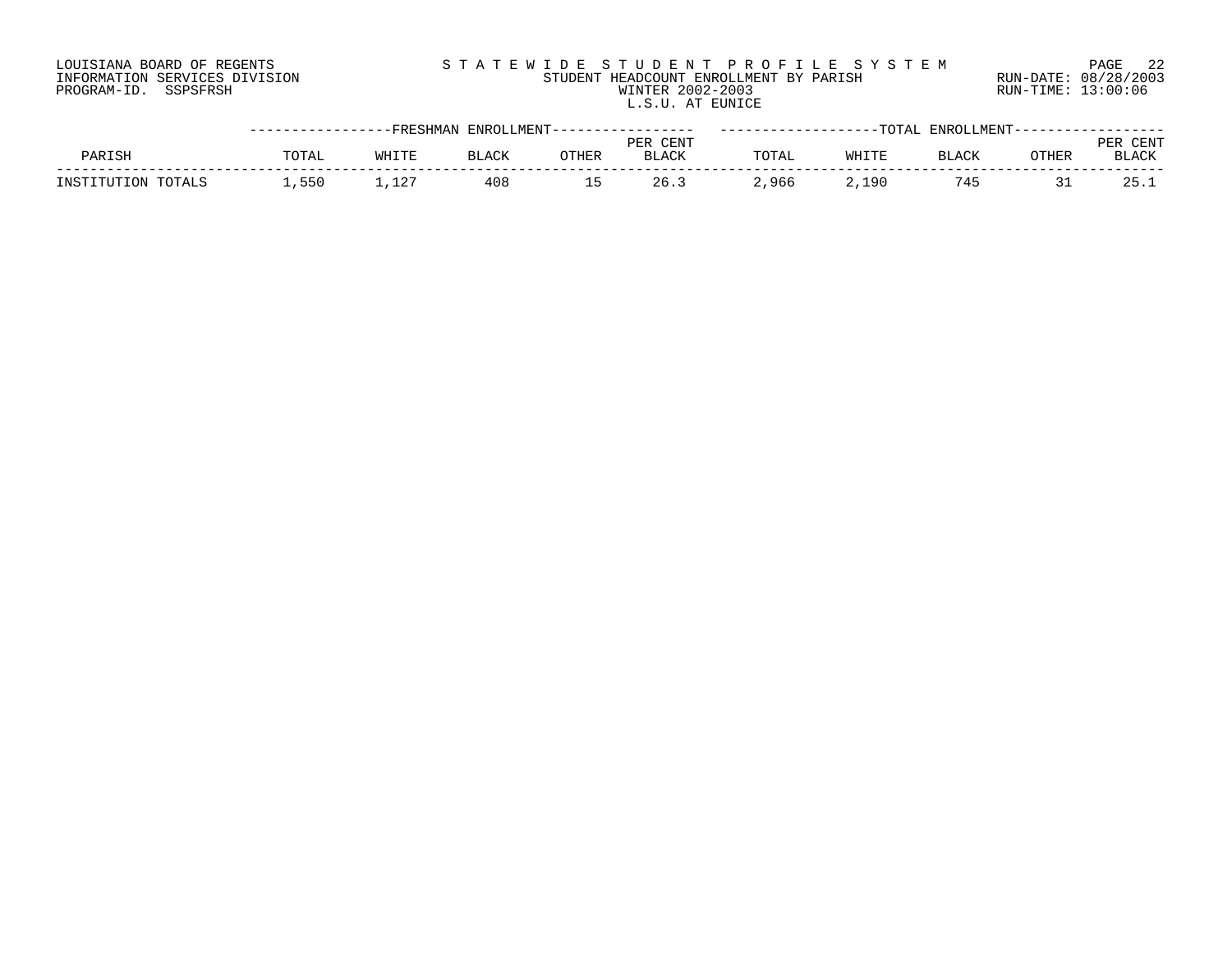#### LOUISIANA BOARD OF REGENTS S T A T E W I D E S T U D E N T P R O F I L E S Y S T E M PAGE 23 INFORMATION SERVICES DIVISION STUDENT HEADCOUNT ENROLLMENT BY PARISH RUN-DATE: 08/28/2003 PROGRAM-ID. SSPSFRSH WINTER 2002-2003 RUN-TIME: 13:00:06 L.S.U. IN SHREVEPORT

|                   |                         | -----------FRESHMAN ENROLLMENT |              | ----------   |              | -------------------TOTAL ENROLLMENT- |                |              |              |                        |
|-------------------|-------------------------|--------------------------------|--------------|--------------|--------------|--------------------------------------|----------------|--------------|--------------|------------------------|
|                   |                         |                                |              |              | PER CENT     |                                      |                |              |              | PER CENT               |
| PARISH            | TOTAL                   | WHITE                          | <b>BLACK</b> | OTHER        | <b>BLACK</b> | TOTAL                                | WHITE          | <b>BLACK</b> | OTHER        | $\operatorname{BLACK}$ |
| <b>ACADIA</b>     | 0                       | 0                              | $\mathbf 0$  | $\mathbf 0$  | $\cdot$ 0    | 3                                    | 2              | $\mathbf 0$  | 1            | $\cdot$ 0              |
| <b>ALLEN</b>      | 0                       | $\mathbf 0$                    | $\mathbf 0$  | $\Omega$     | $\cdot$ 0    | $\overline{\mathbf{c}}$              | 1              | $\mathbf{1}$ | $\mathbf 0$  | 50.0                   |
| ASCENSION         | 0                       | $\mathbf 0$                    | $\mathbf 0$  | $\Omega$     | $\cdot$ 0    | 3                                    | 3              | $\Omega$     | $\mathbf 0$  | $\cdot$ 0              |
| AVOYELLES         | $\Omega$                | $\Omega$                       | $\Omega$     | $\Omega$     | . 0          | 8                                    |                | 3            | 0            | 37.5                   |
| <b>BEAUREGARD</b> |                         |                                | $\Omega$     | $\Omega$     | $\cdot$ 0    | 2                                    | 2              | $\Omega$     | $\Omega$     | $\cdot$ 0              |
| <b>BIENVILLE</b>  | 5                       | $\overline{4}$                 | $\Omega$     | $\mathbf{1}$ | . 0          | 21                                   | 17             | 3            | 1            | 14.3                   |
| <b>BOSSIER</b>    | 167                     | 110                            | 24           | 33           | 14.4         | 834                                  | 626            | 80           | 128          | 9.6                    |
| CADDO             | 451                     | 251                            | 128          | 72           | 28.4         | 2,278                                | 1,441          | 588          | 249          | 25.8                   |
| CALCASIEU         | 3                       | 3                              | 0            | $\Omega$     | $\cdot$ 0    | 13                                   | 12             | -1           | 0            | 7.7                    |
| CALDWELL          |                         | 1                              | $\Omega$     | $\Omega$     | $\cdot$ 0    | $\overline{2}$                       | $\mathbf{1}$   | $\Omega$     |              | $\cdot$ 0              |
| CATAHOULA         | $\Omega$                | $\bigcap$                      | <sup>0</sup> | ∩            | $\cdot$ 0    | 1                                    | $\mathbf 1$    | $\Omega$     | 0            | $\cdot$ 0              |
| CLAIBORNE         | 6                       | 6                              | <sup>0</sup> | n            | $\cdot$ 0    | 24                                   | 17             | 5            | 2            | 20.8                   |
| CONCORDIA         | 2                       | $\overline{0}$                 | 1            |              | 50.0         | 3                                    | 1              | $\mathbf{1}$ | 1            | 33.3                   |
|                   | 43                      | 26                             | 12           | 5            | 27.9         | 135                                  | 89             | 33           | 13           | 24.4                   |
| DE SOTO           |                         |                                |              | n            |              |                                      |                | $\mathbf{1}$ |              |                        |
| EAST BATON ROUGE  | $\mathbf 1$<br>$\Omega$ | $\Omega$<br>$\Omega$           |              | n            | 100.0        | 18                                   | 13             | $\Omega$     | 4            | 5.6                    |
| EAST CARROLL      |                         |                                |              |              | $\cdot$ 0    | $\mathbf{1}$                         | $\mathbf{1}$   |              | ∩            | $\cdot$ 0              |
| EVANGELINE        | 0                       | $\bigcap$                      |              | $\Omega$     | $\cdot$ 0    | $\overline{2}$                       | $\overline{2}$ | $\Omega$     | O            | $\cdot$ 0              |
| FRANKLIN          | 3                       |                                |              | $\Omega$     | 33.3         | 11                                   |                | 2            |              | 18.2                   |
| GRANT             | 2                       |                                |              |              | 50.0         | 10                                   |                | 2            |              | 20.0                   |
| IBERIA            | U                       |                                |              | n            | $\cdot$ 0    | $\mathbf{1}$                         |                |              | ∩            | $\cdot$ 0              |
| <b>IBERVILLE</b>  | U                       |                                |              | $\Omega$     | . 0          | 1                                    |                |              |              | $\cdot$ 0              |
| <b>JACKSON</b>    |                         |                                |              | n            | 100.0        | 5                                    |                |              | O            | 20.0                   |
| <b>JEFFERSON</b>  |                         |                                |              |              | $\cdot$ 0    | 8                                    |                |              | $\Omega$     | 12.5                   |
| JEFFERSON DAVIS   | <sup>0</sup>            |                                |              |              | . 0          | 2                                    |                |              | $\Omega$     | 50.0                   |
| LAFAYETTE         | <sup>0</sup>            |                                |              |              | . 0          | 5                                    |                |              |              | $\cdot$ 0              |
| LAFOURCHE         | 2                       | 2                              |              |              | . 0          | 4                                    | 4              |              | $\Omega$     | $\cdot$ 0              |
| LINCOLN           | $\Omega$                |                                |              |              | . 0          | 16                                   | 11             |              | $\Omega$     | 31.3                   |
| LIVINGSTON        | O                       |                                |              |              | . 0          | $\mathbf{1}$                         |                |              | $\Omega$     | $\cdot$ 0              |
| MADISON           | U                       |                                |              |              | . 0          | $\overline{c}$                       |                |              | <sup>0</sup> | 50.0                   |
| MOREHOUSE         |                         |                                |              | $\Omega$     | 100.0        | 8                                    | 3              |              | $\Omega$     | 62.5                   |
| NATCHITOCHES      |                         |                                |              | ∩            | 75.0         | 38                                   | 22             |              | 7            | 23.7                   |
| ORLEANS           | O                       |                                |              |              | . 0          | 10                                   | 4              | 6            | 0            | 60.0                   |
| <b>OUACHITA</b>   | 7                       |                                |              |              | $\cdot$ 0    | 44                                   | 26             |              | 10           | 18.2                   |
| PLAQUEMINES       | U                       |                                |              | n            | . 0          | 3                                    | 3              |              | $\Omega$     | $\boldsymbol{\cdot}$ 0 |
| POINTE COUPEE     | U                       |                                |              | n            | . 0          | $\mathbf{1}$                         | $\Omega$       | $\Omega$     |              | $\cdot$ 0              |
| RAPIDES           | 3                       |                                |              |              | 33.3         | 38                                   | 29             | 5            | 4            | 13.2                   |
| RED RIVER         | 8                       |                                |              | $\Omega$     | 75.0         | 44                                   | 27             | 15           | 2            | 34.1                   |
| RICHLAND          |                         |                                |              |              | $\cdot$ 0    | 3                                    | $\mathbf{1}$   |              |              | 33.3                   |
| SABINE            |                         |                                |              | 2            | 14.3         | 26                                   | 13             | 3            | 10           | 11.5                   |
| ST. CHARLES       | U                       |                                |              | $\Omega$     | . 0          | 3                                    | $\overline{2}$ | $\Omega$     | $\mathbf{1}$ | $\cdot$ 0              |
| ST. LANDRY        |                         |                                |              |              | . 0          | 8                                    | 4              | 2            | 2            | 25.0                   |
| ST. MARTIN        | U                       |                                |              |              | . 0          | $\overline{2}$                       |                | $\Omega$     | $\Omega$     | $\cdot$ 0              |
| ST. MARY          |                         |                                |              |              | $\cdot$ 0    | $\overline{4}$                       |                |              |              | 50.0                   |
| ST. TAMMANY       | 3                       |                                |              |              | . 0          | 12                                   |                |              | 2            | 16.7                   |
|                   |                         |                                |              |              |              |                                      |                |              |              |                        |
| TANGIPAHOA        | O<br>U                  |                                |              |              | . 0          | $\mathbf{1}$                         |                |              | $\Omega$     | $\cdot$ 0              |
| TERREBONNE        |                         |                                |              |              | . 0          | 6                                    |                |              |              | $\cdot$ 0              |
| UNION             |                         |                                |              |              | 60.0         | 9                                    |                |              | 2            | 44.4                   |
| VERMILLION        |                         |                                |              |              | . 0          |                                      |                |              |              | $\cdot$ 0              |
| <b>VERNON</b>     | 3                       |                                |              |              | $\cdot$ 0    | 15                                   |                |              |              | 20.0                   |
| WASHINGTON        | $\cap$                  | $\cap$                         | U            | $\Omega$     | $\Omega$     | $\overline{4}$                       | ς              |              | $\cap$       | 25.0                   |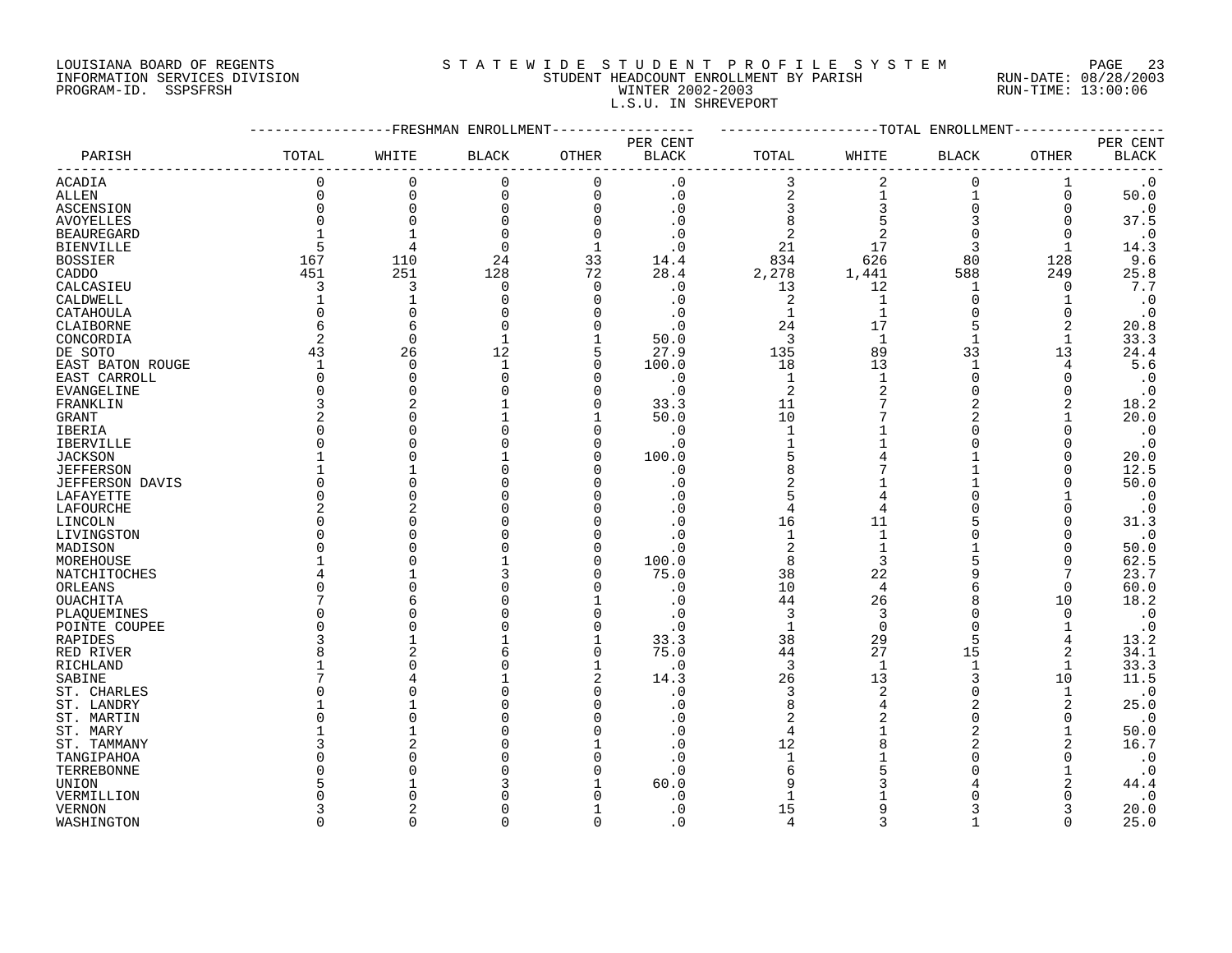# LOUISIANA BOARD OF REGENTS S T A T E W I D E S T U D E N T P R O F I L E S Y S T E M PAGE 24 INFORMATION SERVICES DIVISION STUDENT HEADCOUNT ENROLLMENT BY PARISH RUN-DATE: 08/28/2003 PROGRAM-ID. SSPSFRSH WINTER 2002-2003 RUN-TIME: 13:00:06 L.S.U. IN SHREVEPORT

|                      |       |       | -FRESHMAN ENROLLMENT- |       |                          |       |       | -TOTAL ENROLLMENT- |       |                   |
|----------------------|-------|-------|-----------------------|-------|--------------------------|-------|-------|--------------------|-------|-------------------|
| PARISH               | TOTAL | WHITE | <b>BLACK</b>          | OTHER | PER CENT<br><b>BLACK</b> | TOTAL | WHITE | <b>BLACK</b>       | OTHER | PER CENT<br>BLACK |
| WEBSTER              | 32    | 21    | 10                    |       | 31.3                     | 132   | 98    | 24                 | 10    | 18.2              |
| WEST BATON ROUGE     |       |       |                       |       |                          |       |       |                    |       |                   |
| WEST CARROLL         |       |       |                       |       |                          |       |       |                    |       | 25.0              |
| WEST FELICIANA       |       |       |                       |       |                          |       |       |                    |       |                   |
| WINN                 |       |       |                       |       |                          |       |       |                    |       | 57.1              |
| LOUISIANA TOTALS     | 768   | 451   | 194                   | 123   | 25.3                     | 3,841 | 2,554 | 824                | 463   | 21.5              |
| OUT-OF-STATE/FOREIGN | 22    | 12    |                       |       | 27.3                     | 137   |       | 25                 | 35    | 18.2              |
| INSTITUTION TOTALS   | 790   | 463   | 200                   | 127   | 25.3                     | 3,978 | 2,631 | 849                | 498   | 21.3              |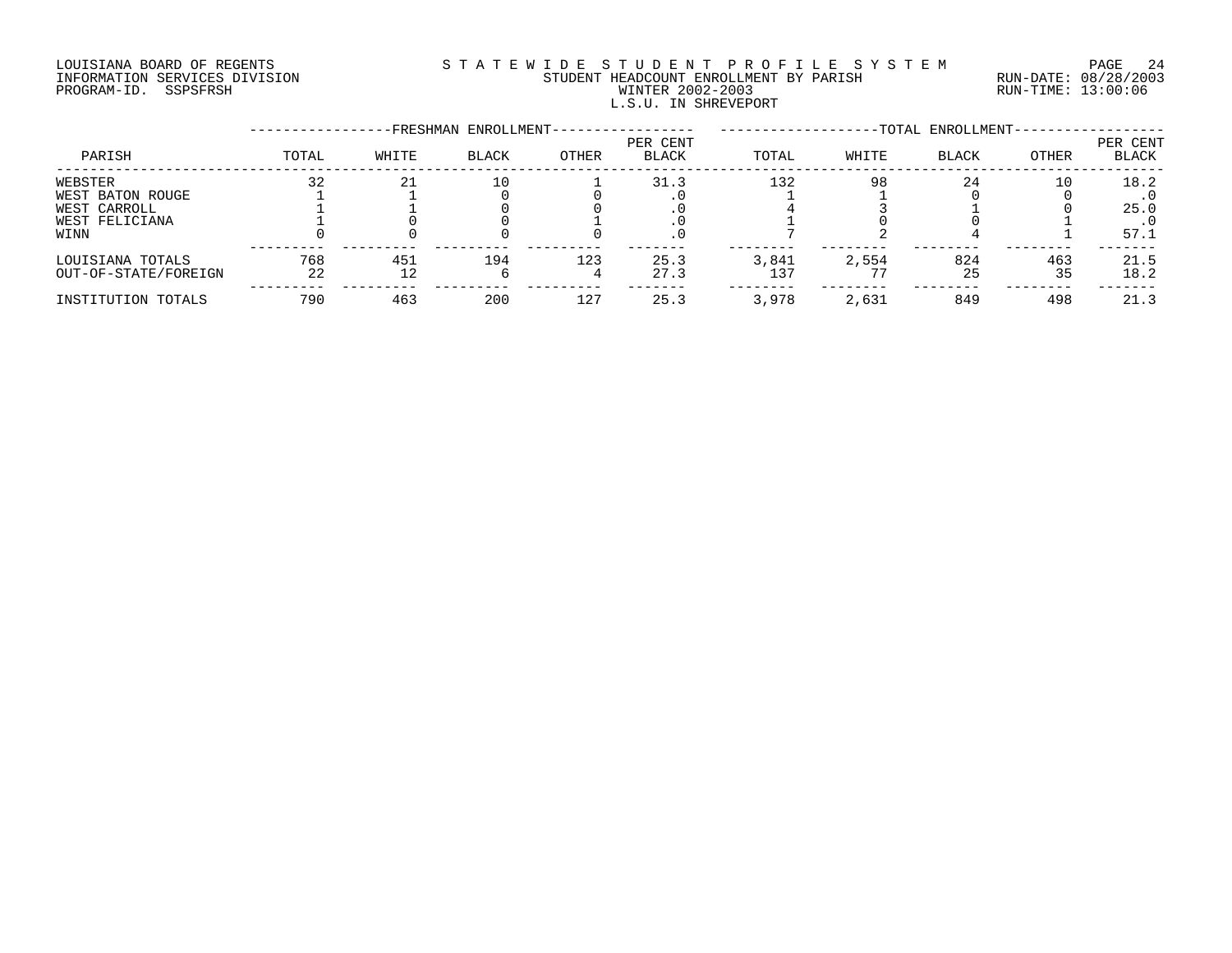#### LOUISIANA BOARD OF REGENTS S T A T E W I D E S T U D E N T P R O F I L E S Y S T E M PAGE 25 INFORMATION SERVICES DIVISION STUDENT HEADCOUNT ENROLLMENT BY PARISH RUN-DATE: 08/28/2003 PROGRAM-ID. SSPSFRSH WINTER 2002-2003 RUN-TIME: 13:00:06 UNIVERSITY OF NEW ORLEANS

|                         |                | FRESHMAN           | ENROLLMENT     |                |                   |                |                | -TOTAL ENROLLMENT |              |                   |
|-------------------------|----------------|--------------------|----------------|----------------|-------------------|----------------|----------------|-------------------|--------------|-------------------|
|                         |                |                    |                |                | PER CENT          |                |                |                   |              | PER CENT          |
| PARISH                  | TOTAL          | WHITE              | <b>BLACK</b>   | <b>OTHER</b>   | <b>BLACK</b>      | TOTAL          | WHITE          | <b>BLACK</b>      | OTHER        | <b>BLACK</b>      |
| ACADIA                  | $\overline{2}$ |                    | 1              | 0              | 50.0              | 15             | 8              | 5                 | 2            | 33.3              |
| <b>ALLEN</b>            | $\Omega$       | $\Omega$           | $\mathbf 0$    | $\mathbf 0$    | $\cdot$ 0         | 2              | $\mathbf{1}$   | 0                 | 1            | $\cdot$ 0         |
| ASCENSION               | 14             | $\overline{4}$     | 10             | $\mathsf 0$    | 71.4              | 33             | 11             | 18                | 4            | 54.5              |
| ASSUMPTION              | 2              | $\Omega$           | 2              | $\mathbf 0$    | 100.0             | 4              | $\Omega$       | 3                 |              | 75.0              |
| <b>AVOYELLES</b>        |                | $\Omega$           | ∩              | $\mathbf{1}$   | $\cdot$ 0         | 10             | 5              | 4                 |              | 40.0              |
| <b>BEAUREGARD</b>       |                |                    |                | $\Omega$       | . 0               | 4              |                | $\overline{2}$    | O            | 50.0              |
| <b>BOSSIER</b>          | 2              |                    |                | 0              | 50.0              | 12             | 6              | 3                 |              | 25.0              |
| CADDO                   | 21             | 5                  | 14             | 2              | 66.7              | 60             | 22             | 32                | 6            | 53.3              |
| CALCASIEU               | 5              | $\overline{2}$     | 3              | 0              | 60.0              | 25             | 13             | 11                |              | 44.0              |
| CATAHOULA               |                | ∩                  |                | 0              | 100.0             | 3              | $\mathbf{1}$   | 2                 | O            | 66.7              |
| CLAIBORNE               |                | $\Omega$           |                | $\Omega$       | . 0               | 3              | $\overline{2}$ | $\mathbf{1}$      | $\Omega$     | 33.3              |
| CONCORDIA               |                | $\Omega$           |                | $\mathbf 0$    | 100.0             | 7              | 6              | 1                 | O            | 14.3              |
| EAST BATON ROUGE        | 63             | 14                 | 46             | 3              | 73.0              | 227            | 88             | 119               | 20           | 52.4              |
| EAST CARROLL            | $\mathbf{1}$   | $\mathbf 0$        |                | 0              | 100.0             | $\mathbf{1}$   | $\Omega$       | $\mathbf{1}$      | $\Omega$     | 100.0             |
| EAST FELICIANA          | $\overline{2}$ | 1                  |                | 0              | 50.0              | 3              |                |                   | O            | 33.3              |
| EVANGELINE              | 2              | $\Omega$           |                | 0              | 100.0             | 3              | $\Omega$       | 3                 | O            | 100.0             |
| FRANKLIN                |                | $\Omega$           |                | 0              | . 0               | $\mathbf 1$    |                | O                 |              | $\cdot$ 0         |
| GRANT                   |                |                    |                | $\Omega$       | $\cdot$ 0         | $\overline{2}$ |                | $\Omega$          |              | $\cdot$ 0         |
| IBERIA                  | 6              | $\overline{c}$     |                | $\mathbf 0$    | 66.7              | 25             | 10             | 15                | O            | 60.0              |
| IBERVILLE               | 12             | $\Omega$           | 12             | $\Omega$       | 100.0             | 15             | 3              | 12                | U            | 80.0              |
| <b>JACKSON</b>          | $\Omega$       | $\Omega$           | $\Omega$       | $\Omega$       | $\cdot$ 0         | 2              | $\mathbf{1}$   | $\Omega$          | $\mathbf{1}$ | $\cdot$ 0         |
| <b>JEFFERSON</b>        | 1,185          | 696                | 171            | 318            | 14.4              | 5,621          | 3,671          | 643               | 1,307        | 11.4              |
| <b>JEFFERSON DAVIS</b>  | 2              | 2                  | $\Omega$       | $\mathbf 0$    | $\cdot$ 0         | 10             | 7              | 2                 | 1            | 20.0              |
| LAFAYETTE               | 25             | 9                  | Q              | 7              | 36.0              | 86             | 49             | 23                | 14           | 26.7              |
| LAFOURCHE               | 20             | 10                 |                | 6              | 20.0              | 99             | 61             | 19                | 19           | 19.2              |
|                         | <sup>0</sup>   | 0                  |                | 0              | . 0               | $\mathbf{1}$   | 1              | 0                 | 0            | $\cdot$ 0         |
| LA SALLE                |                |                    |                | 0              | . 0               | 7              | 5              | 2                 | 0            | 28.6              |
| LINCOLN                 |                | $\overline{c}$     |                | $\Omega$       | . 0               | 17             | 15             |                   |              | 5.9               |
| LIVINGSTON              |                | ∩                  |                | $\Omega$       | . 0               | 1              | $\mathbf{1}$   | $\Omega$          | $\Omega$     | $\cdot$ 0         |
| MADISON<br>MOREHOUSE    |                | $\Omega$           |                | $\Omega$       |                   | 4              | 4              | $\Omega$          | $\Omega$     |                   |
|                         |                |                    |                | 3              | 22.2              | 39             | 18             | 8                 | 13           | $\cdot$ 0<br>20.5 |
| NATCHITOCHES<br>ORLEANS | 1,069          | 293                | 584            | 192            | 54.6              | 5,395          | 2,156          | 2,270             | 969          | 42.1              |
|                         |                |                    |                |                |                   |                |                | 5                 |              | 21.7              |
| OUACHITA                | 1<br>49        | 1<br>37            | 0              | 0<br>6         | $\cdot$ 0<br>12.2 | 23<br>196      | 14<br>150      | 22                | 4<br>24      | 11.2              |
| PLAQUEMINES             | $\Omega$       |                    |                |                |                   |                | 1              | 3                 |              |                   |
| POINTE COUPEE           |                | 0<br>9             |                | 0<br>2         | . 0<br>45.0       | 4<br>52        | 35             | 12                | 0<br>5       | 75.0<br>23.1      |
| RAPIDES<br>RICHLAND     | 20<br>$\Omega$ | $\Omega$           |                | $\mathbf 0$    | $\cdot$ 0         | 3              | $\overline{2}$ | $\Omega$          | $\mathbf{1}$ | $\cdot$ 0         |
|                         | $\cap$         | $\Omega$           |                | $\Omega$       | $\cdot$ 0         |                | $\mathbf{1}$   | $\Omega$          | $\Omega$     |                   |
| SABINE                  | 117            | 96                 | 5              | 16             |                   | 1              |                |                   | 94           | $\cdot$ 0         |
| ST. BERNARD             |                |                    |                |                | 4.3               | 678            | 571            | 13                |              | 1.9               |
| ST. CHARLES             | 108            | 76<br>$\mathbf{1}$ | 16<br>$\Omega$ | 16<br>$\Omega$ | 14.8              | 448            | 313            | 67<br>$\Omega$    | 68           | 15.0              |
| ST. HELENA              | -1             |                    |                |                | $\cdot$ 0         | 4              | 4              |                   | $\Omega$     | $\cdot$ 0         |
| ST. JAMES               | 10             | $\mathbf 0$        | 9              | 1              | 90.0              | 39             | 8              | 25                | 6            | 64.1              |
| ST. JOHN                | 64             | 35                 | 22             |                | 34.4              | 237            | 143            | 71                | 23           | 30.0              |
| ST. LANDRY              | 4              | $\mathbf{1}$       | 3              | 0              | 75.0              | 28             | 19             | 8                 | 1            | 28.6              |
| ST. MARTIN              | 6              | $\Omega$           | 6              | $\mathbf 0$    | 100.0             | 13             | 4              | 8                 | -1           | 61.5              |
| ST. MARY                | 16             | $\overline{c}$     | 10             | 4              | 62.5              | 48             | 13             | 27                | 8            | 56.3              |
| ST. TAMMANY             | 223            | 167                | 30             | 26             | 13.5              | 1,070          | 826            | 104               | 140          | 9.7               |
| TANGIPAHOA              | R              | 3                  |                |                | 50.0              | 58             | 44             | 10                | 4            | 17.2              |
| TENSAS                  | 1              | $\mathbf{1}$       | $\Omega$       | $\Omega$       | . 0               | 2              | 1              | $\Omega$          | 1            | $\cdot$ 0         |
| TERREBONNE              | 25             | 5                  | 17             | 3              | 68.0              | 116            | 57             | 42                | 17           | 36.2              |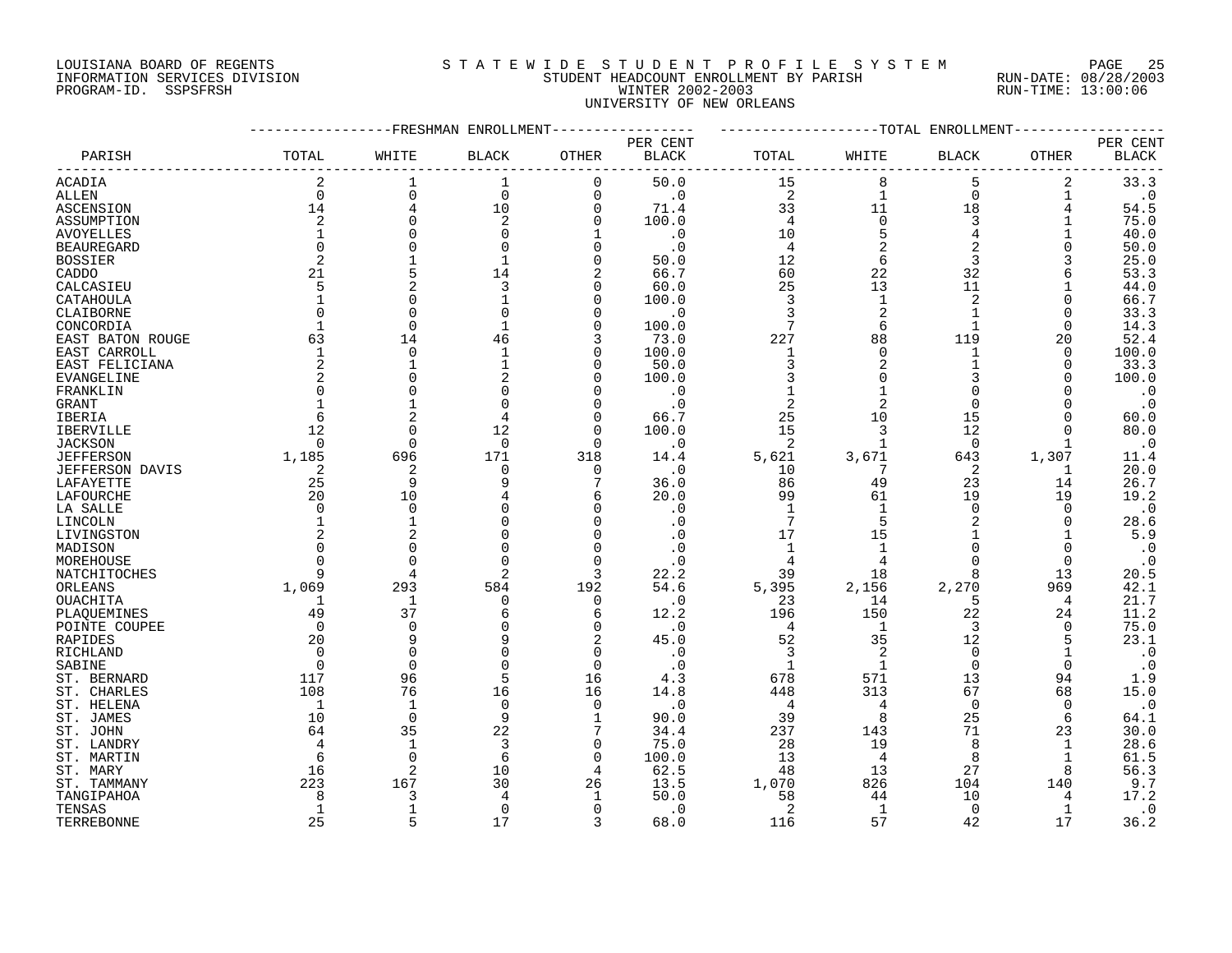# LOUISIANA BOARD OF REGENTS S T A T E W I D E S T U D E N T P R O F I L E S Y S T E M PAGE 26 INFORMATION SERVICES DIVISION STUDENT HEADCOUNT ENROLLMENT BY PARISH RUN-DATE: 08/28/2003 PROGRAM-ID. SSPSFRSH WINTER 2002-2003 RUN-TIME: 13:00:06 UNIVERSITY OF NEW ORLEANS

|                      |       |       | -FRESHMAN ENROLLMENT- |       |                          |        |       | -TOTAL ENROLLMENT- |       |                   |
|----------------------|-------|-------|-----------------------|-------|--------------------------|--------|-------|--------------------|-------|-------------------|
| PARISH               | TOTAL | WHITE | <b>BLACK</b>          | OTHER | PER CENT<br><b>BLACK</b> | TOTAL  | WHITE | <b>BLACK</b>       | OTHER | PER CENT<br>BLACK |
| UNION                |       |       |                       |       |                          |        |       |                    |       |                   |
| VERMILLION           |       |       |                       |       |                          |        |       |                    |       |                   |
| VERNON               |       |       |                       |       |                          |        |       |                    |       | 16.7              |
| WASHINGTON           |       |       |                       |       | 62.5                     |        |       |                    |       | 48.5              |
| WEBSTER              |       |       |                       |       |                          |        |       |                    |       | $\cdot$ 0         |
| WEST BATON ROUGE     |       |       |                       |       | 33.3                     |        |       |                    |       | 12.5              |
| WEST CARROLL         |       |       |                       |       |                          |        |       |                    |       | $\cdot$ 0         |
| WINN                 |       |       |                       |       |                          |        |       |                    |       | $\cdot$ 0         |
| LOUISIANA TOTALS     | 3,119 | 1,491 | 1,012                 | 616   | 32.4                     | 14,821 | 8,415 | 3,636              | 2,770 | 24.5              |
| OUT-OF-STATE/FOREIGN | 147   |       | 22                    | 54    | 15.0                     | 1,317  | 360   | 112                | 845   | 8.5               |
| INSTITUTION TOTALS   | 3,266 | 1,562 | 1,034                 | 670   | 31.7                     | 16,138 | 8,775 | 3,748              | 3,615 | 23.2              |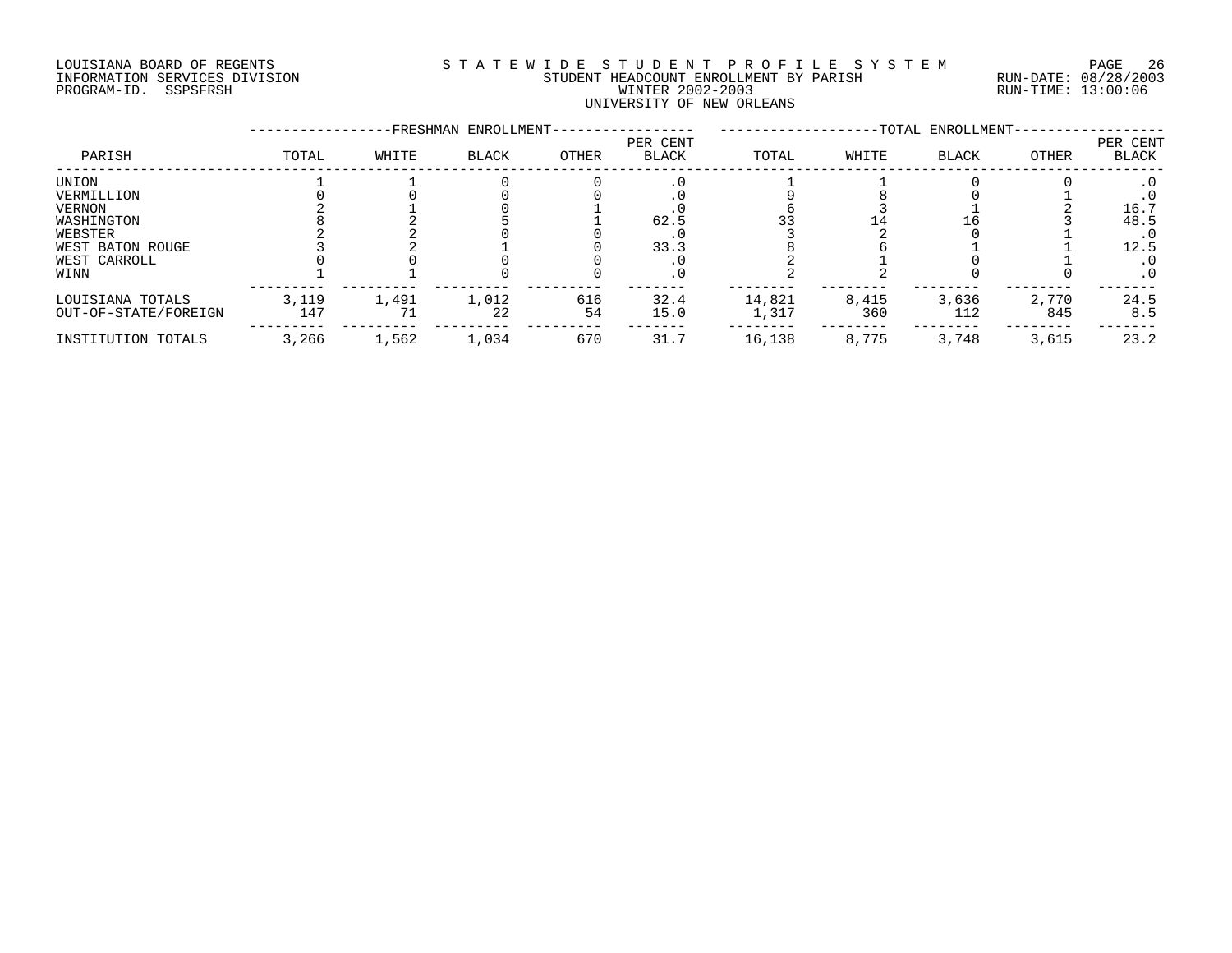### LOUISIANA BOARD OF REGENTS S T A T E W I D E S T U D E N T P R O F I L E S Y S T E M PAGE 27 INFORMATION SERVICES DIVISION STUDENT HEADCOUNT ENROLLMENT BY PARISH RUN-DATE: 08/28/2003 PROGRAM-ID. SSPSFRSH WINTER 2002-2003 RUN-TIME: 13:00:06 L.S.U. LAW CENTER

|                   |          |             | -FRESHMAN ENROLLMENT |             |                            |                |                | --TOTAL ENROLLMENT |          |                                    |
|-------------------|----------|-------------|----------------------|-------------|----------------------------|----------------|----------------|--------------------|----------|------------------------------------|
| PARISH            | TOTAL    | WHITE       | <b>BLACK</b>         | OTHER       | PER CENT<br><b>BLACK</b>   | TOTAL          | WHITE          | <b>BLACK</b>       | OTHER    | PER CENT<br>$\operatorname{BLACK}$ |
| ACADIA            | 0        | $\Omega$    | $\mathbf 0$          | $\mathbf 0$ | $\cdot$ 0                  | 2              |                | 1                  | 0        | 50.0                               |
| <b>ALLEN</b>      | $\Omega$ | $\Omega$    | $\Omega$             | $\mathbf 0$ | $\cdot$ 0                  | $\mathbf{1}$   | $\mathbf 1$    | $\Omega$           | $\Omega$ | $\cdot$ 0                          |
| ASCENSION         | $\Omega$ | $\mathbf 0$ | $\Omega$             | $\mathbf 0$ | $\cdot$ 0                  | 7              | 5              | $\Omega$           | 2        | $\cdot$ 0                          |
| ASSUMPTION        |          | $\Omega$    |                      | $\Omega$    | $\cdot$ 0                  |                | 3              | $\Omega$           |          | $\boldsymbol{\cdot}$ 0             |
| <b>AVOYELLES</b>  |          | $\Omega$    |                      | $\Omega$    | . 0                        | 3              |                | 2                  | $\Omega$ | 66.7                               |
| <b>BEAUREGARD</b> |          | ∩           |                      | O           | . 0                        | 6              | 6              | $\Omega$           |          | $\cdot$ 0                          |
| <b>BIENVILLE</b>  |          | $\Omega$    |                      | O           | . 0                        | $\mathbf{1}$   |                | $\Omega$           |          | $\cdot$ 0                          |
| BOSSIER           |          | $\Omega$    |                      | $\Omega$    | . 0                        | 5              |                | $\Omega$           |          | $\cdot$ 0                          |
| CADDO             |          | $\Omega$    |                      | O           | . 0                        | 29             | 29             | $\Omega$           |          | $\cdot$ 0                          |
| CALCASIEU         |          | ∩           |                      | $\Omega$    | . 0                        | 17             | 15             |                    |          | 5.9                                |
| CALDWELL          |          | ∩           |                      | $\Omega$    | . 0                        | $\mathbf{1}$   |                | ∩                  |          | $\cdot$ 0                          |
| CAMERON           |          | $\Omega$    |                      | 0           | . 0                        |                |                |                    | $\Omega$ | 50.0                               |
|                   |          | $\Omega$    |                      | O           | . 0                        |                |                | $\Omega$           |          | $\cdot$ 0                          |
| CATAHOULA         |          | $\Omega$    |                      | O           | . 0                        |                |                | $\Omega$           |          |                                    |
| CLAIBORNE         |          |             |                      |             |                            | 1              |                | $\Omega$           |          | $\cdot$ 0                          |
| DE SOTO           |          | ∩           |                      | O           | . 0                        |                |                |                    |          | $\cdot$ 0                          |
| EAST BATON ROUGE  |          | ∩           |                      | U           | . 0                        | 164            | 135            | 21                 | 8        | 12.8                               |
| EVANGELINE        |          | ∩           |                      | O           | . 0                        | 8              | 8              | $\Omega$           |          | $\cdot$ 0                          |
| FRANKLIN          |          | $\Omega$    |                      | $\Omega$    | . 0                        |                |                | $\Omega$           |          | $\cdot$ 0                          |
| <b>GRANT</b>      |          | ∩           |                      | U           | . 0                        | 3              | 2              | $\Omega$           |          | $\cdot$ 0                          |
| IBERIA            |          | ∩           |                      | $\Omega$    | $\overline{\phantom{0}}$ . | 8              | 6              | $\overline{2}$     |          | 25.0                               |
| IBERVILLE         |          | $\Omega$    |                      | O           | . 0                        | 2              | 1              | $\Omega$           |          | $\cdot$ 0                          |
| <b>JEFFERSON</b>  |          | $\Omega$    |                      | O           | . 0                        | 30             | 26             | $\overline{2}$     | 2        | 6.7                                |
| JEFFERSON DAVIS   |          | ∩           |                      | U           | . 0                        | $\overline{4}$ | 3              |                    | $\Omega$ | 25.0                               |
| LAFAYETTE         |          | ∩           |                      | O           | . 0                        | 44             | 38             | 3                  | 3        | 6.8                                |
| LAFOURCHE         |          | ∩           |                      | U           | . 0                        | 4              | 4              | ∩                  |          | $\boldsymbol{\cdot}$ 0             |
| LINCOLN           |          | $\Omega$    |                      | O           | . 0                        | 9              | 8              |                    | ∩        | 11.1                               |
| LIVINGSTON        |          | $\Omega$    |                      | $\Omega$    | . 0                        | 13             | 13             | $\Omega$           |          | $\boldsymbol{\cdot}$ 0             |
| MADISON           |          | $\Omega$    |                      | O           | . 0                        | $\overline{4}$ | 4              | ∩                  |          | $\cdot$ 0                          |
| MOREHOUSE         |          | ∩           |                      | O           | . 0                        | $\overline{c}$ | 2              | ∩                  |          | $\cdot$ 0                          |
| NATCHITOCHES      |          | ∩           |                      | U           | . 0                        | 11             | 10             |                    |          | $\cdot$ 0                          |
| ORLEANS           |          | O           |                      | O           | . 0                        | 45             | 38             | 6                  |          | 13.3                               |
| OUACHITA          |          | ∩           |                      | O           | . 0                        | 17             | 16             |                    |          | 5.9                                |
| PLAOUEMINES       |          | ∩           |                      | U           | . 0                        | 2              | 2              | $\Omega$           |          | $\cdot$ 0                          |
| POINTE COUPEE     |          | ∩           |                      | $\Omega$    | . 0                        | 6              | 4              | 1                  |          | 16.7                               |
| RAPIDES           |          | $\Omega$    |                      | $\Omega$    | . 0                        | 10             | 10             | $\Omega$           |          | $\cdot$ 0                          |
| RED RIVER         |          | $\Omega$    |                      | 0           | . 0                        | 1              | -1             | $\Omega$           |          | $\cdot$ 0                          |
| RICHLAND          |          | $\Omega$    |                      | O           | . 0                        |                |                | ∩                  |          | $\cdot$ 0                          |
| ST. BERNARD       |          | ∩           |                      | O           | . 0                        | 5              |                | ∩                  | O        | $\cdot$ 0                          |
| ST. CHARLES       |          | ∩           |                      | U           | . 0                        |                |                | 1                  | ∩        | 100.0                              |
| ST. HELENA        |          | ∩           |                      | O           | $\cdot$ 0                  | 3              |                |                    | ∩        | 66.7                               |
| ST. JAMES         |          | ∩           |                      | $\Omega$    | . 0                        | 3              | $\overline{c}$ |                    |          | 33.3                               |
| ST. JOHN          |          | ∩           |                      | U           | . 0                        | 6              | 6              | $\Omega$           |          | $\cdot$ 0                          |
| ST. LANDRY        |          |             |                      | $\Omega$    | . 0                        | 11             | 10             |                    |          | 9.1                                |
| ST. MARTIN        |          | O           |                      | O           | . 0                        | 5              | 5              | O                  |          | $\cdot$ 0                          |
| ST. MARY          |          | O           |                      | O           | . 0                        | 4              | 3              | $\Omega$           |          | $\cdot$ 0                          |
| ST. TAMMANY       |          |             |                      | U           | . 0                        | 28             | 26             |                    |          | $\cdot$ 0                          |
| TANGIPAHOA        |          |             |                      |             | . 0                        | 13             | 12             |                    |          | $\cdot$ 0                          |
| TERREBONNE        |          |             |                      |             | $\Omega$                   | 5              |                |                    |          | $\cdot$ 0                          |
| <b>UNION</b>      |          | $\Omega$    |                      | U           | . 0                        | 2              | -1             |                    |          | 50.0                               |
| VERMILLION        | $\cap$   | $\cap$      | ∩                    | $\Omega$    | $\Omega$                   | $\overline{4}$ |                | $\Omega$           | $\Omega$ | $\cdot$ 0                          |
|                   |          |             |                      |             |                            |                |                |                    |          |                                    |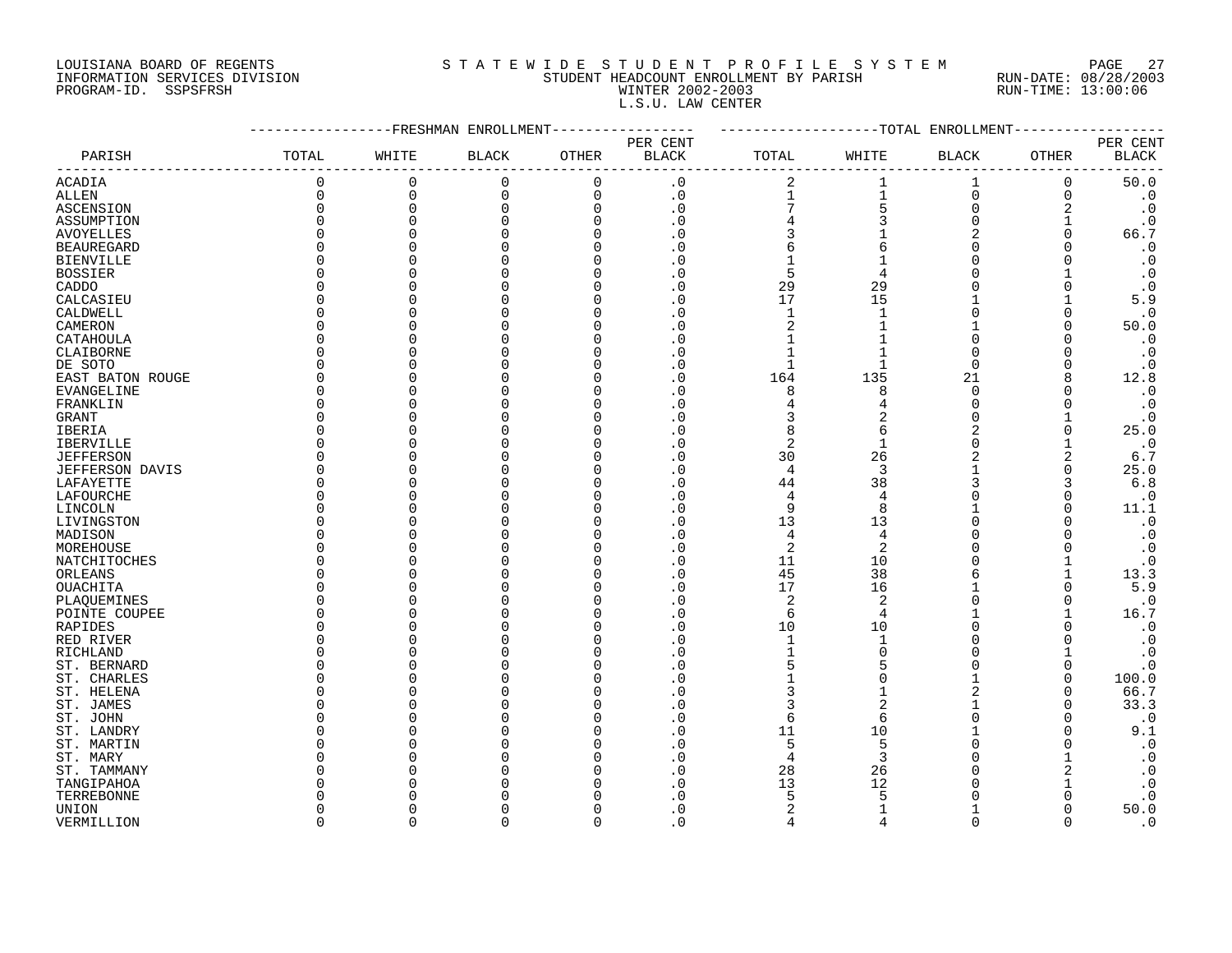# LOUISIANA BOARD OF REGENTS S T A T E W I D E S T U D E N T P R O F I L E S Y S T E M PAGE 28 INFORMATION SERVICES DIVISION STUDENT HEADCOUNT ENROLLMENT BY PARISH RUN-DATE: 08/28/2003 PROGRAM-ID. SSPSFRSH WINTER 2002-2003 RUN-TIME: 13:00:06 L.S.U. LAW CENTER

|                                          |       |       | -FRESHMAN ENROLLMENT- |       |                          |       |           | -TOTAL ENROLLMENT- |          |                   |
|------------------------------------------|-------|-------|-----------------------|-------|--------------------------|-------|-----------|--------------------|----------|-------------------|
| PARISH                                   | TOTAL | WHITE | <b>BLACK</b>          | OTHER | PER CENT<br><b>BLACK</b> | TOTAL | WHITE     | <b>BLACK</b>       | OTHER    | PER CENT<br>BLACK |
| VERNON<br>WASHINGTON<br>WEBSTER          |       |       |                       |       |                          |       |           |                    |          |                   |
| WEST CARROLL<br>WEST FELICIANA<br>WINN   |       |       |                       |       |                          |       |           |                    |          | . 0               |
| LOUISIANA TOTALS<br>OUT-OF-STATE/FOREIGN |       |       |                       |       |                          | 576   | 499<br>36 | 49<br>21           | 28<br>16 | 8.5<br>28.8       |
| INSTITUTION TOTALS                       |       |       |                       |       |                          | 649   | 535       | 70                 | 44       | 10.8              |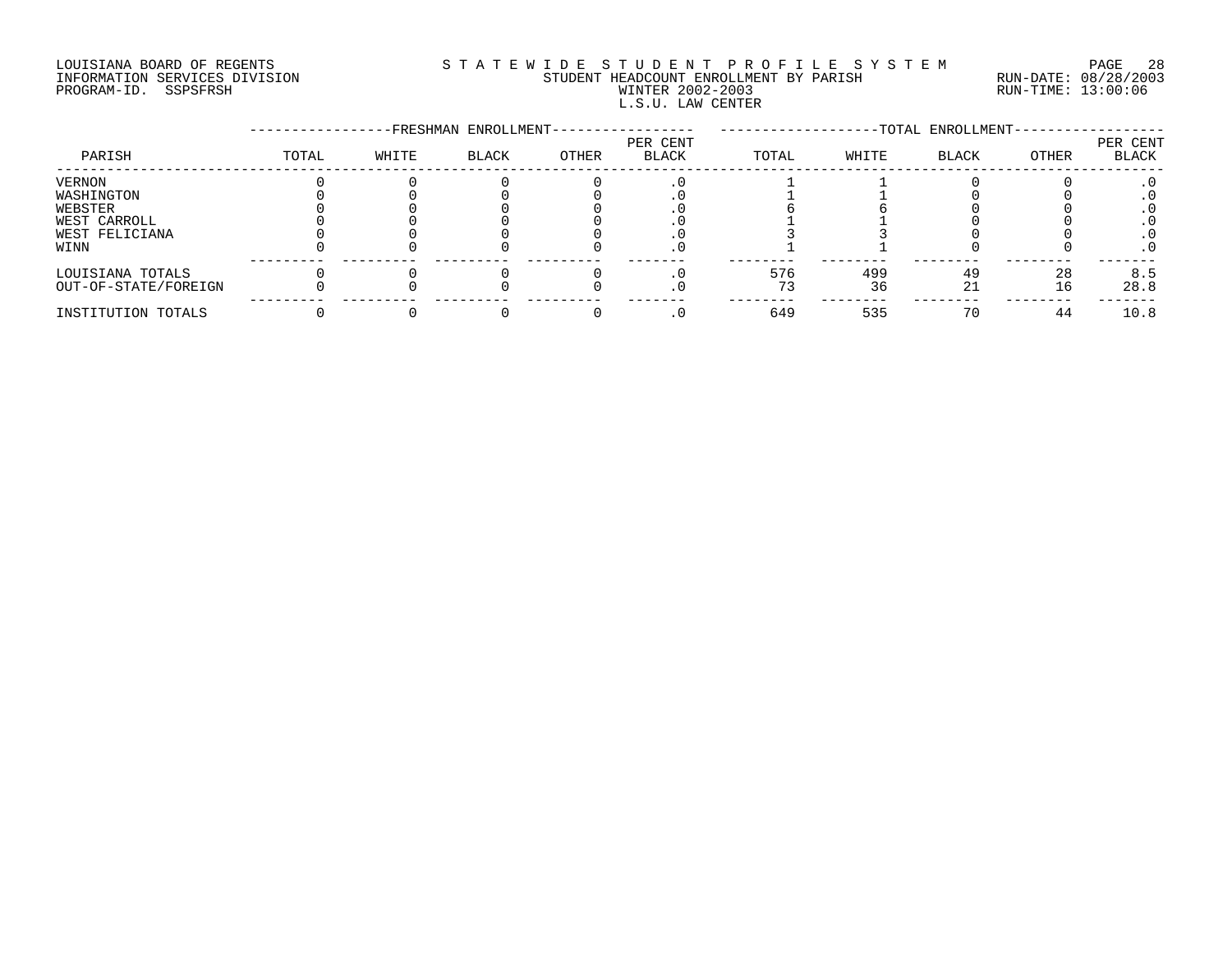### LOUISIANA BOARD OF REGENTS S T A T E W I D E S T U D E N T P R O F I L E S Y S T E M PAGE 29 INFORMATION SERVICES DIVISION STUDENT HEADCOUNT ENROLLMENT BY PARISH RUN-DATE: 08/28/2003 PROGRAM-ID. SSPSFRSH WINTER 2002-2003 RUN-TIME: 13:00:06 SOUTHERN U. IN BATON ROUGE

|                   |                |              | FRESHMAN ENROLLMENT |                      |              |              |                | -TOTAL ENROLLMENT |              |              |
|-------------------|----------------|--------------|---------------------|----------------------|--------------|--------------|----------------|-------------------|--------------|--------------|
|                   |                |              |                     |                      | PER CENT     |              |                |                   |              | PER CENT     |
| PARISH            | TOTAL          | WHITE        | <b>BLACK</b>        | OTHER                | <b>BLACK</b> | TOTAL        | WHITE          | <b>BLACK</b>      | OTHER        | <b>BLACK</b> |
| ACADIA            | 8              | $\mathbf 0$  | 8                   | $\mathbf 0$          | 100.0        | 40           | 2              | 38                | 0            | 95.0         |
| ALLEN             | 6              | $\mathbf 0$  | 6                   | $\mathbf 0$          | 100.0        | 15           | $\mathbf{1}$   | 14                | 0            | 93.3         |
| ASCENSION         | 41             | $\mathbf 0$  | 41                  | $\mathbf 0$          | 100.0        | 189          | 13             | 175               |              | 92.6         |
| ASSUMPTION        | $\overline{2}$ | $\Omega$     | $\overline{2}$      | $\Omega$             | 100.0        | 21           | 3              | 18                | $\Omega$     | 85.7         |
| <b>AVOYELLES</b>  |                | $\Omega$     |                     | $\Omega$             | 100.0        | 53           | 5              | 48                | <sup>n</sup> | 90.6         |
| <b>BEAUREGARD</b> | 5              | $\Omega$     | 5                   | $\Omega$             | 100.0        | 15           | $\mathbf{1}$   | 14                |              | 93.3         |
| <b>BIENVILLE</b>  |                | $\Omega$     |                     | $\Omega$             | 100.0        | 11           | $\mathbf{1}$   | 10                | O            | 90.9         |
| <b>BOSSIER</b>    | $\sqrt{2}$     |              |                     | $\Omega$             | 100.0        | 26           |                | 21                |              | 80.8         |
| CADDO             | 41             | $\Omega$     | 41                  | $\Omega$             | 100.0        | 250          |                | 246               |              | 98.4         |
| CALCASIEU         | 28             |              | 27                  | ∩                    | 96.4         | 147          | 8              | 139               |              | 94.6         |
| CALDWELL          | $\Omega$       | $\Omega$     | $\Omega$            | $\Omega$             | $\cdot$ 0    | 4            | $\mathbf{1}$   | 3                 |              | 75.0         |
| CAMERON           | $\Omega$       | $\Omega$     | $\Omega$            | $\Omega$             | $\cdot$ 0    | $\mathbf{1}$ |                | $\mathbf{1}$      | U            | 100.0        |
|                   | 5              |              |                     | $\Omega$             |              |              | $\Omega$       | 33                |              |              |
| CATAHOULA         | 3              | $\Omega$     | 3                   | $\Omega$             | 100.0        | 33<br>11     | $\Omega$       | 10                |              | 100.0        |
| CLAIBORNE         |                |              |                     |                      | 100.0        |              |                |                   |              | 90.9         |
| CONCORDIA         | 10             |              | 10                  | $\Omega$             | 100.0        | 44           | $\mathbf 0$    | 44                | $\Omega$     | 100.0        |
| DE SOTO           | 6              | $\Omega$     | 6                   | $\Omega$             | 100.0        | 30           | $\mathbf 1$    | 29                | 0            | 96.7         |
| EAST BATON ROUGE  | 612            |              | 605                 | 3                    | 98.9         | 2,905        | 87             | 2,782             | 36           | 95.8         |
| EAST CARROLL      | 3              | $\Omega$     | 3                   | $\Omega$             | 100.0        | 19           | $\Omega$       | 19                | $\Omega$     | 100.0        |
| EAST FELICIANA    | 25             | $\Omega$     | 25                  | $\Omega$             | 100.0        | 119          | 3              | 115               |              | 96.6         |
| <b>EVANGELINE</b> | 5              | $\Omega$     | 5                   | $\Omega$             | 100.0        | 37           |                | 32                |              | 86.5         |
| FRANKLIN          | 11             | $\Omega$     | 11                  | $\Omega$             | 100.0        | 35           |                | 33                | $\Omega$     | 94.3         |
| GRANT             | 2              | $\Omega$     | 2                   | $\Omega$             | 100.0        | 5            | $\Omega$       | 5                 | $\Omega$     | 100.0        |
| IBERIA            | 12             | $\Omega$     | 12                  | $\Omega$             | 100.0        | 86           | $\Omega$       | 86                |              | 100.0        |
| IBERVILLE         | 58             | $\Omega$     | 58                  | $\Omega$             | 100.0        | 287          | 5              | 282               |              | 98.3         |
| <b>JACKSON</b>    | 1              | $\Omega$     | 1                   | $\Omega$             | 100.0        | 5            | $\Omega$       | 5                 |              | 100.0        |
| <b>JEFFERSON</b>  | 29             | $\Omega$     | 29                  | $\Omega$             | 100.0        | 184          | 16             | 167               |              | 90.8         |
| JEFFERSON DAVIS   | $\overline{c}$ | $\Omega$     | $\overline{2}$      | $\Omega$             | 100.0        | 12           | $\overline{2}$ | 10                | $\Omega$     | 83.3         |
| LAFAYETTE         | 22             | $\Omega$     | 22                  | $\Omega$             | 100.0        | 134          | 13             | 120               |              | 89.6         |
| LAFOURCHE         | 5              | $\Omega$     | 5                   | $\Omega$             | 100.0        | 24           | 6              | 18                | $\Omega$     | 75.0         |
| LA SALLE          |                | $\Omega$     |                     | $\Omega$             | 100.0        | 5            | $\Omega$       | 5                 |              | 100.0        |
| LINCOLN           | 3              | $\Omega$     |                     | $\Omega$             | 100.0        | 13           | $\overline{2}$ | 11                | $\Omega$     | 84.6         |
| LIVINGSTON        |                |              |                     | $\Omega$             | $\cdot$ 0    | 30           | 15             | 14                |              | 46.7         |
| MADISON           | 10             |              | 10                  | $\Omega$             | 100.0        | 31           | $\mathbf 0$    | 31                | $\Omega$     | 100.0        |
| MOREHOUSE         | 13             | $\Omega$     | 13                  | $\Omega$             | 100.0        | 46           | $\Omega$       | 46                |              | 100.0        |
| NATCHITOCHES      | 5              | $\Omega$     | $\overline{4}$      |                      | 80.0         | 43           | 5              | 36                |              | 83.7         |
| ORLEANS           | 136            | $\Omega$     | 135                 |                      | 99.3         | 601          | 10             | 588               |              | 97.8         |
| OUACHITA          | 26             | $\Omega$     | 26                  | $\Omega$             | 100.0        | 117          | 6              | 111               |              | 94.9         |
| PLAQUEMINES       | 11             | $\Omega$     | 11                  | $\Omega$             | 100.0        | 35           | $\Omega$       | 34                |              | 97.1         |
| POINTE COUPEE     | 19             | $\mathbf{1}$ | 17                  | $\mathbf{1}$         | 89.5         | 148          | 10             | 137               |              | 92.6         |
| RAPIDES           | 57             | $\Omega$     | 57                  | $\Omega$             | 100.0        | 220          | 9              | 210               |              | 95.5         |
| RED RIVER         | 3              | $\Omega$     | 3                   | $\Omega$             | 100.0        | 11           | $\Omega$       | 11                |              | 100.0        |
| RICHLAND          | 6              | $\Omega$     |                     | $\Omega$             | 100.0        | 19           | $\mathbf 0$    | 19                | O            | 100.0        |
| SABINE            |                |              |                     | ∩                    | 100.0        | 8            |                | 7                 |              | 87.5         |
| ST. BERNARD       | $\Omega$       | $\Omega$     |                     | $\Omega$             | $\cdot$ 0    | 4            | $\mathbf{1}$   | 3                 |              | 75.0         |
|                   |                |              |                     |                      |              |              | $\mathbf{1}$   | 38                |              |              |
| ST. CHARLES       | 10<br>8        |              | 10<br>$\mathsf{R}$  | $\Omega$<br>$\Omega$ | 100.0        | 39           |                | 75                |              | 97.4         |
| ST. HELENA        |                |              |                     | $\Omega$             | 100.0        | 76           | $\Omega$       |                   |              | 98.7         |
| ST. JAMES         | 20             |              | 20                  |                      | 100.0        | 117          |                | 117               |              | 100.0        |
| ST. JOHN          | 30             |              | 30                  |                      | 100.0        | 115          |                | 112               |              | 97.4         |
| ST. LANDRY        | 45             | $\cap$       | 45                  | $\Omega$             | 100.0        | 232          |                | 224               | ∩            | 96.6         |
| ST. MARTIN        | 11             | $\Omega$     | 11                  | $\cap$               | 100.0        | 63           |                | 59                | $\cap$       | 93.7         |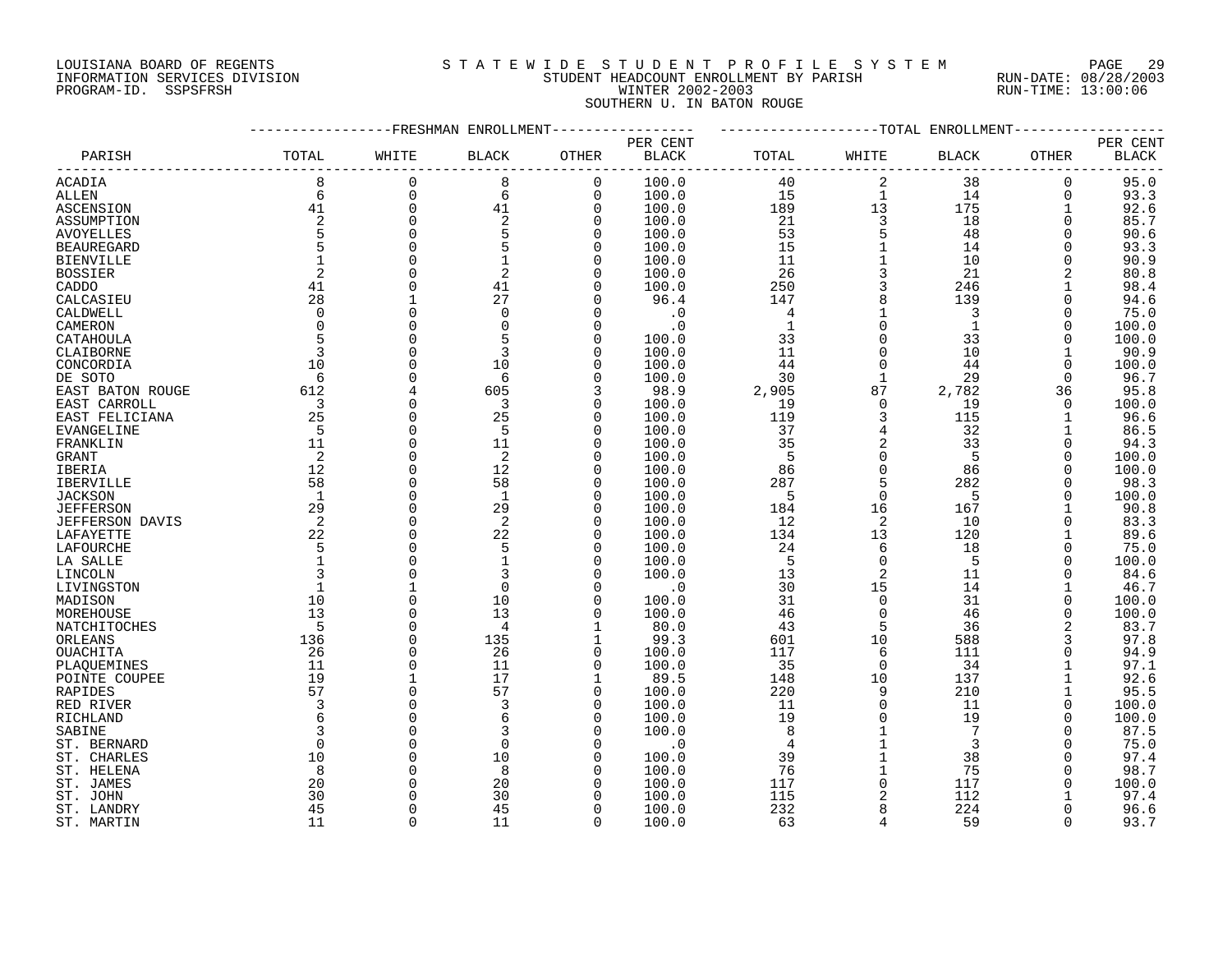## LOUISIANA BOARD OF REGENTS S T A T E W I D E S T U D E N T P R O F I L E S Y S T E M PAGE 30 INFORMATION SERVICES DIVISION STUDENT HEADCOUNT ENROLLMENT BY PARISH RUN-DATE: 08/28/2003 PROGRAM-ID. SSPSFRSH WINTER 2002-2003 RUN-TIME: 13:00:06 SOUTHERN U. IN BATON ROUGE

|                      |       |       | -FRESHMAN ENROLLMENT- |       |                          |       |       | -TOTAL ENROLLMENT- |       |                   |
|----------------------|-------|-------|-----------------------|-------|--------------------------|-------|-------|--------------------|-------|-------------------|
| PARISH               | TOTAL | WHITE | <b>BLACK</b>          | OTHER | PER CENT<br><b>BLACK</b> | TOTAL | WHITE | BLACK              | OTHER | PER CENT<br>BLACK |
| ST. MARY             | 16    |       | 16                    |       | 100.0                    | 81    |       | 78                 |       | 96.3              |
| ST. TAMMANY          |       |       |                       |       | 100.0                    | 64    |       | 53                 |       | 82.8              |
| TANGIPAHOA           | 20    |       | 20                    |       | 100.0                    | 142   |       | 136                |       | 95.8              |
| TENSAS               | 16    |       | 16                    |       | 100.0                    | 33    |       | 32                 |       | 97.0              |
| TERREBONNE           |       |       | 10                    |       | 100.0                    | 67    |       | 63                 |       | 94.0              |
| UNION                |       |       |                       |       | 100.0                    | 10    |       | 10                 |       | 100.0             |
| VERMILLION           |       |       |                       |       | 100.0                    |       |       | 14                 |       | 93.3              |
| <b>VERNON</b>        |       |       |                       |       | 100.0                    | 16    |       | 16                 |       | 100.0             |
| WASHINGTON           |       |       |                       |       | 100.0                    | 65    |       | 64                 |       | 98.5              |
| WEBSTER              |       |       |                       |       | 100.0                    | 31    |       | 28                 |       | 90.3              |
| WEST BATON ROUGE     |       |       |                       |       | 100.0                    | 145   |       | 142                |       | 97.9              |
| WEST CARROLL         |       |       |                       |       | 100.0                    |       |       |                    |       | 77.8              |
| WEST FELICIANA       |       |       |                       |       | 100.0                    | 41    |       | 38                 |       | 92.7              |
| WINN                 |       |       |                       |       |                          |       |       |                    |       | 75.0              |
| LOUISIANA TOTALS     | 1,502 |       | 1,489                 |       | 99.1                     | 7,438 | 291   | 7,089              | 58    | 95.3              |
| OUT-OF-STATE/FOREIGN | 275   |       | 264                   |       | 96.0                     | 1,348 | 30    | 1,165              | 153   | 86.4              |
| INSTITUTION TOTALS   | 1,777 | 13    | 1,753                 | 11    | 98.6                     | 8,786 | 321   | 8,254              | 211   | 93.9              |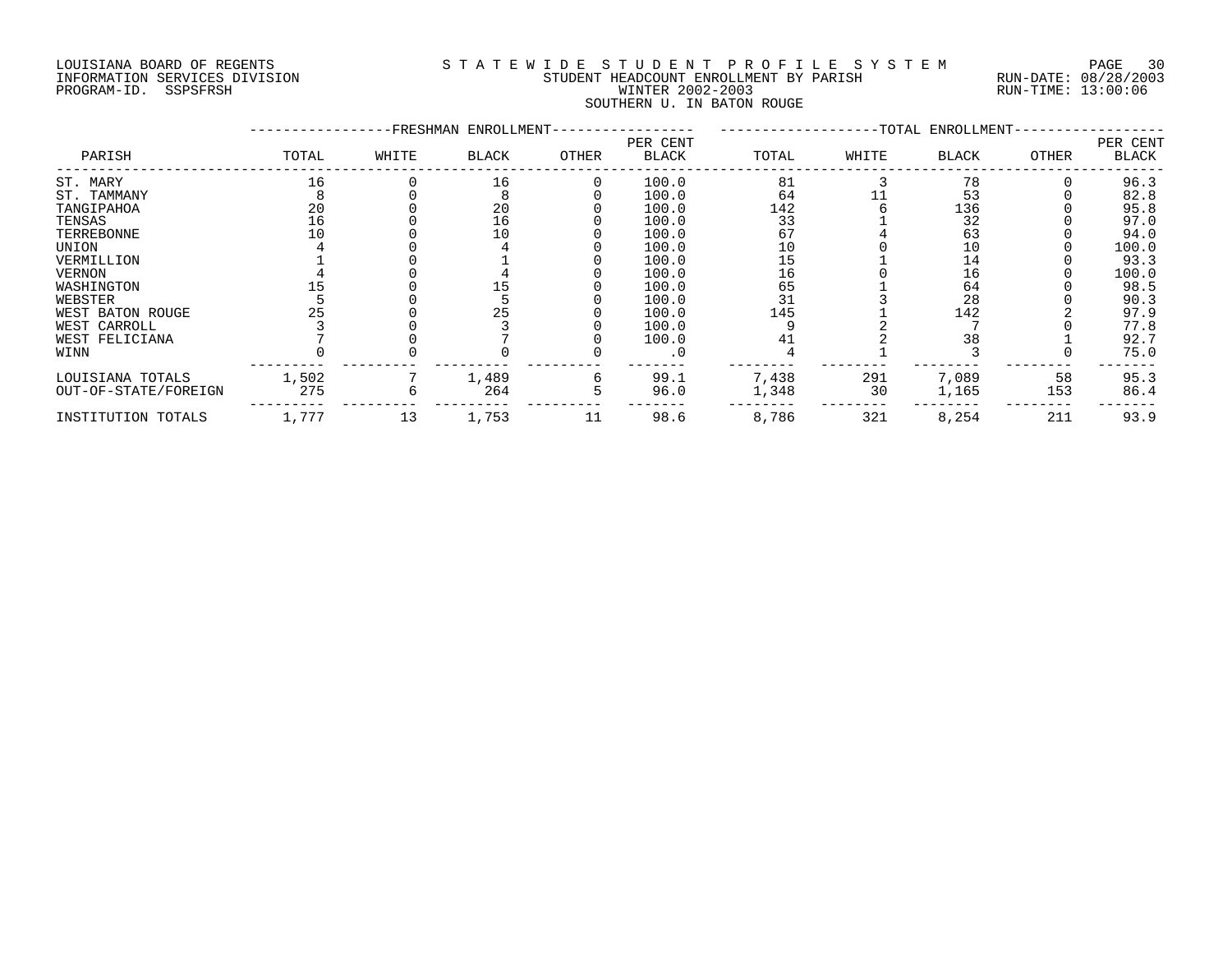### LOUISIANA BOARD OF REGENTS SOURCLEARIE S T A T E W I D E S T U D E N T P R O F I L E S Y S T E M PAGE 31 INFORMATION SERVICES DIVISION STUDENT HEADCOUNT ENROLLMENT BY PARISH RUN-DATE: 08/28/2003 PROGRAM-ID. SSPSFRSH WINTER 2002-2003 RUN-TIME: 13:00:06 SOUTHERN U. IN NEW ORLEANS

|                        |             | FRESHMAN | ENROLLMEN    |              |                |                | -TOTAL   | ENROLLMENT     |              |              |
|------------------------|-------------|----------|--------------|--------------|----------------|----------------|----------|----------------|--------------|--------------|
|                        |             |          |              |              | PER CENT       |                |          |                |              | PER CENT     |
| PARISH                 | TOTAL       | WHITE    | <b>BLACK</b> | <b>OTHER</b> | <b>BLACK</b>   | TOTAL          | WHITE    | <b>BLACK</b>   | <b>OTHER</b> | <b>BLACK</b> |
| ASCENSION              | $\mathbf 1$ | 0        | $\mathbf{1}$ | 0            | 100.0          | 4              | $\Omega$ | 4              | 0            | 100.0        |
| <b>AVOYELLES</b>       | $\Omega$    | $\Omega$ | $\Omega$     | $\mathbf 0$  | $\cdot$ 0      | $\mathbf{1}$   | $\Omega$ | $\mathbf{1}$   | 0            | 100.0        |
| CADDO                  |             | 0        |              | O            | $\cdot$ 0      | 2              |          |                | $\mathbf{1}$ | 50.0         |
| CALCASIEU              |             | 0        |              |              | . 0            | 2              |          | $\overline{2}$ | U            | 100.0        |
| CALDWELL               |             |          |              |              | . 0            |                |          | 2              |              | 100.0        |
| CATAHOULA              |             |          |              |              | 100.0          |                |          |                |              | 100.0        |
| CONCORDIA              |             |          |              |              | . 0            |                |          |                |              | 100.0        |
| DE SOTO                |             |          |              | Ω            | $\overline{0}$ |                |          |                |              | 100.0        |
| EAST BATON ROUGE       |             | U        |              | N            | 100.0          | 39             |          | 35             |              | 89.7         |
|                        |             |          |              | Ω            |                | 1              |          |                |              |              |
| EAST CARROLL           |             |          |              |              | . 0<br>. 0     |                |          |                | O            | 100.0        |
| EVANGELINE             |             |          |              | O            |                | 9              |          | 9              |              | 100.0        |
| IBERIA                 |             |          |              | O            | 100.0          |                |          |                | O            | 100.0        |
| IBERVILLE              |             |          | O            | O            | . 0            | 3              | O        | 3              | 0            | 100.0        |
| <b>JEFFERSON</b>       | 91          |          | 80           | 10           | 87.9           | 412            | 18       | 358            | 36           | 86.9         |
| <b>JEFFERSON DAVIS</b> |             | U        |              | $\Omega$     | $\cdot$ 0      | $\mathbf{1}$   |          | $\mathbf{1}$   | $\Omega$     | 100.0        |
| LAFAYETTE              |             | U        |              | O            | . 0            | 3              |          | 2              |              | 66.7         |
| LAFOURCHE              |             |          |              |              | 100.0          |                |          | 6              |              | 75.0         |
| LINCOLN                |             |          |              |              | $\cdot$ 0      | 3              |          | 3              |              | 100.0        |
| LIVINGSTON             |             |          |              |              | . 0            |                |          |                |              | 100.0        |
| MADISON                |             |          |              | U            | . 0            | 2              |          | U              |              | $\cdot$ 0    |
| NATCHITOCHES           |             |          | ∩            | O            | . 0            | 1              | $\Omega$ |                | $\Omega$     | 100.0        |
| ORLEANS                | 653         |          | 614          | 38           | 94.0           | 2,650          | 30       | 2,476          | 144          | 93.4         |
| OUACHITA               |             |          |              | $\Omega$     | . 0            | 4              | $\Omega$ | 3              | ı            | 75.0         |
| PLAQUEMINES            |             |          |              | 0            | 100.0          | 20             |          | 18             |              | 90.0         |
| POINTE COUPEE          |             |          |              | O            | 100.0          | 2              | $\Omega$ | $\overline{2}$ | U            | 100.0        |
| RAPIDES                |             | U        |              | N            | 100.0          | 6              | $\Omega$ | 5              |              | 83.3         |
| ST. BERNARD            |             | O        |              | 0            | 100.0          | 22             | 10       | 11             |              | 50.0         |
| ST. CHARLES            |             | U        |              | O            | 100.0          | 42             |          | 40             |              | 95.2         |
| ST. HELENA             |             |          |              | U            | 100.0          | $\overline{2}$ |          | 2              |              | 100.0        |
| ST. JAMES              |             |          |              | 0            | 100.0          | 12             |          | 12             |              | 100.0        |
| ST. JOHN               | 10          |          | 10           | N            | 100.0          | 36             |          | 35             |              | 97.2         |
| ST. LANDRY             |             |          |              | U            | . 0            | 5              |          | 4              |              | 80.0         |
| ST. MARTIN             |             | U        |              | N            | . 0            | 4              |          |                |              | 100.0        |
| ST. MARY               |             |          |              | 0            | 100.0          | 9              |          | 6              |              | 66.7         |
| ST. TAMMANY            |             |          |              | 0            | 100.0          | 39             |          | 29             |              | 74.4         |
| TANGIPAHOA             |             |          |              | 0            | 100.0          | 13             |          | 9              |              | 69.2         |
| TENSAS                 |             |          |              | O            | 100.0          | $\mathbf{1}$   |          | $\mathbf{1}$   |              | 100.0        |
| TERREBONNE             |             | U        |              |              | 100.0          | 25             |          | 25             |              | 100.0        |
| VERMILLION             |             | 0        |              |              | . 0            | 1              |          |                |              | 100.0        |
|                        |             |          |              |              |                |                |          | $\overline{2}$ |              |              |
| VERNON                 |             |          |              | 0<br>O       | . 0<br>100.0   | 2              |          | 12             |              | 100.0        |
| WASHINGTON             |             | U        |              | O            |                | 12             |          |                |              | 100.0        |
| WEST BATON ROUGE       |             |          |              |              | . 0            | 3              |          | 2              | U            | 66.7         |
| WEST CARROLL           |             | U        |              | O            | . 0            | $\mathbf{1}$   | $\Omega$ | 1              | 0            | 100.0        |
| WEST FELICIANA         |             |          |              | O            | . 0            | 2              |          | 2              | O            | 100.0        |
| LOUISIANA TOTALS       | 795         | 3        | 744          | 48           | 93.6           | 3,412          | 80       | 3,137          | 195          | 91.9         |
| OUT-OF-STATE/FOREIGN   | 39          | 1        | 27           | 11           | 69.2           | 183            | 8        | 112            | 63           | 61.2         |
| INSTITUTION TOTALS     | 834         | 4        | 771          | 59           | 92.4           | 3,595          | 88       | 3,249          | 258          | 90.4         |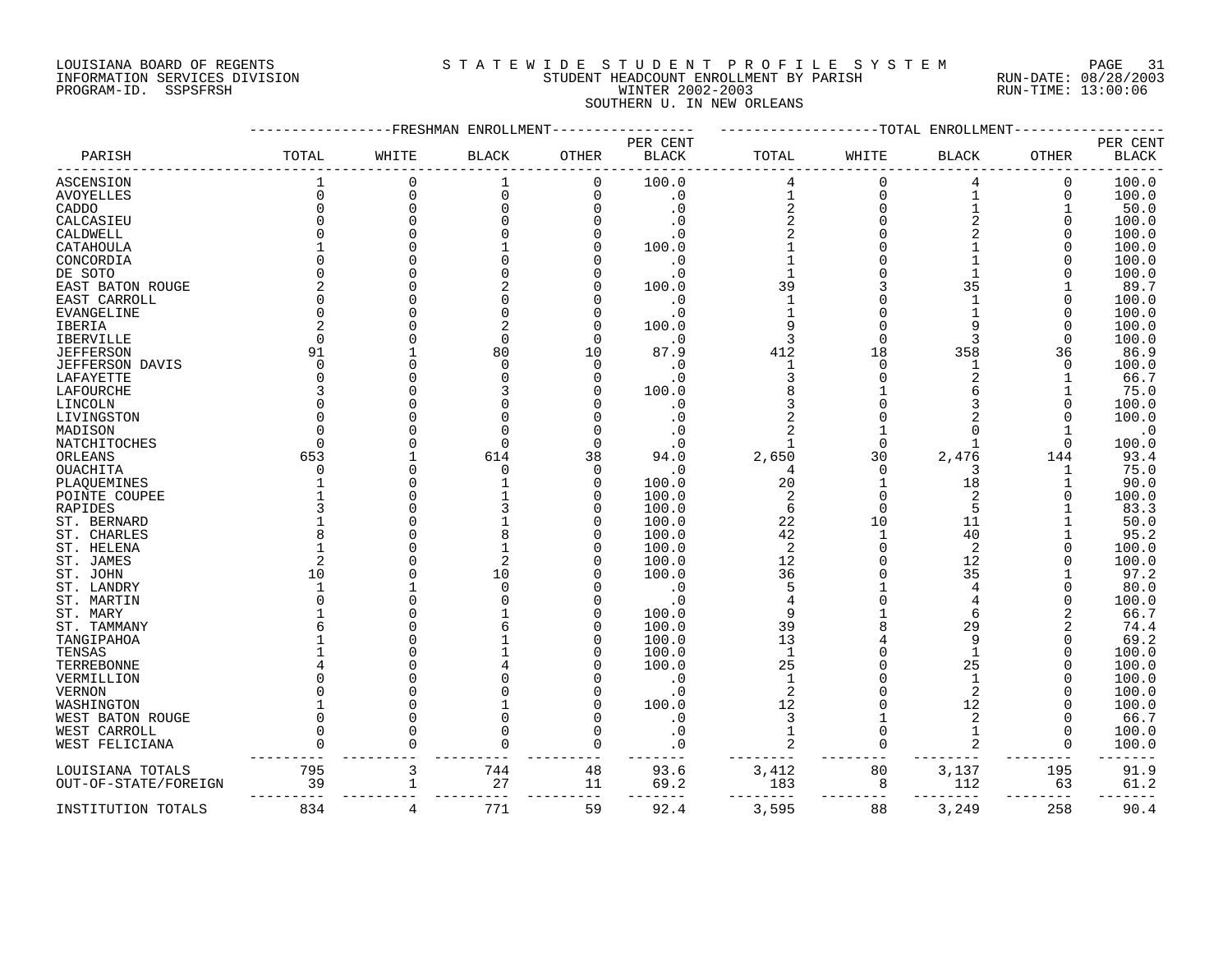## LOUISIANA BOARD OF REGENTS S T A T E W I D E S T U D E N T P R O F I L E S Y S T E M PAGE 32 INFORMATION SERVICES DIVISION STUDENT HEADCOUNT ENROLLMENT BY PARISH RUN-DATE: 08/28/2003 PROGRAM-ID. SSPSFRSH WINTER 2002-2003 RUN-TIME: 13:00:06 SOUTHERN U. IN SHREVEPORT

|                    |       | -FRESHMAN | ENROLLMENT    |              |                          |                | --TOTAL  | ENROLLMENT     |              |                          |
|--------------------|-------|-----------|---------------|--------------|--------------------------|----------------|----------|----------------|--------------|--------------------------|
| PARISH             | TOTAL | WHITE     | <b>BLACK</b>  | <b>OTHER</b> | PER CENT<br><b>BLACK</b> | TOTAL          | WHITE    | <b>BLACK</b>   | <b>OTHER</b> | PER CENT<br><b>BLACK</b> |
| ALLEN              |       |           |               |              | $\cdot$ 0                |                |          |                |              | 50.0                     |
| <b>AVOYELLES</b>   |       |           |               | $\Omega$     | 100.0                    |                |          |                |              | 100.0                    |
| <b>BEAUREGARD</b>  |       |           |               |              | 100.0                    |                |          |                |              | 100.0                    |
| BIENVILLE          |       |           |               |              | 75.0                     |                |          |                |              | 87.5                     |
| <b>BOSSIER</b>     | 114   | 31        | 79            |              | 69.3                     | 172            | 52       | 116            |              | 67.4                     |
| CADDO              | 1,181 | 97        | 1,055         | 29           | 89.3                     | 1,811          | 136      | 1,636          | 39           | 90.3                     |
| CALCASIEU          |       | ∩         |               | 0            | 100.0                    |                | $\Omega$ |                | $\Omega$     | 100.0                    |
| CALDWELL           |       |           |               |              | $\cdot$ 0                |                |          |                |              | 100.0                    |
| CLAIBORNE          |       |           |               |              | 100.0                    |                |          |                |              | 100.0                    |
| DE SOTO            | 42    | 11        |               |              | 69.0                     | 66             | 11       | 53             |              | 80.3                     |
| EAST BATON ROUGE   |       |           |               |              | 100.0                    |                |          |                |              | 100.0                    |
| EAST CARROLL       |       |           |               |              | 50.0                     |                |          |                |              | 50.0                     |
| EAST FELICIANA     |       |           |               |              | 100.0                    |                |          |                |              | 100.0                    |
| EVANGELINE         |       |           |               |              | 100.0                    |                |          |                |              | 100.0                    |
| FRANKLIN           |       |           |               |              | 100.0                    |                |          |                |              | 100.0                    |
| <b>JACKSON</b>     |       |           |               |              | 100.0                    |                |          |                |              | 100.0                    |
| LAFAYETTE          |       |           |               |              | . 0                      |                |          |                |              | $\cdot$ 0                |
| LA SALLE           |       |           |               |              | . 0                      |                |          |                |              | 100.0                    |
| LINCOLN            |       |           |               |              | 100.0                    |                |          |                |              | 100.0                    |
| MADISON            |       |           |               |              | $\cdot$ 0                |                |          |                |              | $\cdot$ 0                |
| MOREHOUSE          |       |           |               |              | 100.0                    |                |          |                |              | 100.0                    |
| NATCHITOCHES       |       |           |               |              | 75.0                     |                |          |                |              | 62.5                     |
| ORLEANS            |       |           |               |              | 80.0                     |                |          |                |              | 83.3                     |
| <b>OUACHITA</b>    |       |           | 10            |              | 90.9                     | 14             |          | 12             |              | 85.7                     |
| POINTE COUPEE      |       |           |               |              | 100.0                    | $\overline{c}$ |          | $\mathfrak{D}$ |              | 100.0                    |
| RAPIDES            |       |           |               |              | 100.0                    | 12             |          |                |              | 75.0                     |
| RED RIVER          |       |           |               |              | 75.0                     |                |          |                |              | 85.7                     |
| RICHLAND           |       |           |               |              | $\cdot$ 0                |                |          |                |              | $\cdot$ 0                |
| SABINE             |       |           |               |              | 50.0                     |                |          |                |              | 25.0                     |
| TERREBONNE         |       |           |               |              | 100.0                    |                |          |                |              | 100.0                    |
| VERNON             |       |           |               |              | $\cdot$ 0                |                |          |                |              | $\cdot$ 0                |
| WASHINGTON         |       |           |               |              | 100.0                    | 11             |          | 10             |              | 90.9                     |
| WEBSTER            | 20    |           | 13            |              | 65.0                     | 30             |          | 21             |              | 70.0                     |
| WINN               |       |           | $\mathcal{D}$ | $\Omega$     | 100.0                    | 2              |          | 2              | ∩            | 100.0                    |
| LOUISIANA TOTALS   | 1,427 | 154       | 1,233         | 40           | 86.4                     | 2,192          | 225      | 1,917          | 50           | 87.5                     |
| INSTITUTION TOTALS | 1,427 | 154       | 1,233         | 40           | 86.4                     | 2,192          | 225      | 1,917          | 50           | 87.5                     |
|                    |       |           |               |              |                          |                |          |                |              |                          |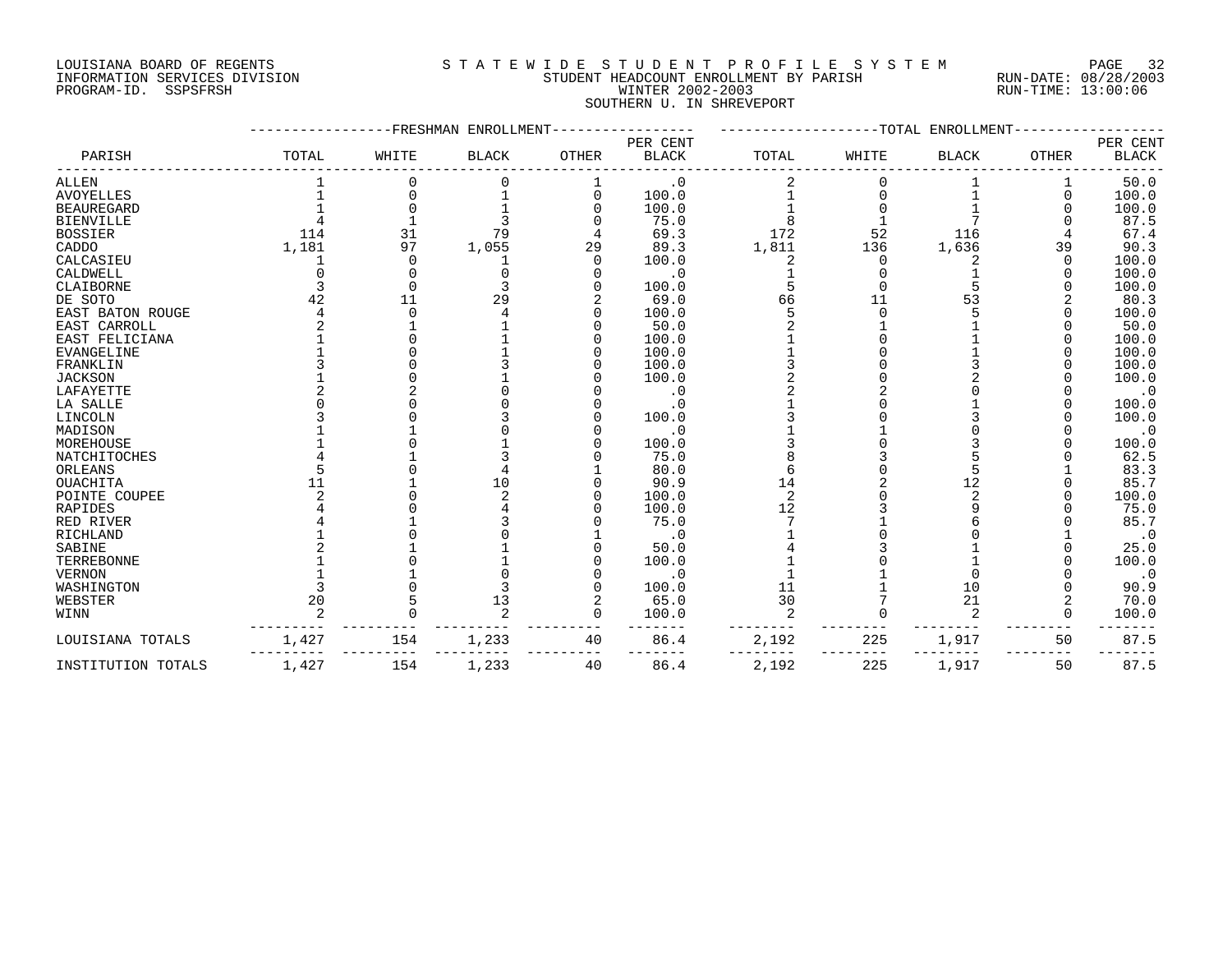#### LOUISIANA BOARD OF REGENTS S T A T E W I D E S T U D E N T P R O F I L E S Y S T E M PAGE 33 INFORMATION SERVICES DIVISION STUDENT HEADCOUNT ENROLLMENT BY PARISH RUN-DATE: 08/28/2003 PROGRAM-ID. SSPSFRSH WINTER 2002-2003 RUN-TIME: 13:00:06 BATON ROUGE COMMUNITY COLLEGE

|                        |             | FRESHMAN       | ENROLLMENT   |             |                          |                | -TOTAL         | ENROLLMENT     |              |                          |
|------------------------|-------------|----------------|--------------|-------------|--------------------------|----------------|----------------|----------------|--------------|--------------------------|
| PARISH                 | TOTAL       | WHITE          | <b>BLACK</b> | OTHER       | PER CENT<br><b>BLACK</b> | TOTAL          | WHITE          | <b>BLACK</b>   | OTHER        | PER CENT<br><b>BLACK</b> |
| <b>ACADIA</b>          | 1           | $\mathbf{1}$   | $\Omega$     | $\mathbf 0$ | . 0                      | 2              | 2              | $\mathbf 0$    | 0            | $\cdot$ 0                |
| <b>ALLEN</b>           | 3           | $\mathbf{1}$   | 2            | $\mathbf 0$ | 66.7                     | 3              | $\mathbf 1$    | $\overline{2}$ | $\mathbf 0$  | 66.7                     |
| ASCENSION              | 146         | 113            | 21           | 12          | 14.4                     | 184            | 145            | 27             | 12           | 14.7                     |
| ASSUMPTION             | 5           | 5              | 0            | 0           | $\cdot$ 0                | 8              | 8              | $\Omega$       | 0            | $\cdot$ 0                |
|                        |             |                | U            |             |                          |                |                |                |              |                          |
| AVOYELLES              |             |                |              | 0           | . 0                      | 6              |                |                | <sup>0</sup> | $\cdot$ 0                |
| <b>BOSSIER</b>         |             |                |              | $\Omega$    | . 0                      |                |                |                |              | $\cdot$ 0                |
| CADDO                  | 12          | 5              |              |             | 50.0                     | 14             |                |                |              | 42.9                     |
| CALCASIEU              | 14          | 12             |              | -1          | 7.1                      | 15             | 13             |                |              | $6.7$                    |
| CONCORDIA              | 3           | 3              | $\Omega$     | $\Omega$    | $\cdot$ 0                | 4              |                |                |              | $\cdot$ 0                |
| DE SOTO                | -1          |                | $\Omega$     | $\Omega$    | . 0                      |                |                |                | $\Omega$     | $\cdot$ 0                |
| EAST BATON ROUGE       | 2,265       | 1,283          | 852          | 130         | 37.6                     | 3,064          | 1,752          | 1,120          | 192          | 36.6                     |
| EAST CARROLL           | 1           | 1              | $\mathbf 0$  | $\Omega$    | . 0                      |                |                | $\cap$         | 0            | $\cdot$ 0                |
| EAST FELICIANA         | 66          | 40             | 25           | $\mathbf 1$ | 37.9                     | 88             | 55             | 32             |              | 36.4                     |
| <b>EVANGELINE</b>      | 4           | 3              | -1           | $\Omega$    | 25.0                     | 5              | 4              |                | O            | 20.0                     |
| FRANKLIN               |             |                | $\Omega$     | $\cap$      | . 0                      |                |                |                |              | $\cdot$ 0                |
|                        |             |                | 0            | $\Omega$    | $\cdot$ 0                |                |                | ∩              |              | $\cdot$ 0                |
| GRANT                  |             |                |              |             |                          |                |                |                |              |                          |
| <b>IBERIA</b>          | 3           | 2              |              | $\Omega$    | 33.3                     | 5              |                |                |              | 20.0                     |
| <b>IBERVILLE</b>       | 159         | 94             | 62           |             | 39.0                     | 201            | 125            | 71             |              | 35.3                     |
| <b>JACKSON</b>         | 1           | 1              | $\Omega$     | $\Omega$    | . 0                      | 1              | -1             | $\Omega$       |              | $\cdot$ 0                |
| <b>JEFFERSON</b>       | 60          | 52             |              | 7           | 1.7                      | 71             | 61             |                | q            | 1.4                      |
| <b>JEFFERSON DAVIS</b> | $\mathbf 1$ | $\mathbf{1}$   | U            | $\Omega$    | $\cdot$ 0                | 2              | 2              |                | U            | $\cdot$ 0                |
| LAFAYETTE              | 9           | 7              | N            | 2           | . 0                      | 12             | 10             |                | 2            | $\cdot$ 0                |
| LAFOURCHE              | 13          | 12             |              | $\Omega$    | 7.7                      | 19             | 17             |                | U            | 10.5                     |
| LA SALLE               | $\Omega$    | $\Omega$       |              | $\Omega$    | . 0                      | $\mathbf{1}$   | -1             |                |              | $\boldsymbol{\cdot}$ 0   |
| LINCOLN                | $\mathbf 1$ | $\mathbf{1}$   |              | $\Omega$    | . 0                      | $\mathbf 1$    | -1             |                |              | $\cdot$ 0                |
| LIVINGSTON             | 165         | 157            |              | 6           | 1.2                      | 214            | 202            |                |              | 1.9                      |
| ORLEANS                | 31          | 21             |              | 3           | 22.6                     | 35             | 24             |                |              | 20.0                     |
| <b>OUACHITA</b>        | 6           | 5              |              | $\Omega$    | 16.7                     |                | 6              |                |              | 14.3                     |
|                        | 3           | $\overline{c}$ | $\Omega$     |             |                          | $\overline{4}$ | 3              | $\Omega$       |              | $\cdot$ 0                |
| PLAQUEMINES            |             |                |              |             | $\cdot$ 0                |                |                |                |              |                          |
| POINTE COUPEE          | 75          | 62             | 12           |             | 16.0                     | 94             | 78             | 15             |              | 16.0                     |
| RAPIDES                | 5           | 3              | 2            | $\Omega$    | 40.0                     | 6              | 4              | 2              |              | 33.3                     |
| ST. BERNARD            | 7           | 7              | 0            | $\Omega$    | . 0                      | 7              | 7              | n              |              | $\cdot$ 0                |
| ST. CHARLES            | 17          | 15             |              | $\cap$      | 11.8                     | 23             | 21             |                |              | 8.7                      |
| ST. HELENA             | $\mathbf 1$ | $\mathbf{1}$   | 0            | $\Omega$    | $\cdot$ 0                | 1              |                |                |              | $\cdot$ 0                |
| ST. JAMES              |             |                | 3            | $\Omega$    | 75.0                     | 6              | ζ              |                |              | 50.0                     |
| ST. JOHN               |             |                | 2            |             | 22.2                     | 12             | q              |                |              | 16.7                     |
| ST. LANDRY             |             |                | 2            | $\Omega$    | 66.7                     | $\overline{4}$ | $\overline{2}$ |                |              | 50.0                     |
| ST. MARTIN             |             |                |              | $\Omega$    | 100.0                    | 2              | $\Omega$       |                |              | 100.0                    |
| ST. MARY               | 4           |                |              |             | 25.0                     | 5              | $\overline{2}$ |                | 2            | 20.0                     |
| ST. TAMMANY            | 37          | 36             |              |             | . 0                      | 45             | 43             |                | 2            | $\cdot$ 0                |
| TANGIPAHOA             | 13          |                |              | $\cap$      | 38.5                     | 14             | q              |                | O            | 35.7                     |
|                        | 7           |                |              | $\cap$      |                          | 11             | 11             |                |              | $\cdot$ 0                |
| TERREBONNE             |             |                |              |             | . 0                      |                |                |                |              |                          |
| VERMILLION             | U           |                |              | $\cap$      |                          |                |                |                |              | $\cdot$ 0                |
| <b>VERNON</b>          |             |                | O            | $\Omega$    | . 0                      |                |                |                |              | $\cdot$ 0                |
| WASHINGTON             | 3           |                |              | -1          | 33.3                     | 3              |                |                |              | 33.3                     |
| WEST BATON ROUGE       | 109         | 71             | 36           | 2           | 33.0                     | 154            | 96             | 53             | 5            | 34.4                     |
| WEST FELICIANA         | 50          | 35             | 15           | $\Omega$    | 30.0                     | 67             | 50             | 16             |              | 23.9                     |
| LOUISIANA TOTALS       | 3,330       | 2,090          | 1,066        | 174         | 32.0                     | 4,431          | 2,802          | 1,380          | 249          | 31.1                     |
| OUT-OF-STATE/FOREIGN   | 57          | 23             | 8            | 26          | 14.0                     | 69             | 23             | $\mathsf{R}$   | 38           | 11.6                     |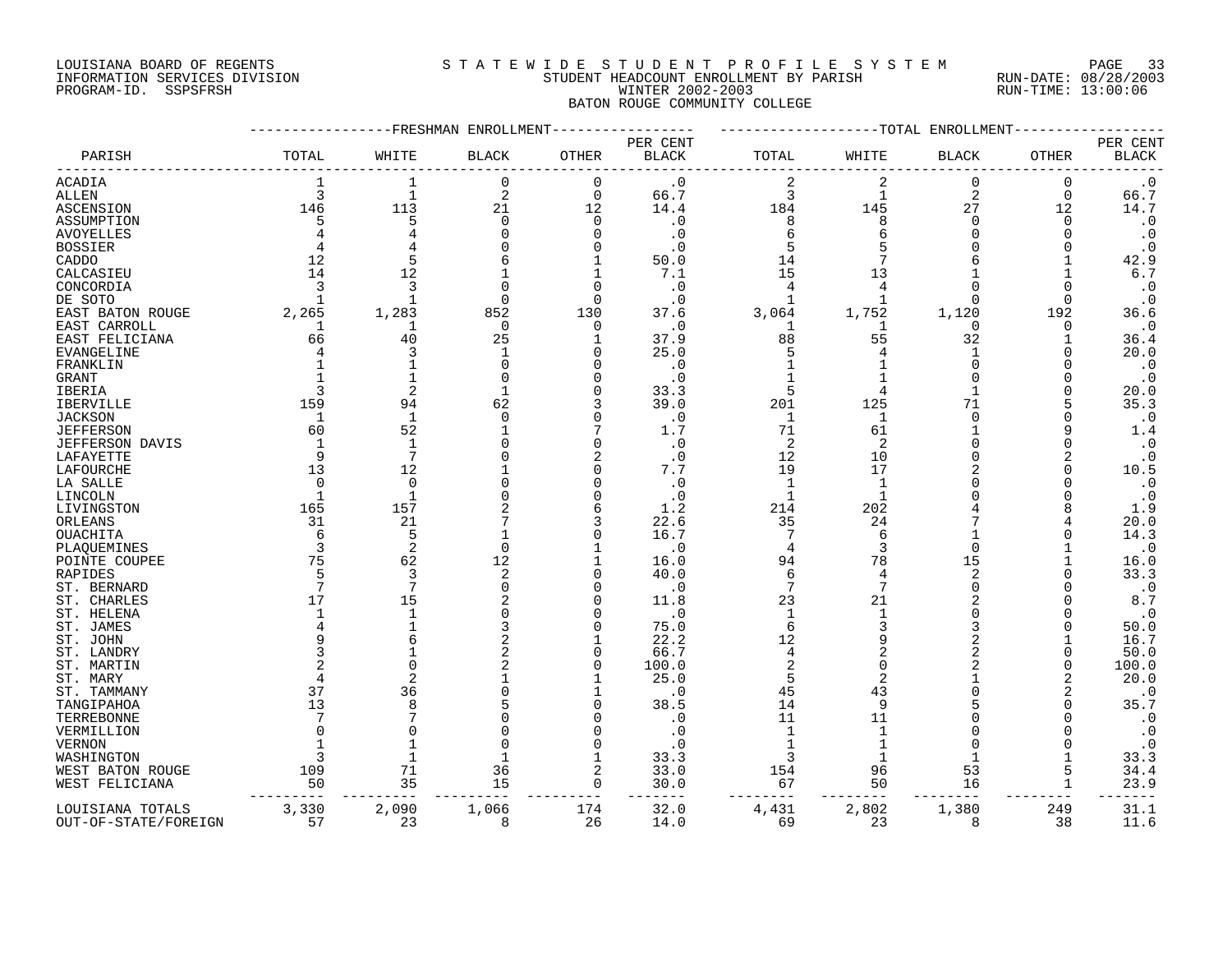# LOUISIANA BOARD OF REGENTS S T A T E W I D E S T U D E N T P R O F I L E S Y S T E M PAGE 34 INFORMATION SERVICES DIVISION STUDENT HEADCOUNT ENROLLMENT BY PARISH RUN-DATE: 08/28/2003 PROGRAM-ID. SSPSFRSH WINTER 2002-2003 RUN-TIME: 13:00:06 BATON ROUGE COMMUNITY COLLEGE

|                    |       | -FRESHMAN         |              | ENROLLMENT------- |                          |       |       | -TOTAL ENROLLMENT--- |       |                      |
|--------------------|-------|-------------------|--------------|-------------------|--------------------------|-------|-------|----------------------|-------|----------------------|
| PARISH             | TOTAL | WHITE             | <b>BLACK</b> | OTHER             | PER CENT<br><b>BLACK</b> | TOTAI | WHITE | <b>BLACK</b>         | OTHER | CENT<br><b>BLACK</b> |
| INSTITUTION TOTALS | 3,387 | $\sim$<br>ب⊥⊥ ب ∆ | ⊥,074        | 200               | 317                      | ,500  | 2,825 | ,388                 | -287  | 30.8                 |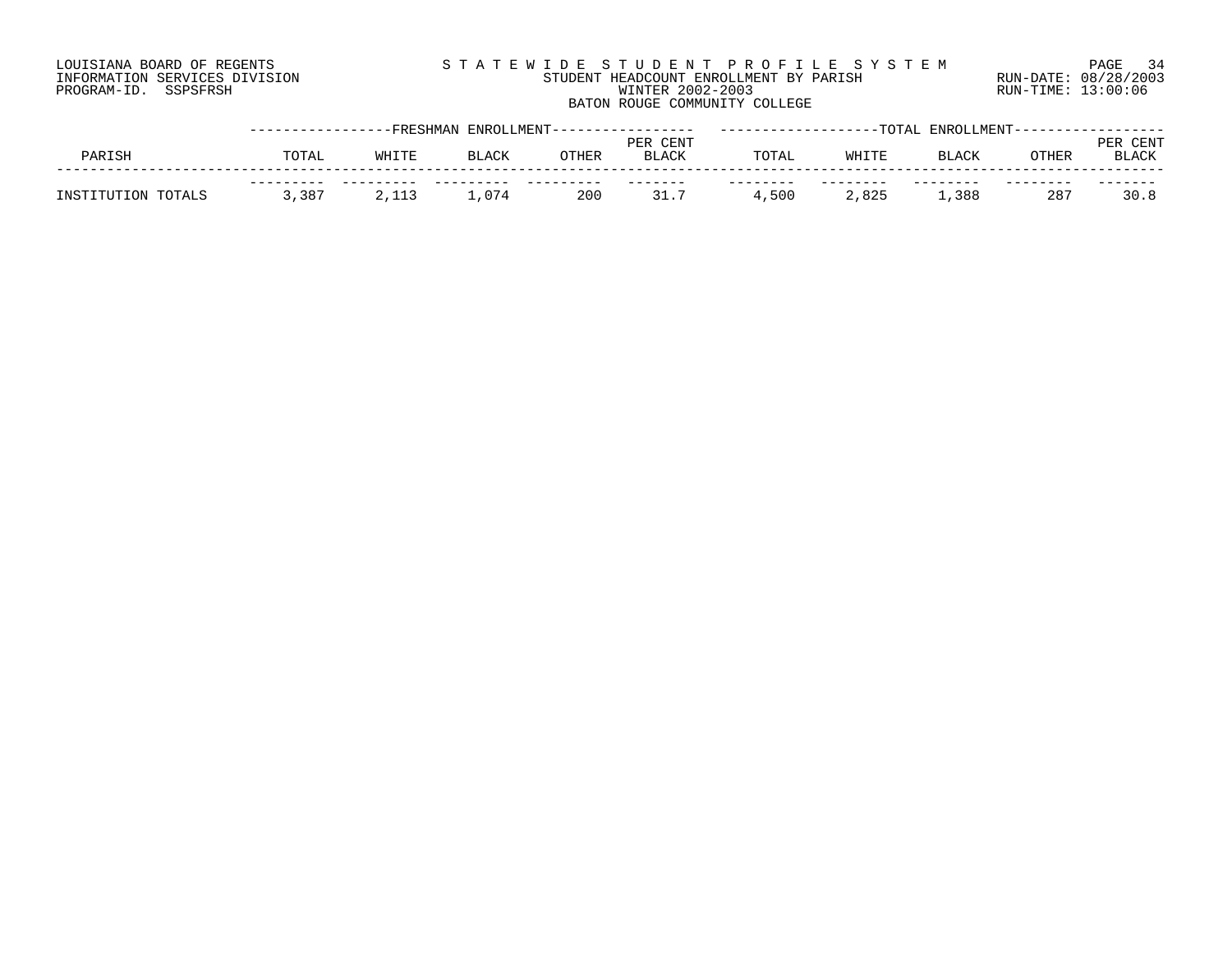PROGRAM-ID. SSPSFRSH

# LOUISIANA BOARD OF REGENTS SOURCLAST A T E W I D E S T U D E N T P R O F I L E S Y S T E M PAGE 35<br>STUDENT HEADCOUNT ENROLLMENT BY PARISH RUN-DATE: 08/28/2003 INFORMATION SERVICES DIVISION SUNG SERVICES ON STUDENT HEADCOUNT ENROLLMENT BY PARISH SUM-DATE: 08/28/2000<br>PROGRAM-ID. SSPSFRSH SUN-TIME: 13:00:06 BOSSIER PARISH COMMUNITY COLLEGE

|                      |       |       | FRESHMAN ENROLLMENT |       |                          |       |       | -TOTAL ENROLLMENT |              |                          |
|----------------------|-------|-------|---------------------|-------|--------------------------|-------|-------|-------------------|--------------|--------------------------|
| PARISH               | TOTAL | WHITE | <b>BLACK</b>        | OTHER | PER CENT<br><b>BLACK</b> | TOTAL | WHITE | <b>BLACK</b>      | <b>OTHER</b> | PER CENT<br><b>BLACK</b> |
| <b>ASCENSION</b>     |       | 0     | $\mathbf 0$         | 0     | $\cdot$ 0                |       |       | $\Omega$          |              | $\cdot$ 0                |
| <b>BIENVILLE</b>     | 27    | 12    | 14                  |       | 51.9                     | 39    | 22    | 16                |              | 41.0                     |
| <b>BOSSIER</b>       | 766   | 519   | 170                 | 77    | 22.2                     | 1,517 | 1,095 | 281               | 141          | 18.5                     |
| CADDO                | 1,010 | 643   | 295                 | 72    | 29.2                     | 1,974 | 1,277 | 572               | 125          | 29.0                     |
| CALCASIEU            |       |       |                     |       | 33.3                     | 4     |       | 2                 |              | 50.0                     |
| CLAIBORNE            | 32    | 15    | 16                  |       | 50.0                     | 54    | 30    | 23                |              | 42.6                     |
| DE SOTO              | 47    | 37    |                     |       | 14.9                     | 114   | 89    | 19                |              | 16.7                     |
| EAST BATON ROUGE     |       |       |                     |       | . 0                      |       |       |                   |              | $\cdot$ 0                |
| FRANKLIN             |       |       |                     |       | . 0                      |       |       |                   |              |                          |
| LAFAYETTE            |       |       |                     |       | . 0                      |       |       |                   |              | $\cdot$ 0                |
| LINCOLN              |       |       |                     |       | 25.0                     |       |       |                   |              | 20.0                     |
| LIVINGSTON           |       |       |                     |       | . 0                      |       |       |                   |              | $\cdot$ 0                |
| MADISON              |       |       |                     |       | . 0                      |       |       |                   |              | 100.0                    |
| <b>NATCHITOCHES</b>  |       |       |                     |       | . 0                      |       |       |                   |              | $\cdot$ 0                |
| <b>OUACHITA</b>      |       |       |                     |       | 57.1                     | 12    |       |                   |              | 41.7                     |
| POINTE COUPEE        |       |       |                     |       | 50.0                     |       |       |                   |              | 50.0                     |
| <b>RAPIDES</b>       |       |       |                     |       | 100.0                    |       |       |                   |              | 75.0                     |
| RED RIVER            | 1 ∩   |       |                     |       | 40.0                     |       | 12    |                   |              | 23.5                     |
| RICHLAND             |       |       |                     |       | 100.0                    |       |       |                   |              | 100.0                    |
| SABINE               |       |       |                     |       | . 0                      |       |       |                   |              | 11.1                     |
| ST. JOHN             |       |       |                     |       | . 0                      |       |       |                   |              | $\cdot$ 0                |
| ST. MARTIN           |       |       |                     |       | $\cdot$ 0                |       |       |                   |              | $\cdot$ 0                |
| TERREBONNE           |       |       |                     |       | . 0                      |       |       |                   |              | $\cdot$ 0                |
| <b>UNION</b>         |       |       |                     |       | 50.0                     |       |       |                   |              | 50.0                     |
| VERMILLION           |       |       |                     |       | . 0                      |       |       |                   |              | $\cdot$ 0                |
| <b>VERNON</b>        |       |       |                     |       | . 0                      |       |       |                   |              | $\cdot$ 0                |
| WEBSTER              | 206   | 134   | 63                  |       | 30.6                     | 384   | 262   | 105               |              | 27.3                     |
| WEST CARROLL         |       |       |                     |       | . 0                      |       |       |                   |              | $\cdot$ 0                |
| LOUISIANA TOTALS     | 2,137 | 1,392 | 580                 | 165   | 27.1                     | 4,164 | 2,831 | 1,037             | 296          | 24.9                     |
| OUT-OF-STATE/FOREIGN | 28    | 19    | 6                   | 3     | 21.4                     | 43    | 33    | 6                 |              | 14.0                     |
| INSTITUTION TOTALS   | 2,165 | 1,411 | 586                 | 168   | 27.1                     | 4,207 | 2,864 | 1,043             | 300          | 24.8                     |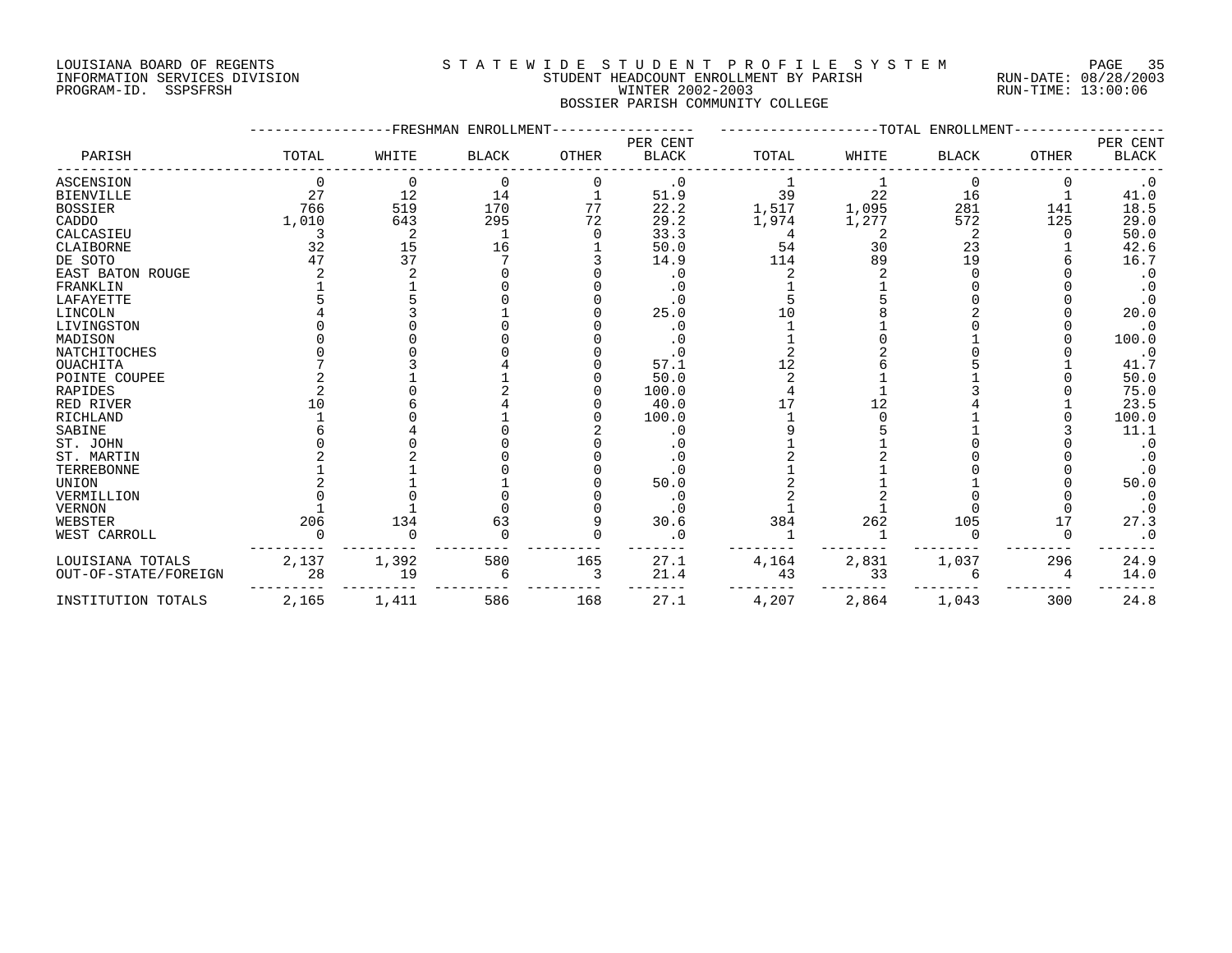### LOUISIANA BOARD OF REGENTS S T A T E W I D E S T U D E N T P R O F I L E S Y S T E M PAGE 36 INFORMATION SERVICES DIVISION STUDENT HEADCOUNT ENROLLMENT BY PARISH RUN-DATE: 08/28/2003 PROGRAM-ID. SSPSFRSH WINTER 2002-2003 RUN-TIME: 13:00:06 DELGADO COMMUNITY COLLEGE

|                        |                | FRESHMAN       | ENROLLMENT   |              |                          |                |                | -TOTAL ENROLLMENT |              |                          |
|------------------------|----------------|----------------|--------------|--------------|--------------------------|----------------|----------------|-------------------|--------------|--------------------------|
| PARISH                 | TOTAL          | WHITE          | <b>BLACK</b> | <b>OTHER</b> | PER CENT<br><b>BLACK</b> | TOTAL          | WHITE          | <b>BLACK</b>      | OTHER        | PER CENT<br><b>BLACK</b> |
|                        | 2              | $\overline{2}$ | $\Omega$     |              |                          |                |                | $\Omega$          |              |                          |
| ACADIA                 |                |                |              | $\mathbf 0$  | $\cdot$ 0                | 5              | 5              |                   | 0            | $\cdot$ 0                |
| <b>ALLEN</b>           |                | $\mathbf{1}$   | $\Omega$     | $\mathbf 0$  | $\cdot$ 0                | $\mathbf{1}$   | $\mathbf{1}$   | $\Omega$          | 0            | $\cdot$ 0                |
| ASCENSION              | 8              | 5              |              | $\mathbf{1}$ | 25.0                     | 21             | 15             | 4                 | 2            | 19.0                     |
| ASSUMPTION             |                | 3              |              | 0            | . 0                      | 9              | 6              | 2                 |              | 22.2                     |
| <b>AVOYELLES</b>       |                |                |              | 0            | 100.0                    | $\mathbf 1$    |                |                   | O            | 100.0                    |
| <b>BOSSIER</b>         |                |                |              | O            | . 0                      | 3              |                | $\mathbf{1}$      |              | 33.3                     |
| CADDO                  |                |                |              | 0            | $\cdot$ 0                | 3              |                | $\overline{a}$    | O            | 66.7                     |
| CALCASIEU              |                |                |              | $\Omega$     | 50.0                     | 10             |                | ζ                 |              | 30.0                     |
| CALDWELL               |                |                |              | O            | . 0                      | $\mathbf{1}$   |                | O                 |              | $\cdot$ 0                |
| CAMERON                |                |                |              | 0            | . 0                      | $\mathbf 1$    |                | O                 | Ω            | $\cdot$ 0                |
| CATAHOULA              |                |                |              | 0            | 100.0                    | $\mathbf 1$    |                |                   | 0            | 100.0                    |
| CONCORDIA              |                |                |              | 0            | 100.0                    | 3              |                | 3                 | O            | 100.0                    |
| DE SOTO                |                |                |              | 1            | 25.0                     | 5              |                |                   |              | 20.0                     |
| EAST BATON ROUGE       | 18             |                |              | 3            | 33.3                     | 48             | 26             | 16                | 6            | 33.3                     |
| EAST CARROLL           | $\mathbf{1}$   |                |              | $\Omega$     | . 0                      | $\mathbf{1}$   | $\mathbf{1}$   | U                 | U            | $\cdot$ 0                |
| EAST FELICIANA         | 11             |                |              | 6            | 36.4                     | 14             |                | 6                 |              | 42.9                     |
|                        | 3              |                |              | $\mathbf{1}$ | . 0                      | 5              |                |                   |              | 20.0                     |
| EVANGELINE             |                |                |              | 0            |                          |                |                |                   |              |                          |
| GRANT                  |                |                |              |              | . 0                      | $\overline{2}$ |                |                   | O            | 50.0                     |
| IBERIA                 |                |                |              | 1            | . 0                      | 9              |                |                   |              | 11.1                     |
| <b>IBERVILLE</b>       |                |                |              | $\Omega$     | 100.0                    | 5              |                |                   |              | 80.0                     |
| <b>JACKSON</b>         |                |                | ∩            | $\Omega$     | $\cdot$ 0                | $\overline{c}$ |                | $\Omega$          | O            | $\cdot$ 0                |
| <b>JEFFERSON</b>       | 2,839          | 1,277          | 821          | 741          | 28.9                     | 5,467          | 2,706          | 1,456             | 1,305        | 26.6                     |
| <b>JEFFERSON DAVIS</b> | 2              | 2              | $\Omega$     | $\mathbf 0$  | $\cdot$ 0                | 2              | 2              | $\Omega$          | 0            | $\cdot$ 0                |
| LAFAYETTE              | 10             | 6              | 3            | $\mathbf{1}$ | 30.0                     | 16             | 8              | 4                 | 4            | 25.0                     |
| LAFOURCHE              | 79             | 54             | 11           | 14           | 13.9                     | 165            | 122            | 20                | 23           | 12.1                     |
| LA SALLE               | n              | $\Omega$       | $\Omega$     | $\mathbf 0$  | $\cdot$ 0                | 1              | -1             | $\Omega$          | $\Omega$     | $\cdot$ 0                |
| LINCOLN                |                | $\Omega$       |              | $\mathbf 0$  | . 0                      | 1              |                |                   | O            | 100.0                    |
| LIVINGSTON             |                |                |              | $\mathbf 0$  | 50.0                     | 9              |                |                   | U            | 44.4                     |
| MADISON                |                |                |              | $\Omega$     | . 0                      |                |                |                   | $\Omega$     | 50.0                     |
| MOREHOUSE              |                | $\Omega$       |              | $\Omega$     | 100.0                    | $\overline{a}$ | $\Omega$       | 2                 | O            | 100.0                    |
| NATCHITOCHES           |                | $\Omega$       |              | 1            | 66.7                     | 4              | $\Omega$       | 2                 | 2            | 50.0                     |
| ORLEANS                | 3,438          | 436            | 2,491        | 511          | 72.5                     | 6,030          | 944            | 4,211             | 875          | 69.8                     |
| OUACHITA               | 2              | $\Omega$       | 2            | $\mathbf 0$  | 100.0                    | 3              | 1              | 2                 | 0            | 66.7                     |
| PLAQUEMINES            | 108            | 51             | 22           | 35           | 20.4                     | 207            | 115            | 44                | 48           | 21.3                     |
| POINTE COUPEE          |                | 2              | 3            | 0            | 60.0                     | 7              | 2              | 5                 | $\Omega$     | 71.4                     |
| <b>RAPIDES</b>         | 2              | $\mathbf{1}$   |              | $\Omega$     | 50.0                     | 10             | 5              | $\overline{a}$    | 3            | 20.0                     |
| SABINE                 | $\overline{2}$ | $\overline{2}$ | $\mathbf 0$  | 0            | . 0                      | $\overline{c}$ | $\overline{2}$ | 0                 | $\mathbf 0$  | $\cdot$ 0                |
| ST. BERNARD            | 110            | 65             | 21           | 24           | 19.1                     | 292            | 196            | 32                | 64           | 11.0                     |
| ST. CHARLES            | 233            | 127            | 71           | 35           | 30.5                     | 428            | 243            | 126               | 59           | 29.4                     |
| ST. HELENA             | $\overline{4}$ | $\mathbf 0$    | 3            | $\mathbf{1}$ | 75.0                     | 4              | $\mathbf 0$    | 3                 | 1            | 75.0                     |
| ST. JAMES              | 37             | 13             | 21           | 3            | 56.8                     | 67             | 26             | 34                | 7            | 50.7                     |
| ST. JOHN               | 160            | 50             | 83           | 27           | 51.9                     | 308            | 111            | 146               | 51           | 47.4                     |
| ST. LANDRY             | $\mathfrak{D}$ | $\mathbf{1}$   |              | $\Omega$     | 50.0                     | 3              | $\mathbf{1}$   | $\mathbf{1}$      | $\mathbf{1}$ | 33.3                     |
| ST. MARTIN             | 2              | $\mathbf{1}$   |              | 0            | 50.0                     | 3              |                | $\mathbf 1$       | 0            | 33.3                     |
|                        |                | 3              | ∩            | 1            |                          | 8              | 5              | 2                 | -1           | 25.0                     |
| ST. MARY               |                |                |              |              | . 0                      |                |                |                   |              |                          |
| ST. TAMMANY            | 892            | 564            | 115          | 213          | 12.9                     | 1,500          | 1,003          | 181               | 316          | 12.1                     |
| TANGIPAHOA             | 36             | 19             | 13           | 4            | 36.1                     | 58             | 29             | 21                | 8            | 36.2                     |
| TERREBONNE             | 85             | 43             | 22           | 20           | 25.9                     | 159            | 91             | 37                | 31           | 23.3                     |
| VERMILLION             |                | 6              | $\mathbf{1}$ | $\Omega$     | 14.3                     | 12             | 9              | 1                 | 2            | 8.3                      |
| <b>VERNON</b>          | $\Omega$       | $\Omega$       | $\Omega$     | $\Omega$     | . 0                      | $\mathbf{1}$   | $\mathbf{1}$   | $\Omega$          | $\Omega$     | $\cdot$ 0                |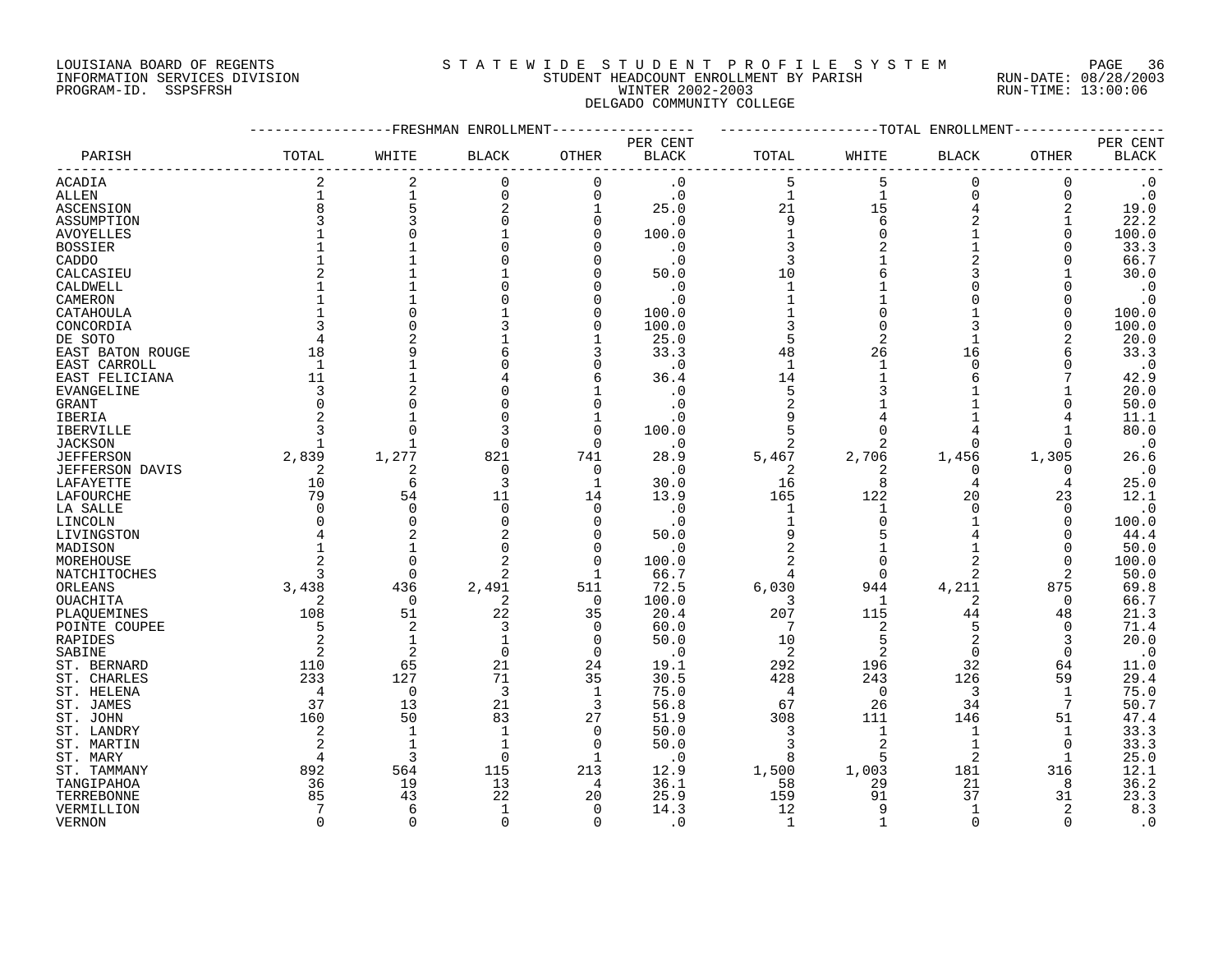# LOUISIANA BOARD OF REGENTS S T A T E W I D E S T U D E N T P R O F I L E S Y S T E M PAGE 37 INFORMATION SERVICES DIVISION STUDENT HEADCOUNT ENROLLMENT BY PARISH RUN-DATE: 08/28/2003 PROGRAM-ID. SSPSFRSH WINTER 2002-2003 RUN-TIME: 13:00:06 DELGADO COMMUNITY COLLEGE

|                                                          |              |             | -FRESHMAN ENROLLMENT- |              |                   | -TOTAL ENROLLMENT- |              |              |              |                   |  |
|----------------------------------------------------------|--------------|-------------|-----------------------|--------------|-------------------|--------------------|--------------|--------------|--------------|-------------------|--|
| PARISH                                                   | TOTAL        | WHITE       | <b>BLACK</b>          | OTHER        | PER CENT<br>BLACK | TOTAL              | WHITE        | <b>BLACK</b> | OTHER        | PER CENT<br>BLACK |  |
| WASHINGTON<br>WEST BATON ROUGE<br>WEST FELICIANA<br>WINN | 28           |             |                       |              | 32.1<br>. u       | 44                 | 24           |              |              | 25.0<br>$\cdot$ 0 |  |
| LOUISIANA TOTALS<br>OUT-OF-STATE/FOREIGN                 | 8,168<br>231 | 2,775<br>86 | 3,743<br>34           | 1,650<br>111 | 45.8<br>14.7      | 14,968<br>404      | 5,735<br>124 | 6,397        | 2,836<br>229 | 42.7<br>12.6      |  |
| INSTITUTION TOTALS                                       | 8,399        | 2,861       | 3,777                 | 1,761        | 45.0              | 15,372             | 5,859        | 6,448        | 3,065        | 41.9              |  |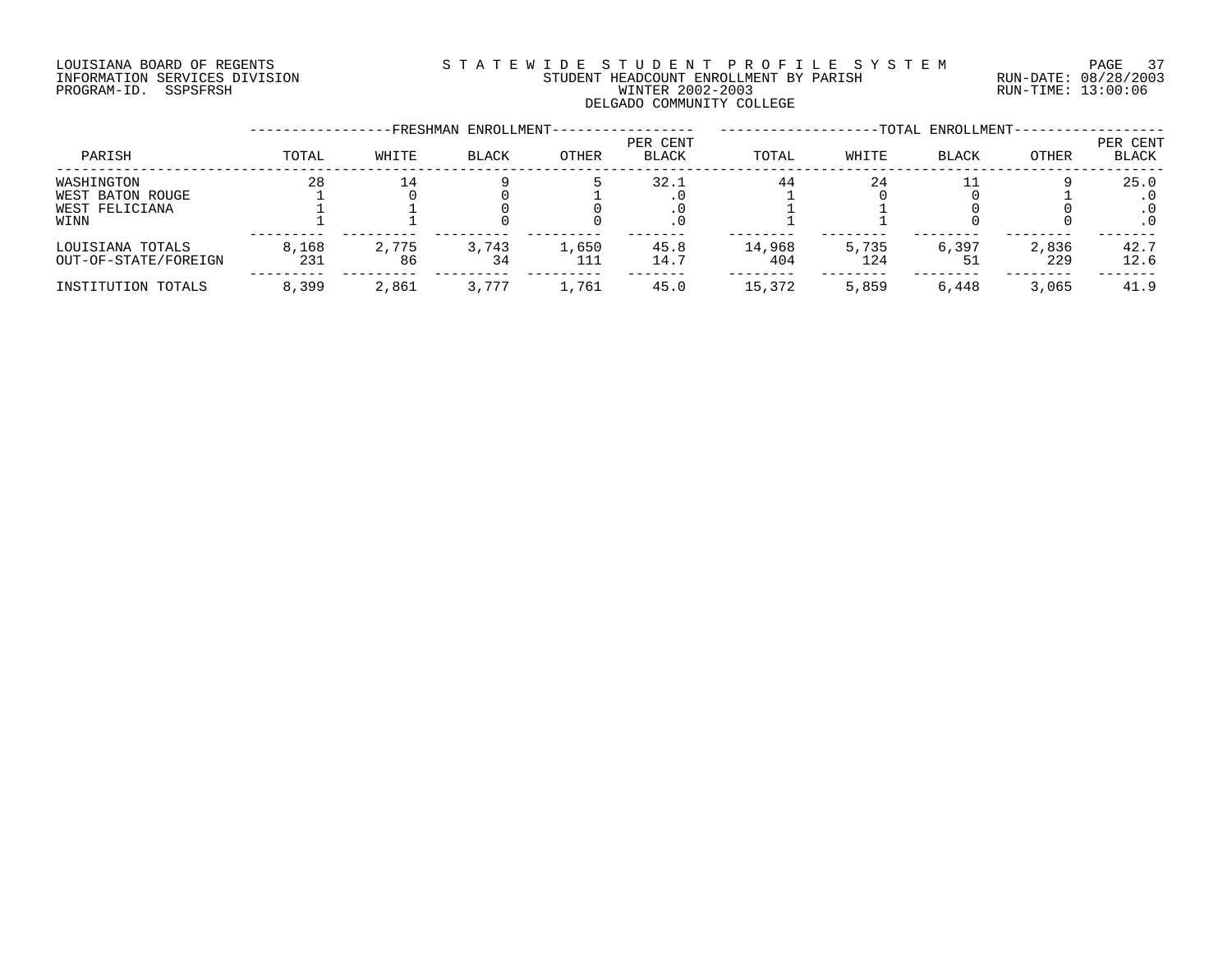### LOUISIANA BOARD OF REGENTS S T A T E W I D E S T U D E N T P R O F I L E S Y S T E M PAGE 38 INFORMATION SERVICES DIVISION STUDENT HEADCOUNT ENROLLMENT BY PARISH RUN-DATE: 08/28/2003 PROGRAM-ID. SSPSFRSH WINTER 2002-2003 RUN-TIME: 13:00:06 ELAINE P. NUNEZ COMMUN. COLLEGE

|                         |       |       | -FRESHMAN ENROLLMENT- |       |                          |       |       | -TOTAL ENROLLMENT- |       |                   |  |  |  |  |
|-------------------------|-------|-------|-----------------------|-------|--------------------------|-------|-------|--------------------|-------|-------------------|--|--|--|--|
| PARISH                  | TOTAL | WHITE | <b>BLACK</b>          | OTHER | PER CENT<br><b>BLACK</b> | TOTAL | WHITE | <b>BLACK</b>       | OTHER | PER CENT<br>BLACK |  |  |  |  |
| ASCENSION               |       |       |                       |       |                          |       |       |                    |       |                   |  |  |  |  |
| ASSUMPTION              |       |       |                       |       |                          |       |       |                    |       |                   |  |  |  |  |
| <b>EAST BATON ROUGE</b> |       |       |                       |       | 100.0                    |       |       |                    |       | 100.0             |  |  |  |  |
| <b>JEFFERSON</b>        |       |       |                       |       | 29.2                     | 69    |       | 24                 |       | 34.8              |  |  |  |  |
| LAFAYETTE               |       |       |                       |       |                          |       |       |                    |       |                   |  |  |  |  |
| LIVINGSTON              |       |       |                       |       |                          |       |       |                    |       |                   |  |  |  |  |
| ORLEANS                 | 279   | 91    | 172                   | 16    | 61.6                     | 654   | 192   | 407                | 55    | 62.2              |  |  |  |  |
| PLAQUEMINES             | 81    | 32    | 42                    |       | 51.9                     | 194   | 69    | 114                |       | 58.8              |  |  |  |  |
| ST. BERNARD             | 512   | 450   |                       | 45    | 3.3                      | 1,204 | 1,066 | 37                 | 101   | 3.1               |  |  |  |  |
| ST. CHARLES             |       |       |                       |       | 100.0                    |       |       |                    |       | 50.0              |  |  |  |  |
| ST. MARY                |       |       |                       |       |                          |       |       |                    |       | $\cdot$ 0         |  |  |  |  |
| ST. TAMMANY             |       | 32    |                       |       |                          | 69    |       |                    |       | 7.2               |  |  |  |  |
| TANGIPAHOA              |       |       |                       |       |                          |       |       |                    |       |                   |  |  |  |  |
| TERREBONNE              |       |       |                       |       |                          |       |       |                    |       | $\cdot$ 0         |  |  |  |  |
| LOUISIANA TOTALS        | 938   | 620   | 241                   | 77    | 25.7                     | 2,202 | 1,424 | 590                | 188   | 26.8              |  |  |  |  |
| OUT-OF-STATE/FOREIGN    |       |       |                       |       |                          |       |       |                    |       | $\cdot$ 0         |  |  |  |  |
| INSTITUTION TOTALS      | 938   | 620   | 241                   | 77    | 25.7                     | 2,203 | 1,425 | 590                | 188   | 26.8              |  |  |  |  |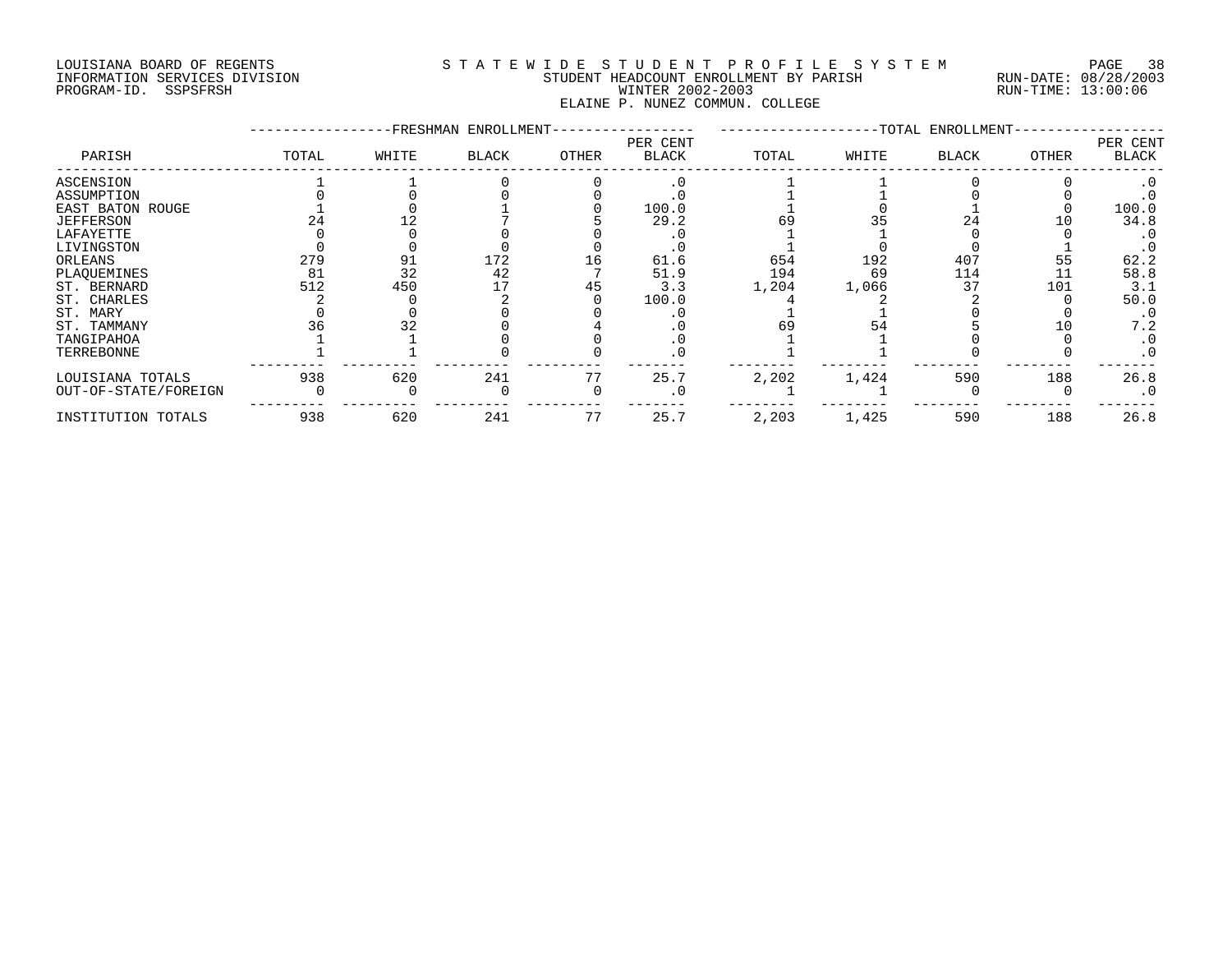#### LOUISIANA BOARD OF REGENTS S T A T E W I D E S T U D E N T P R O F I L E S Y S T E M PAGE 39 INFORMATION SERVICES DIVISION STUDENT HEADCOUNT ENROLLMENT BY PARISH RUN-DATE: 08/28/2003 PROGRAM-ID. SSPSFRSH WINTER 2002-2003 RUN-TIME: 13:00:06 RIVER PARISHES COMMUNITY COLLEGE

|                    |       |       | -FRESHMAN ENROLLMENT- |       |                   |       |       |              |       |                   |
|--------------------|-------|-------|-----------------------|-------|-------------------|-------|-------|--------------|-------|-------------------|
| PARISH             | TOTAL | WHITE | <b>BLACK</b>          | OTHER | PER CENT<br>BLACK | TOTAL | WHITE | <b>BLACK</b> | OTHER | PER CENT<br>BLACK |
| ASCENSION          | 243   | 219   | 15                    |       | 6.2               | 364   | 325   | 27           | 12    | 7.4               |
| ASSUMPTION         | 39    | 20    | 19                    |       | 48.7              | 41    | 21    | 20           |       | 48.8              |
| CALCASIEU          |       |       |                       |       |                   |       |       |              |       | $\cdot$ 0         |
| EAST BATON ROUGE   |       |       |                       |       | 8.3               | 20    |       |              |       | 5.0               |
| <b>IBERVILLE</b>   |       |       |                       |       | 100.0             |       |       |              |       | 100.0             |
| <b>JEFFERSON</b>   |       |       |                       |       |                   |       |       |              |       | . 0               |
| LAFOURCHE          |       |       |                       |       |                   |       |       |              |       | $\cdot$ 0         |
| LIVINGSTON         |       |       |                       |       |                   |       |       |              |       |                   |
| ORLEANS            |       |       |                       |       |                   |       |       |              |       | 100.0             |
| ST. CHARLES        |       |       |                       |       | 50.0              |       |       |              |       | 25.0              |
| ST. JAMES          |       | 19    | 22                    |       | 53.7              | 95    | 56    | 39           |       | 41.1              |
| ST. JOHN           |       |       | 18                    |       | 58.1              |       |       | -8           |       | 40.0              |
| ST. LANDRY         |       |       |                       |       |                   |       |       |              |       | $\cdot$ 0         |
| ST. MARY           |       |       |                       |       |                   |       |       |              |       | $\cdot$ 0         |
| TERREBONNE         |       |       |                       |       |                   |       |       |              |       | $\cdot$ 0         |
| LOUISIANA TOTALS   | 384   | 295   | 78                    | 11    | 20.3              | 590   | 462   | 109          | 19    | 18.5              |
| INSTITUTION TOTALS | 384   | 295   | 78                    | 11    | 20.3              | 590   | 462   | 109          | 19    | 18.5              |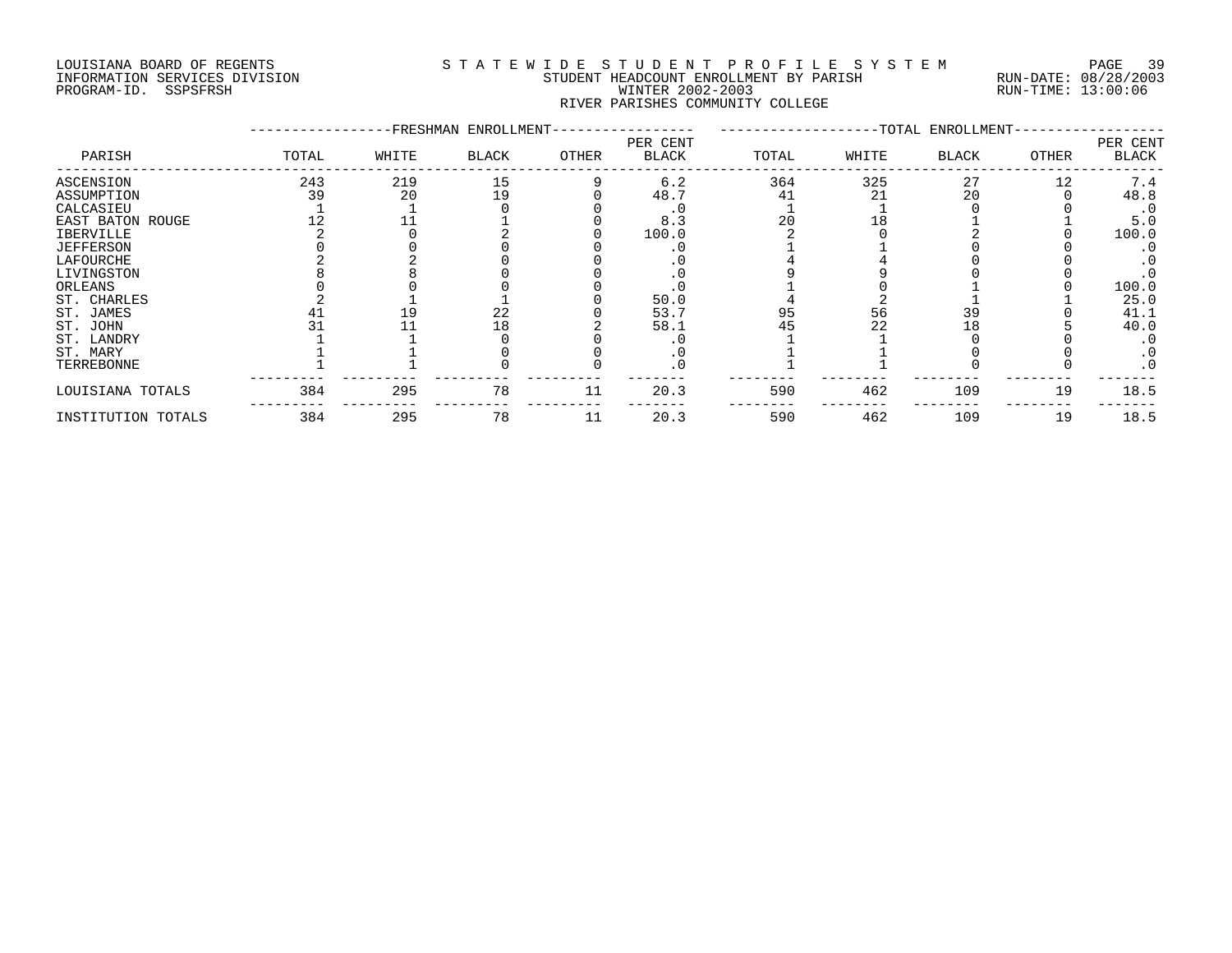#### LOUISIANA BOARD OF REGENTS S T A T E W I D E S T U D E N T P R O F I L E S Y S T E M PAGE 40 INFORMATION SERVICES DIVISION STUDENT HEADCOUNT ENROLLMENT BY PARISH RUN-DATE: 08/28/2003 PROGRAM-ID. SSPSFRSH WINTER 2002-2003 RUN-TIME: 13:00:06 SOUTH LA. COMMUNITY COLLEGE

|                        |       |       | FRESHMAN ENROLLMENT |       |                          | -TOTAL ENROLLMENT- |       |              |              |                   |  |  |  |
|------------------------|-------|-------|---------------------|-------|--------------------------|--------------------|-------|--------------|--------------|-------------------|--|--|--|
| PARISH                 | TOTAL | WHITE | <b>BLACK</b>        | OTHER | PER CENT<br><b>BLACK</b> | TOTAL              | WHITE | <b>BLACK</b> | <b>OTHER</b> | PER CENT<br>BLACK |  |  |  |
| ACADIA                 |       |       |                     |       | 50.0                     | 13                 |       |              |              | 38.5              |  |  |  |
| <b>AVOYELLES</b>       |       |       |                     |       |                          |                    |       |              |              |                   |  |  |  |
| CALCASIEU              |       |       |                     |       |                          |                    |       |              |              |                   |  |  |  |
| CAMERON                |       |       |                     |       | . 0                      |                    |       |              |              |                   |  |  |  |
| EAST BATON ROUGE       |       |       |                     |       |                          |                    |       |              |              |                   |  |  |  |
| EVANGELINE             |       |       |                     |       | $\cdot$ 0                |                    |       |              |              |                   |  |  |  |
| FRANKLIN               |       |       |                     |       | 50.0                     | 23                 | 10    | 12           |              | 52.2              |  |  |  |
| <b>IBERIA</b>          | 152   | 86    |                     |       | 40.8                     | 300                | 180   | 113          |              | 37.7              |  |  |  |
| IBERVILLE              |       |       |                     |       | 50.0                     |                    |       |              |              | 50.0              |  |  |  |
| <b>JEFFERSON</b>       |       |       |                     |       | . 0                      |                    |       |              |              |                   |  |  |  |
| <b>JEFFERSON DAVIS</b> |       |       |                     |       |                          |                    |       |              |              |                   |  |  |  |
| LAFAYETTE              | 308   | 179   | 118                 |       | 38.3                     | 561                | 352   | 188          |              | 33.5              |  |  |  |
| LAFOURCHE              |       |       |                     |       |                          |                    |       |              |              | $\cdot$ 0         |  |  |  |
| POINTE COUPEE          |       |       |                     |       |                          |                    |       |              |              |                   |  |  |  |
| RAPIDES                |       |       |                     |       |                          |                    |       |              |              | $\cdot$ 0         |  |  |  |
| RED RIVER              |       |       |                     |       |                          |                    |       |              |              |                   |  |  |  |
| ST. LANDRY             | 16    |       |                     |       | 37.5                     | 28                 | 16    |              |              | 32.1              |  |  |  |
| ST. MARTIN             | 70    | 36    | 34                  |       | 48.6                     | 124                | 69    | 54           |              | 43.5              |  |  |  |
| ST. MARY               | 51    | 23    | 24                  |       | 47.1                     | 82                 | 33    | 41           |              | 50.0              |  |  |  |
| TERREBONNE             |       |       |                     |       | $\cdot$ 0                |                    |       |              |              | $\cdot$ 0         |  |  |  |
| VERMILLION             | 31    | 26    |                     |       | 16.1                     | 64                 | 54    |              |              | 12.5              |  |  |  |
| LOUISIANA TOTALS       | 660   | 380   | 259                 | 21    | 39.2                     | 1,215              | 741   | 431          | 43           | 35.5              |  |  |  |
| OUT-OF-STATE/FOREIGN   |       |       |                     |       |                          |                    |       |              |              | $\cdot$ 0         |  |  |  |
| INSTITUTION TOTALS     | 663   | 380   | 259                 | 24    | 39.1                     | 1,221              | 741   | 431          | 49           | 35.3              |  |  |  |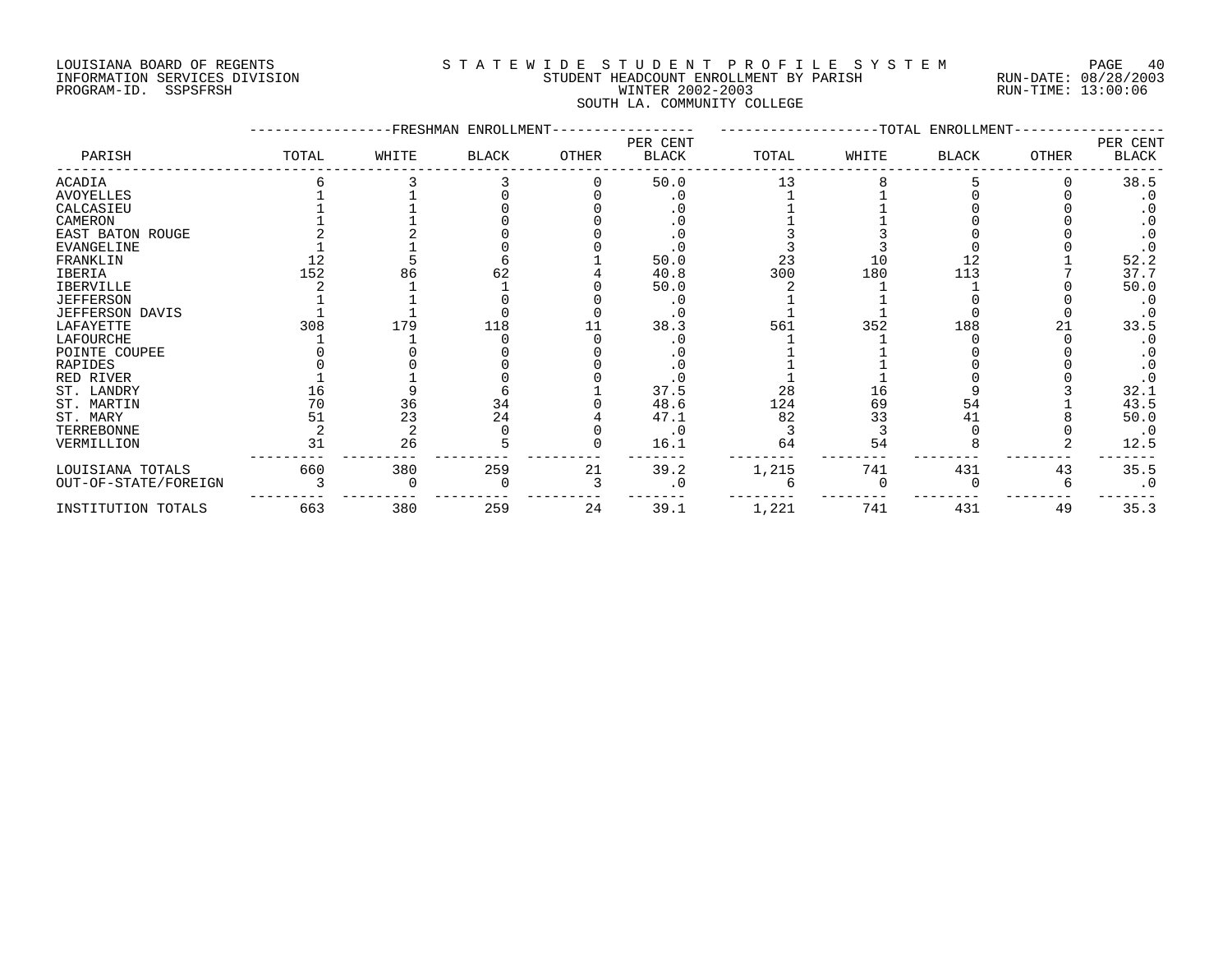#### LOUISIANA BOARD OF REGENTS S T A T E W I D E S T U D E N T P R O F I L E S Y S T E M PAGE 41 INFORMATION SERVICES DIVISION STUDENT HEADCOUNT ENROLLMENT BY PARISH RUN-DATE: 08/28/2003 PROGRAM-ID. SSPSFRSH WINTER 2002-2003 RUN-TIME: 13:00:06 LA. DELTA COMMUNITY COLLEGE

|                      |       |            | -FRESHMAN ENROLLMENT | ------TOTAL<br>ENROLLMENT |                          |       |       |              |              |                          |
|----------------------|-------|------------|----------------------|---------------------------|--------------------------|-------|-------|--------------|--------------|--------------------------|
| PARISH               | TOTAL | WHITE      | <b>BLACK</b>         | <b>OTHER</b>              | PER CENT<br><b>BLACK</b> | TOTAL | WHITE | <b>BLACK</b> | <b>OTHER</b> | PER CENT<br><b>BLACK</b> |
| <b>ALLEN</b>         |       |            |                      | $\Omega$                  | . 0                      |       |       | $\Omega$     |              | $\cdot$ 0                |
| <b>BIENVILLE</b>     |       |            |                      | $\Omega$                  | $\cdot$ 0                |       |       | $\Omega$     |              | $\cdot$ 0                |
| <b>BOSSIER</b>       |       |            |                      |                           | . 0                      |       |       |              |              | $\cdot$ 0                |
| CADDO                | 13    |            |                      |                           | 23.1                     | 13    |       |              |              | 23.1                     |
| CALCASIEU            |       |            |                      |                           | $\cdot$ 0                |       |       |              |              | $\cdot$ 0                |
| CALDWELL             | 18    | 10         |                      |                           | 38.9                     | 21    | 12    |              |              | 38.1                     |
| CATAHOULA            |       |            |                      |                           | 100.0                    |       |       |              |              | 100.0                    |
| CLAIBORNE            |       |            |                      |                           | 50.0                     |       |       |              |              | 50.0                     |
| CONCORDIA            |       |            |                      |                           | 100.0                    |       |       |              |              | 100.0                    |
| EAST BATON ROUGE     |       |            |                      |                           | $\cdot$ 0                |       |       |              |              | $\cdot$ 0                |
| EAST CARROLL         | 21    |            | 21                   |                           | 100.0                    | 22    |       | 22           |              | 100.0                    |
| FRANKLIN             | 10    |            |                      |                           | 20.0                     | 17    | 12    |              |              | 23.5                     |
|                      |       |            |                      |                           | $\cdot$ 0                |       |       |              |              |                          |
| <b>IBERIA</b>        | 12    | 10         |                      |                           | 16.7                     | 14    | 11    |              |              | $\cdot$ 0<br>21.4        |
| <b>JACKSON</b>       |       |            |                      |                           |                          |       |       |              |              |                          |
| <b>JEFFERSON</b>     |       |            |                      |                           | . 0                      |       |       |              |              | $\cdot$ 0                |
| JEFFERSON DAVIS      |       |            |                      |                           | . 0                      |       |       |              |              | $\cdot$ 0                |
| LAFAYETTE            |       |            |                      |                           |                          |       |       |              |              | $\cdot$ 0                |
| LAFOURCHE            |       |            |                      |                           |                          |       |       |              |              | $\cdot$ 0                |
| LA SALLE             |       |            |                      |                           | . 0                      |       |       |              |              | $\cdot$ 0                |
| LINCOLN              | 25    | 21         |                      |                           | 12.0                     | 28    | 24    |              |              | 10.7                     |
| MADISON              | 28    | $\sqrt{2}$ | 20                   |                           | 71.4                     | 34    |       | 24           |              | 70.6                     |
| MOREHOUSE            | 30    | 16         | 14                   |                           | 46.7                     | 34    | 19    | 15           |              | 44.1                     |
| ORLEANS              |       |            | $\Omega$             |                           | $\cdot$ 0                | 2     |       | $\Omega$     |              | 35.7                     |
| OUACHITA             | 167   | 98         | 60                   |                           | 35.9                     | 207   | 123   | 74           | 10           |                          |
| PLAQUEMINES          |       | 2          |                      |                           | 33.3                     |       |       |              | $\Omega$     | 33.3                     |
| RAPIDES              |       |            |                      |                           | 40.0                     |       |       |              |              | 40.0                     |
| RICHLAND             |       |            |                      |                           | 22.2                     | 13    |       |              |              | 30.8                     |
| ST. LANDRY           |       |            |                      |                           | 100.0                    |       |       |              |              | 100.0                    |
| ST. TAMMANY          |       |            |                      |                           | $\cdot$ 0                |       |       |              |              | $\cdot$ 0                |
| TENSAS               | 22    |            |                      |                           | 81.8                     | 22    |       | 18           |              | 81.8                     |
| UNION                | 16    | 13         |                      |                           | 6.3                      | 17    | 13    |              |              | 11.8                     |
| <b>VERNON</b>        |       |            |                      |                           | 100.0                    |       |       |              |              | 100.0                    |
| WEBSTER              |       |            |                      |                           | 50.0                     |       |       |              |              | 50.0                     |
| WEST CARROLL         |       |            |                      |                           | 14.3                     |       |       |              |              | 22.2                     |
| WINN                 |       |            |                      |                           | $\cdot$ 0                |       |       |              |              | $\cdot$ 0                |
| LOUISIANA TOTALS     | 433   | 244        | 167                  | 22                        | 38.6                     | 508   | 290   | 195          | 23           | 38.4                     |
| OUT-OF-STATE/FOREIGN | 17    | 6          | 9                    | 2                         | 52.9                     | 17    | 6     | 9            | 2            | 52.9                     |
| INSTITUTION TOTALS   | 450   | 250        | 176                  | 24                        | 39.1                     | 525   | 296   | 204          | 25           | 38.9                     |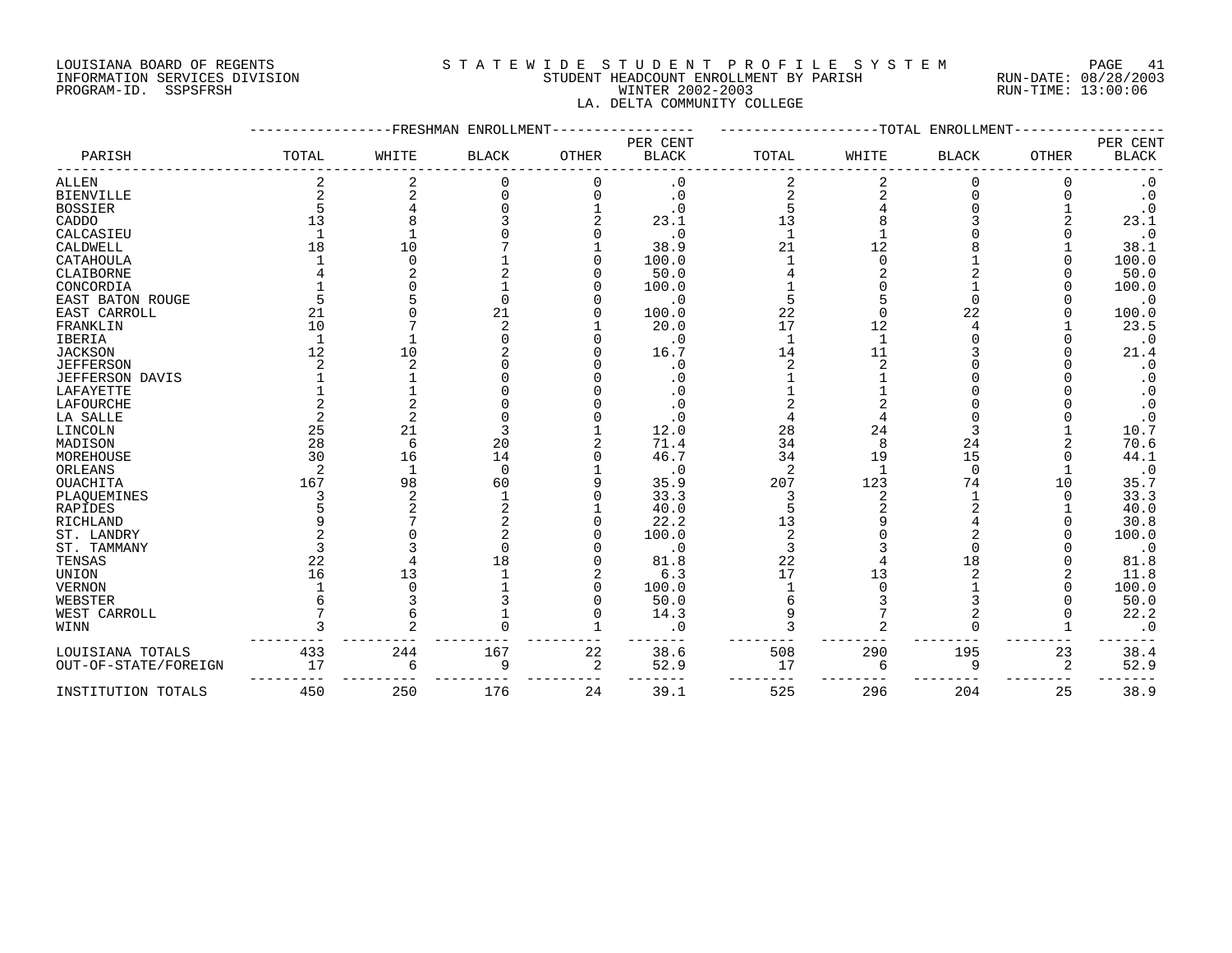# LOUISIANA BOARD OF REGENTS S T A T E W I D E S T U D E N T P R O F I L E S Y S T E M PAGE 42 INFORMATION SERVICES DIVISION STUDENT HEADCOUNT ENROLLMENT BY PARISH RUN-DATE: 08/28/2003 PROGRAM-ID. SSPSFRSH WINTER 2002-2003 RUN-TIME: 13:00:06 PUBLIC INSTITUTIONS TOTALS

|                   |           |       | FRESHMAN ENROLLMENT |                |              |        |         | --TOTAL ENROLLMENT- |       |              |
|-------------------|-----------|-------|---------------------|----------------|--------------|--------|---------|---------------------|-------|--------------|
|                   |           |       |                     |                | PER CENT     |        |         |                     |       | PER CENT     |
| PARISH            | TOTAL     | WHITE | <b>BLACK</b>        | OTHER          | <b>BLACK</b> | TOTAL  | WHITE   | <b>BLACK</b>        | OTHER | <b>BLACK</b> |
| ACADIA            | 597       | 476   | 115                 | 6              | 19.3         | 1,812  | 1,456   | 321                 | 35    | 17.7         |
| ALLEN             | 192       | 131   | 51                  | 10             | 26.6         | 562    | 417     | 122                 | 23    | 21.7         |
| ASCENSION         | 873       | 687   | 150                 | 36             | 17.2         | 2,526  | 1,981   | 442                 | 103   | 17.5         |
| ASSUMPTION        | 165       | 106   | 56                  | $\overline{3}$ | 33.9         | 491    | 351     | 130                 | 10    | 26.5         |
| <b>AVOYELLES</b>  | 447       | 335   | 90                  | 22             | 20.1         | 1,074  | 820     | 211                 | 43    | 19.6         |
| <b>BEAUREGARD</b> | 245       | 194   | 38                  | 13             | 15.5         | 900    | 728     | 119                 | 53    | 13.2         |
| <b>BIENVILLE</b>  | 133       | - 62  | 66                  | -5             | 49.6         | 458    | 216     | 222                 | 20    | 48.5         |
| <b>BOSSIER</b>    | 1,512     | 943   | 385                 | 184            | 25.5         | 4,309  | 3,056   | 786                 | 467   | 18.2         |
| CADDO             | 3,672     | 1,467 | 1,964               | 241            | 53.5         | 9,927  | 4,870   | 4,421               | 636   | 44.5         |
| CALCASIEU         | 1,670     | 1,210 | 411                 | 49             | 24.6         | 5,853  | 4,422   | 1,246               | 185   | 21.3         |
| CALDWELL          | 87        | 70    | 16                  | 1              | 18.4         | 234    | 186     | 42                  | 6     | 17.9         |
| CAMERON           | 65        | 62    | $\overline{3}$      | $\mathbf 0$    | 4.6          | 258    | 242     | 11                  | 5     | 4.3          |
| CATAHOULA         | 100       | 66    | 33                  | $\mathbf{1}$   | 33.0         | 358    | 237     | 117                 | 4     | 32.7         |
| CLAIBORNE         | 140       | 62    | 77                  | $\mathbf 1$    | 55.0         | 450    | 236     | 202                 | 12    | 44.9         |
|                   | 192       | 103   | 86                  |                | 44.8         | 551    | 309     |                     |       |              |
| CONCORDIA         |           |       |                     | 3              |              |        |         | 231                 | 11    | 41.9         |
| DE SOTO           | 266       | 121   | 122                 | 23             | 45.9         | 760    | 397     | 321                 | 42    | 42.2         |
| EAST BATON ROUGE  | 5,006     | 2,872 | 1,856               | 278            | 37.1         | 18,022 | 10,945  | 5,818               | 1,259 | 32.3         |
| EAST CARROLL      | 102       | 21    | 79                  | 2              | 77.5         | 258    | 65      | 189                 | 4     | 73.3         |
| EAST FELICIANA    | 188       | 99    | 80                  | 9              | 42.6         | 555    | 302     | 236                 | 17    | 42.5         |
| <b>EVANGELINE</b> | 388       | 301   | 80                  |                | 20.6         | 1,138  | 899     | 219                 | 20    | 19.2         |
| FRANKLIN          | 190       | 114   | 66                  | 10             | 34.7         | 593    | 393     | 185                 | 15    | 31.2         |
| GRANT             | 203       | 173   | 17                  | 13             | 8.4          | 476    | 389     | 55                  | 32    | 11.6         |
| IBERIA            | 634       | 383   | 228                 | 23             | 36.0         | 2,346  | 1,549   | 695                 | 102   | 29.6         |
| IBERVILLE         | 339       | 157   | 175                 | 7              | 51.6         | 959    | 463     | 470                 | 26    | 49.0         |
| <b>JACKSON</b>    | 151       | 80    | 66                  | 5              | 43.7         | 470    | 278     | 177                 | 15    | 37.7         |
| <b>JEFFERSON</b>  | 5,090     | 2,608 | 1,318               | 1,164          | 25.9         | 15,220 | 8,938   | 3,198               | 3,084 | 21.0         |
| JEFFERSON DAVIS   | 247       | 192   | - 49                | 6              | 19.8         | 888    | 714     | 150                 | 24    | 16.9         |
| LAFAYETTE         | 2,095     | 1,556 | 443                 | 96             | 21.1         | 7,874  | $6,147$ | 1,316               | 411   | 16.7         |
| LAFOURCHE         | 863       | 706   | 92                  | 65             | 10.7         | 3,064  | 2,588   | 284                 | 192   | 9.3          |
| LA SALLE          | 182       | 169   | $\overline{7}$      | - 6            | 3.8          | 420    | 365     | 34                  | -21   | 8.1          |
| LINCOLN           | 523       | 287   | 202                 | 34             | 38.6         | 2,324  | 1,270   | 897                 | 157   | 38.6         |
| LIVINGSTON        | 921       | 861   | 41                  | 19             | 4.5          | 2,954  | 2,752   | 118                 | 84    | 4.0          |
| MADISON           | 119       | -44   | 73                  | 2              | 61.3         | 349    | 134     | 210                 | - 5   | 60.2         |
| MOREHOUSE         | 236       | 120   | 110                 | 6              | 46.6         | 834    | 441     | 376                 | 17    | 45.1         |
| NATCHITOCHES      | 527       | 283   | 197                 | 47             | 37.4         | 1,916  | 1,133   | 600                 | 183   | 31.3         |
| ORLEANS           | 6,458     | 1,256 | 4,371               | 831            | 67.7         | 19,001 | 5,511   | 11,113              | 2,377 | 58.5         |
| OUACHITA          | 1,666     | 1,044 | 570                 | 52             | 34.2         | 5,445  | 3,644   | 1,633               | 168   | 30.0         |
| PLAQUEMINES       | 367       | 191   | 121                 | 55             | 33.0         | 951    | 547     | 293                 | 111   | 30.8         |
| POINTE COUPEE     | 201       | 139   | 57                  | 5              | 28.4         | 729    | 491     | 221                 | 17    | 30.3         |
| RAPIDES           | 1,963     | 1,237 | 637                 | 89             | 32.5         | 4,529  | 2,974   | 1,316               | 239   | 29.1         |
| RED RIVER         | 104       | 43    | 61                  | $\Omega$       | 58.7         | 345    | 163     | 167                 | 15    | 48.4         |
| RICHLAND          | 166       | 113   | 48                  | 5              | 28.9         | 557    | 367     | 170                 | 20    | 30.5         |
| SABINE            | 180       | 120   | 33                  | 27             | 18.3         | 598    | 399     | 100                 | 99    | 16.7         |
| ST. BERNARD       | 846       | 703   | 53                  | 90             | 6.3          | 2,646  | 2,224   | 123                 | 299   | 4.6          |
|                   |           |       |                     | 61             |              |        | 1,360   |                     |       |              |
| ST. CHARLES       | 657<br>65 | 446   | 150<br>42           | 1              | 22.8         | 1,958  | 79      | 420<br>145          | 178   | 21.5         |
| ST. HELENA        |           | 22    |                     |                | 64.6<br>54.5 | 226    |         | 356                 | 2     | 64.2         |
| ST. JAMES         | 209       | 88    | 114                 | 7              |              | 733    | 358     |                     | 19    | 48.6         |
| ST. JOHN          | 538       | 243   | 232                 | 63             | 43.1         | 1,620  | 917     | 565                 | 138   | 34.9         |
| ST. LANDRY        | 894       | 538   | 337                 | 19             | 37.7         | 2,932  | 1,834   | 1,028               | 70    | 35.1         |
| ST. MARTIN        | 421       | 238   | 173                 | 10             | 41.1         | 1,397  | 900     | 449                 | 48    | 32.1         |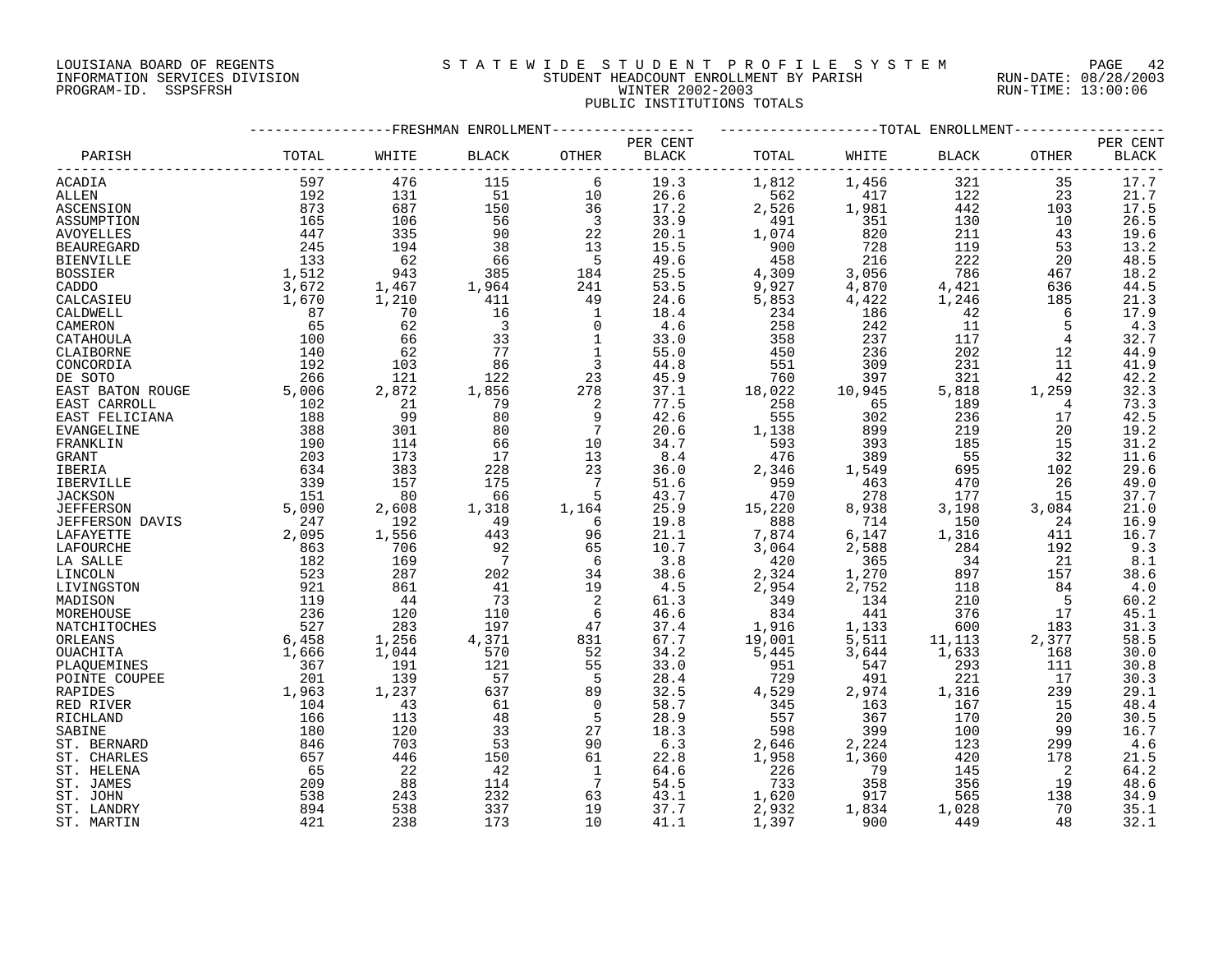## LOUISIANA BOARD OF REGENTS S T A T E W I D E S T U D E N T P R O F I L E S Y S T E M PAGE 43 INFORMATION SERVICES DIVISION STUDENT HEADCOUNT ENROLLMENT BY PARISH RUN-DATE: 08/28/2003 PROGRAM-ID. SSPSFRSH WINTER 2002-2003 RUN-TIME: 13:00:06 PUBLIC INSTITUTIONS TOTALS

|                                          |                 | -FRESHMAN ENROLLMENT- |                 |              |                   |                   | ----------------- | --TOTAL ENROLLMENT- |                 |                   |  |  |  |
|------------------------------------------|-----------------|-----------------------|-----------------|--------------|-------------------|-------------------|-------------------|---------------------|-----------------|-------------------|--|--|--|
| PARISH                                   | TOTAL           | WHITE                 | BLACK           | OTHER        | PER CENT<br>BLACK | TOTAL             | WHITE             | BLACK               | OTHER           | PER CENT<br>BLACK |  |  |  |
| ST. MARY                                 | 515             | 299                   | 161             | 55           | 31.3              | 1,715             | 1,067             | 475                 | 173             | 27.7              |  |  |  |
| ST. TAMMANY<br>TANGIPAHOA                | 2,690<br>1,238  | 2,114<br>825          | 246<br>360      | 330<br>53    | 9.1<br>29.1       | 8,394<br>4,442    | 6,966<br>3,156    | 667<br>1,136        | 761<br>150      | 7.9<br>25.6       |  |  |  |
| TENSAS                                   | 80              | 30                    | 50              | 0            | 62.5              | 181               | 87                | 93                  |                 | 51.4              |  |  |  |
| TERREBONNE                               | 940             | 663                   | 173             | 104          | 18.4              | 3,181             | 2,459             | 474                 | 248             | 14.9              |  |  |  |
| UNION                                    | 185             | 124                   | 51              | 10           | 27.6              | 558               | 400               | 134                 | 24              | 24.0              |  |  |  |
| VERMILLION                               | 441             | 375                   | 47              | 19           | 10.7              | 1,538             | 1,312             | 138                 | 88              | 9.0               |  |  |  |
| VERNON                                   | 528             | 347                   | 107             | 74           | 20.3              | 1,532             | 1,041             | 273                 | 218             | 17.8              |  |  |  |
| WASHINGTON                               | 303             | 203                   | 89              | 11           | 29.4              | 1,013             | 666               | 320                 | 27              | 31.6              |  |  |  |
| WEBSTER                                  | 414             | 249                   | 145             | 20           | 35.0              | 1,217             | 793               | 371                 | 53              | 30.5              |  |  |  |
| WEST BATON ROUGE                         | 217             | 136                   | 75              |              | 34.6              | 684               | 413               | 253                 | 18              | 37.0              |  |  |  |
| WEST CARROLL                             | 103             | 83<br>67              | 20<br>34        |              | 19.4              | 345               | 285               | 57<br>93            |                 | 16.5              |  |  |  |
| WEST FELICIANA<br>WINN                   | 102<br>164      | 111                   | 42              | 11           | 33.3<br>25.6      | 316<br>505        | 214<br>354        | 125                 | 26              | 29.4<br>24.8      |  |  |  |
| LOUISIANA TOTALS<br>OUT-OF-STATE/FOREIGN | 51,015<br>3,026 | 29,168<br>1,242       | 17,441<br>1,106 | 4,406<br>678 | 34.2<br>36.5      | 160,471<br>15,215 | 100,670<br>5,678  | 46,879<br>3,755     | 12,922<br>5,782 | 29.2<br>24.7      |  |  |  |
| PUBLIC TOTALS                            | 54,041          | 30,410                | 18,547          | 5,084        | 34.3              | 175,686           | 106,348           | 50,634              | 18,704          | 28.8              |  |  |  |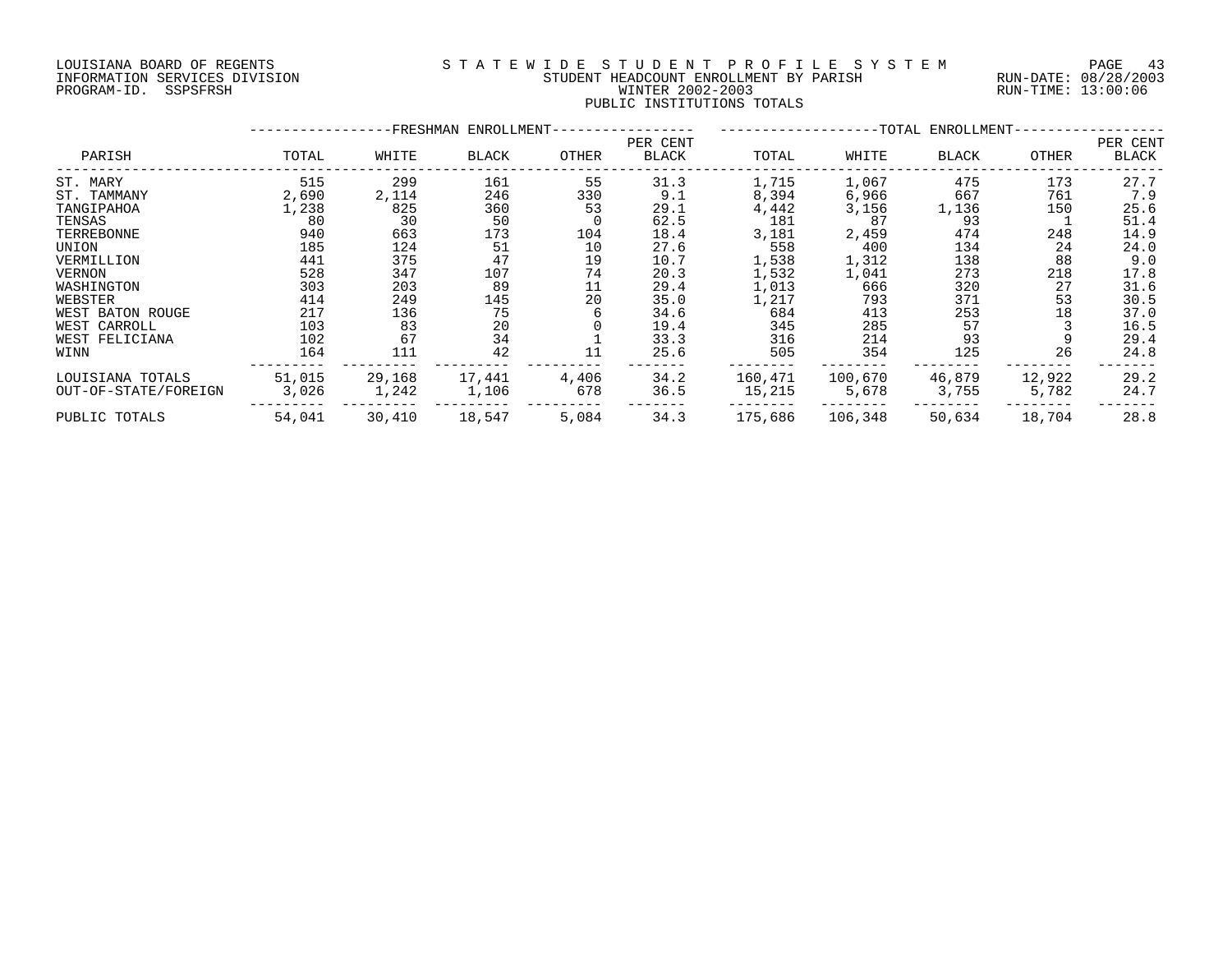# LOUISIANA BOARD OF REGENTS S T A T E W I D E S T U D E N T P R O F I L E S Y S T E M PAGE 44 INFORMATION SERVICES DIVISION STUDENT HEADCOUNT ENROLLMENT BY PARISH RUN-DATE: 08/28/2003 PROGRAM-ID. SSPSFRSH WINTER 2002-2003 RUN-TIME: 13:00:06 PRIVATE INSTITUTIONS TOTALS

|        |               | --FRESHMAN | ENROLLMENT-  |       |                             |          | $-T$ $\cap$ $TA$ $T$ . | <b>ENROLLMENT</b> |       |                      |
|--------|---------------|------------|--------------|-------|-----------------------------|----------|------------------------|-------------------|-------|----------------------|
| PARISH | TOTAL         | WHITE      | <b>BLACK</b> | OTHER | CENT<br>PER<br><b>BLACK</b> | TOTAL    | WHITE                  | <b>BLACK</b>      | OTHER | CENT<br>PE]<br>BLACK |
|        | --<br>$- - -$ |            |              |       | ____<br>_______             | -------- | --------               | ------            |       | ____                 |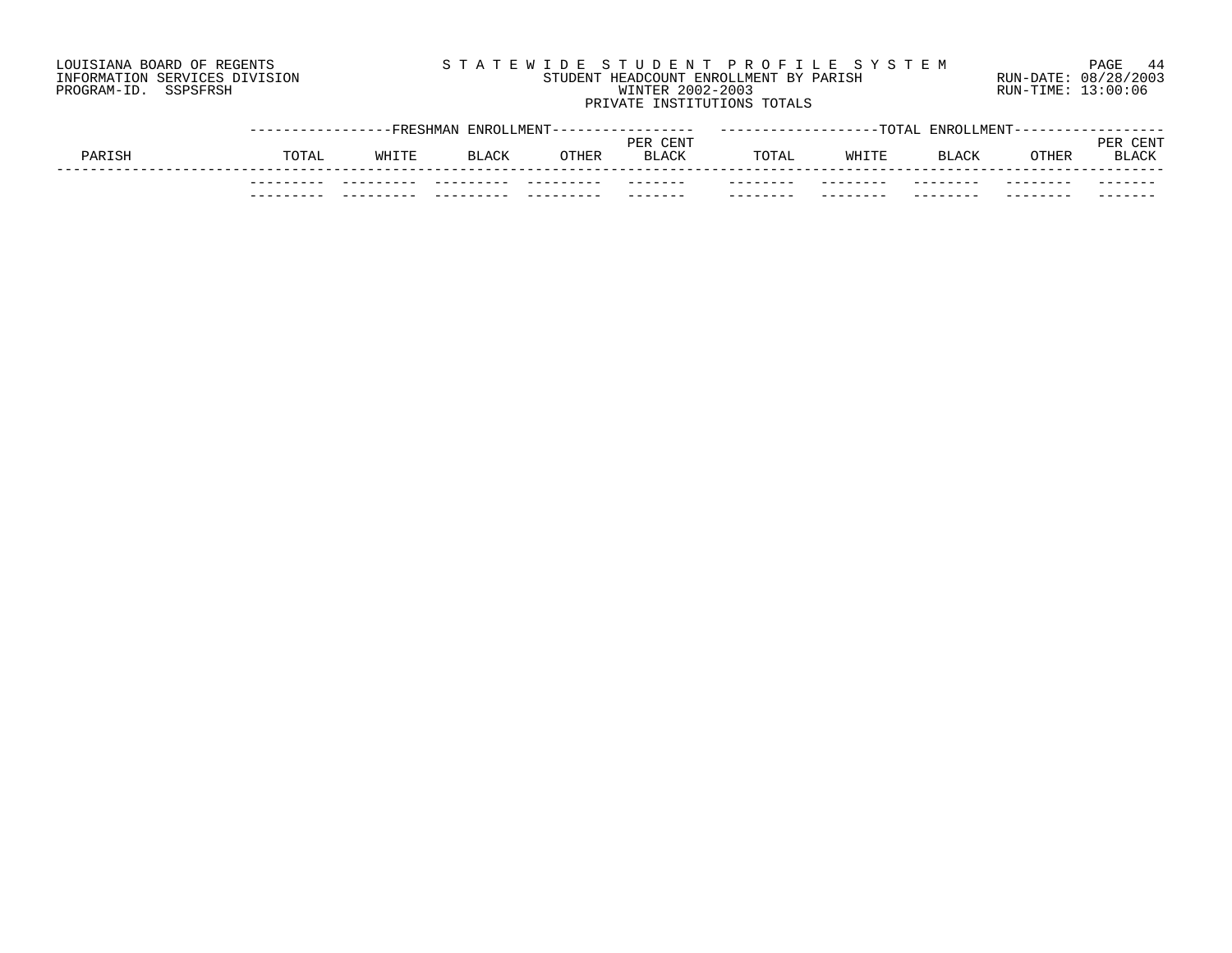# LOUISIANA BOARD OF REGENTS S T A T E W I D E S T U D E N T P R O F I L E S Y S T E M PAGE 45 INFORMATION SERVICES DIVISION STUDENT HEADCOUNT ENROLLMENT BY PARISH RUN-DATE: 08/28/2003 PROGRAM-ID. SSPSFRSH WINTER 2002-2003 RUN-TIME: 13:00:06 STATE TOTALS

|                        |                                         |       | -FRESHMAN ENROLLMENT    |                         |          |        |         | ------------TOTAL ENROLLMENT- |       |                  |
|------------------------|-----------------------------------------|-------|-------------------------|-------------------------|----------|--------|---------|-------------------------------|-------|------------------|
|                        |                                         |       |                         |                         | PER CENT |        |         |                               |       | PER CENT         |
| PARISH                 | TOTAL                                   | WHITE | <b>BLACK</b>            | OTHER                   | BLACK    | TOTAL  | WHITE   | BLACK                         | OTHER | <b>BLACK</b>     |
| ACADIA                 | 597                                     | 476   | 115                     | 6                       | 19.3     | 1,812  | 1,456   | 321                           | 35    | 17.7             |
| ALLEN                  | 192                                     | 131   | 51                      | 10                      | 26.6     | 562    | 417     | 122                           | 23    | 21.7             |
| ASCENSION              | 873                                     | 687   | 150                     | 36                      | 17.2     | 2,526  | 1,981   | 442                           | 103   | 17.5             |
| ASSUMPTION             | 165                                     | 106   | 56                      | $\overline{\mathbf{3}}$ | 33.9     | 491    | 351     | 130                           | 10    | 26.5             |
| <b>AVOYELLES</b>       | 447                                     | 335   | 90                      | 22                      | 20.1     | 1,074  | 820     | 211                           | 43    | 19.6             |
| <b>BEAUREGARD</b>      | 245                                     | 194   | 38                      | 13                      | 15.5     | 900    | 728     | 119                           | 53    | 13.2             |
| <b>BIENVILLE</b>       | 133                                     | 62    | 66                      | $-5$                    | 49.6     | 458    | 216     | 222                           | 20    | 48.5             |
| <b>BOSSIER</b>         | 1,512                                   | 943   | 385                     | 184                     | 25.5     | 4,309  | 3,056   | 786                           | 467   | 18.2             |
| CADDO                  | 3,672                                   | 1,467 | 1,964                   | 241                     | 53.5     | 9,927  | 4,870   | 4,421                         | 636   | 44.5             |
| CALCASIEU              | 1,670                                   | 1,210 | 411                     | 49                      | 24.6     | 5,853  | 4,422   | 1,246                         | 185   | 21.3             |
| CALDWELL               | 87                                      | 70    | 16                      | 1                       | 18.4     | 234    | 186     | 42                            | 6     | 17.9             |
| CAMERON                | 65                                      | 62    | $\overline{\mathbf{3}}$ | $\mathbf 0$             | 4.6      | 258    | 242     | 11                            | 5     | 4.3              |
| CATAHOULA              | 100                                     | 66    | 33                      | 1                       | 33.0     | 358    | 237     | 117                           | 4     | 32.7             |
| CLAIBORNE              | 140                                     | 62    | 77                      | $\mathbf{1}$            | 55.0     | 450    | 236     | 202                           | 12    | 44.9             |
| CONCORDIA              | 192                                     | 103   | 86                      | 3                       | 44.8     | 551    | 309     | 231                           | 11    | 41.9             |
| DE SOTO                | 266                                     | 121   | 122                     | 23                      | 45.9     | 760    | 397     | 321                           | 42    | 42.2             |
|                        | 5,006                                   | 2,872 | 1,856                   | 278                     | 37.1     | 18,022 | 10,945  | 5,818                         | 1,259 | 32.3             |
| EAST BATON ROUGE       | 102                                     | 21    | 79                      |                         | 77.5     | 258    | 65      | 189                           | 4     | 73.3             |
| EAST CARROLL           | $\begin{array}{c}\n 188 \\ \end{array}$ | 99    | 80                      | 2<br>9                  | 42.6     | 555    |         | 236                           |       | 42.5             |
| EAST FELICIANA         |                                         |       |                         |                         |          |        | 302     |                               | 17    |                  |
| EVANGELINE             | 388                                     | 301   | 80                      | $7\phantom{.0}$         | 20.6     | 1,138  | 899     | 219                           | 20    | 19.2             |
| FRANKLIN               | 190                                     | 114   | 66                      | 10                      | 34.7     | 593    | 393     | 185                           | 15    | 31.2             |
| GRANT                  | 203                                     | 173   | 17                      | 13                      | 8.4      | 476    | 389     | 55                            | 32    | 11.6             |
| IBERIA                 | 634                                     | 383   | 228                     | 23                      | 36.0     | 2,346  | 1,549   | 695                           | 102   | 29.6             |
| IBERVILLE              | 339                                     | 157   | 175                     | 7                       | 51.6     | 959    | 463     | 470                           | 26    | 49.0             |
| <b>JACKSON</b>         | 151                                     | 80    | 66                      | 5                       | 43.7     | 470    | 278     | 177                           | 15    | 37.7             |
| <b>JEFFERSON</b>       | 5,090                                   | 2,608 | 1,318                   | 1,164                   | 25.9     | 15,220 | 8,938   | 3,198                         | 3,084 | 21.0             |
| <b>JEFFERSON DAVIS</b> | 247                                     | 192   | 49                      | 6                       | 19.8     | 888    | 714     | 150                           | 24    | 16.9             |
| LAFAYETTE              | 2,095                                   | 1,556 | 443                     | 96                      | 21.1     | 7,874  | $6,147$ | 1,316                         | 411   | 16.7             |
| LAFOURCHE              | 863                                     | 706   | 92                      | 65                      | 10.7     | 3,064  | 2,588   | 284                           | 192   | 9.3              |
| LA SALLE               | 182                                     | 169   | $\overline{7}$          | - 6                     | 3.8      | 420    | 365     | 34                            | 21    | $8.1\,$          |
| LINCOLN                | 523                                     | 287   | 202                     | 34                      | 38.6     | 2,324  | 1,270   | 897                           | 157   | 38.6             |
| LIVINGSTON             | 921                                     | 861   | 41                      | 19                      | 4.5      | 2,954  | 2,752   | 118                           | 84    | 4.0              |
| MADISON                | 119                                     | 44    | 73                      | 2                       | 61.3     | 349    | 134     | 210                           | 5     | 60.2             |
| MOREHOUSE              | 236                                     | 120   | 110                     | 6                       | 46.6     | 834    | 441     | 376                           | 17    | 45.1             |
| NATCHITOCHES           | 527                                     | 283   | 197                     | 47                      | 37.4     | 1,916  | 1,133   | 600                           | 183   | $31.3$<br>$58.5$ |
| ORLEANS                | 6,458                                   | 1,256 | 4,371                   | 831                     | 67.7     | 19,001 | 5,511   | 11,113                        | 2,377 |                  |
| OUACHITA               | 1,666                                   | 1,044 | 570                     | 52                      | 34.2     | 5,445  | 3,644   | 1,633                         | 168   | 30.0             |
| PLAQUEMINES            | 367                                     | 191   | 121                     | 55                      | 33.0     | 951    | 547     | 293                           | 111   | 30.8             |
| POINTE COUPEE          | 201                                     | 139   | 57                      | 5                       | 28.4     | 729    | 491     | 221                           | 17    | 30.3             |
| RAPIDES                | 1,963                                   | 1,237 | 637                     | 89                      | 32.5     | 4,529  | 2,974   | 1,316                         | 239   | 29.1             |
| RED RIVER              | 104                                     | 43    | 61                      | $\Omega$                | 58.7     | 345    | 163     | 167                           | 15    | 48.4             |
| RICHLAND               | 166                                     | 113   | 48                      | 5                       | 28.9     | 557    | 367     | 170                           | 20    | 30.5             |
| SABINE                 | 180                                     | 120   | 33                      | 27                      | 18.3     | 598    | 399     | 100                           | 99    | 16.7             |
| ST. BERNARD            | 846                                     | 703   | 53                      | 90                      | 6.3      | 2,646  | 2,224   | 123                           | 299   | 4.6              |
| ST. CHARLES            | 657                                     | 446   | 150                     | 61                      | 22.8     | 1,958  | 1,360   | 420                           | 178   | 21.5             |
| ST. HELENA             | 65                                      | 22    | 42                      | 1                       | 64.6     | 226    | 79      | 145                           | 2     | 64.2             |
| ST. JAMES              | 209                                     | 88    | 114                     | $7\phantom{.0}$         | 54.5     | 733    | 358     | 356                           | 19    | 48.6             |
| ST. JOHN               | 538                                     | 243   | 232                     | 63                      | 43.1     | 1,620  | 917     | 565                           | 138   | 34.9             |
| ST. LANDRY             | 894                                     | 538   | 337                     | 19                      | 37.7     | 2,932  | 1,834   | 1,028                         | 70    | 35.1             |
| ST. MARTIN             | 421                                     | 238   | 173                     | 10                      | 41.1     | 1,397  | 900     | 449                           | 48    | 32.1             |
|                        |                                         |       |                         |                         |          |        |         |                               |       |                  |